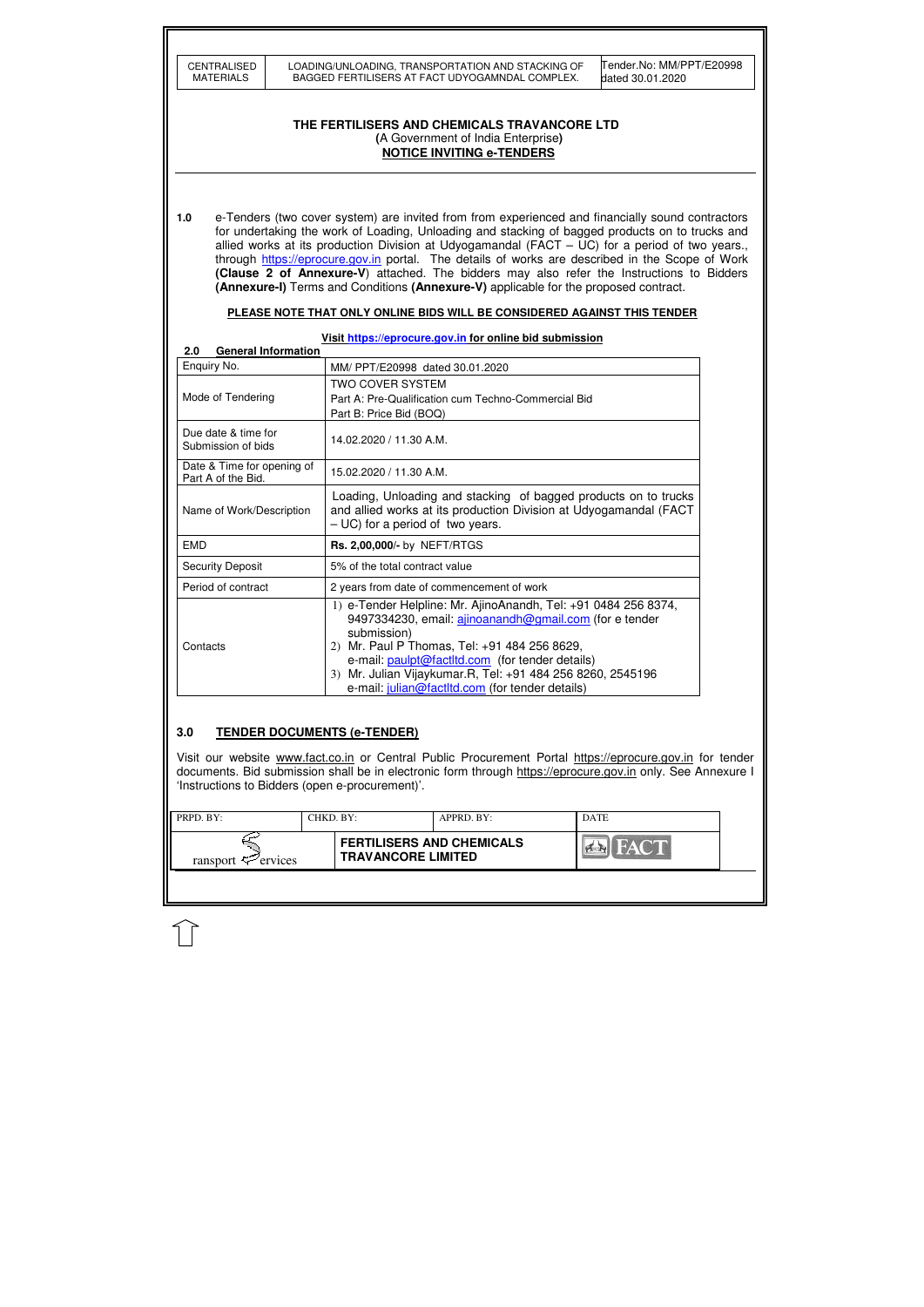| <b>CENTRALISED</b> |
|--------------------|
| MATERIALS          |

| $\blacksquare$ PRPD. BY:       | CHKD. BY: |                                                               | APPRD. BY: | <b>DATE</b> |
|--------------------------------|-----------|---------------------------------------------------------------|------------|-------------|
| ransport $\mathcal{F}$ ervices |           | <b>FERTILISERS AND CHEMICALS</b><br><b>TRAVANCORE LIMITED</b> |            |             |
|                                |           |                                                               |            |             |

Tender.No: MM/PPT/E20998 dated 30.01.2020

### **4.0 Evaluation of bids:**

Bidders shall quote rates for all the items of work, against Schedule of work in the Price Bid Format (Annexure-VIII). Bids not complying with the above will not be considered. Evaluation of bids and determination of the L1 bidder shall be based on the combined total value of all items quoted by the bidder in the Price bid format. This shall be computed on the basis of the rates quoted and the corresponding quantities indicated against respective item. A single order shall be awarded for all items.

 In case more than one bidder becomes L1 based on the evaluation method the contract will be finalised based on revised lower rates which will be obtained from the L1 bidders. However, bidders will not be allowed to increase any of the original rates quoted by them in the revised bid submitted by them as above.

### **5.0 GENERAL**

Mr. P.K. Vijayakumar, IRS (Retd), Madhavam, Vaniyan Lane, Punkunnam P.O, Thrissur – 680002 Mobile: 8547381122.E-mail address: vkmenon78@gmail.com"

- 5.1 When bids are received from any proprietorship / firm / company having the same proprietor or one or more partners/directors in the business organization of any other party (hereinafter called Common Firms), such bids shall be considered having been received from only one applicant in different names and the lowest acceptable quotation of such Common Firm shall only be considered for evaluation.
- 5.2 Bids from bidders against whom any criminal case, enquiry or investigation/report by authorities like Vigilance, CBI etc., are pending in relation with FACT or bidders who are defaulting contractors of FACT shall be disqualified.
- 5.3 FACT reserves the right to reject any or all bids without assigning any reasons whatsoever, and / or based on the past unsatisfactory performance by bidders at FACT / other PSEs / Govt. Departments. The opinion of FACT regarding the same shall be final and conclusive.
- 5.4 "Integrity Pact: The bidders shall sign and submit an "Integrity Pact (IP)" to be executed between the bidder and Fertilisers and Travancore Ltd. along with the bid as per Annexure-XI. IP shall be implemented through the following Independent External Monitor (IEM) for the bid.

 **Note: In case bidders require any clarification pertaining to the tender please contact the officers at 5.5 & 5.6 below. "Kindly note that the Independent External Monitor should NOT be contacted for clarifications regarding the tenders."**

- 5.5 Any further information on familiarisation/ nature of work, if required by the bidders, can be had from the Senior Manager, Traffic dept., [Phone No.2545336, 0484- 2567799] or Asst. Manager (Traffic) , [Phone No.0484- 2567652] FACT UD, Udyogamandal.
- 5.6 For any clarification on this enquiry please contact Asst.General Manager (Materials)-T&S, [Phone-0484- 254196, 2568260] or Officer (Materials)-T&S [Phone No.0484-256 8629], CENTRALISED MATERIALS, FACT Ltd., FACT PD Administration Building, Udyogamandal PIN-683 501.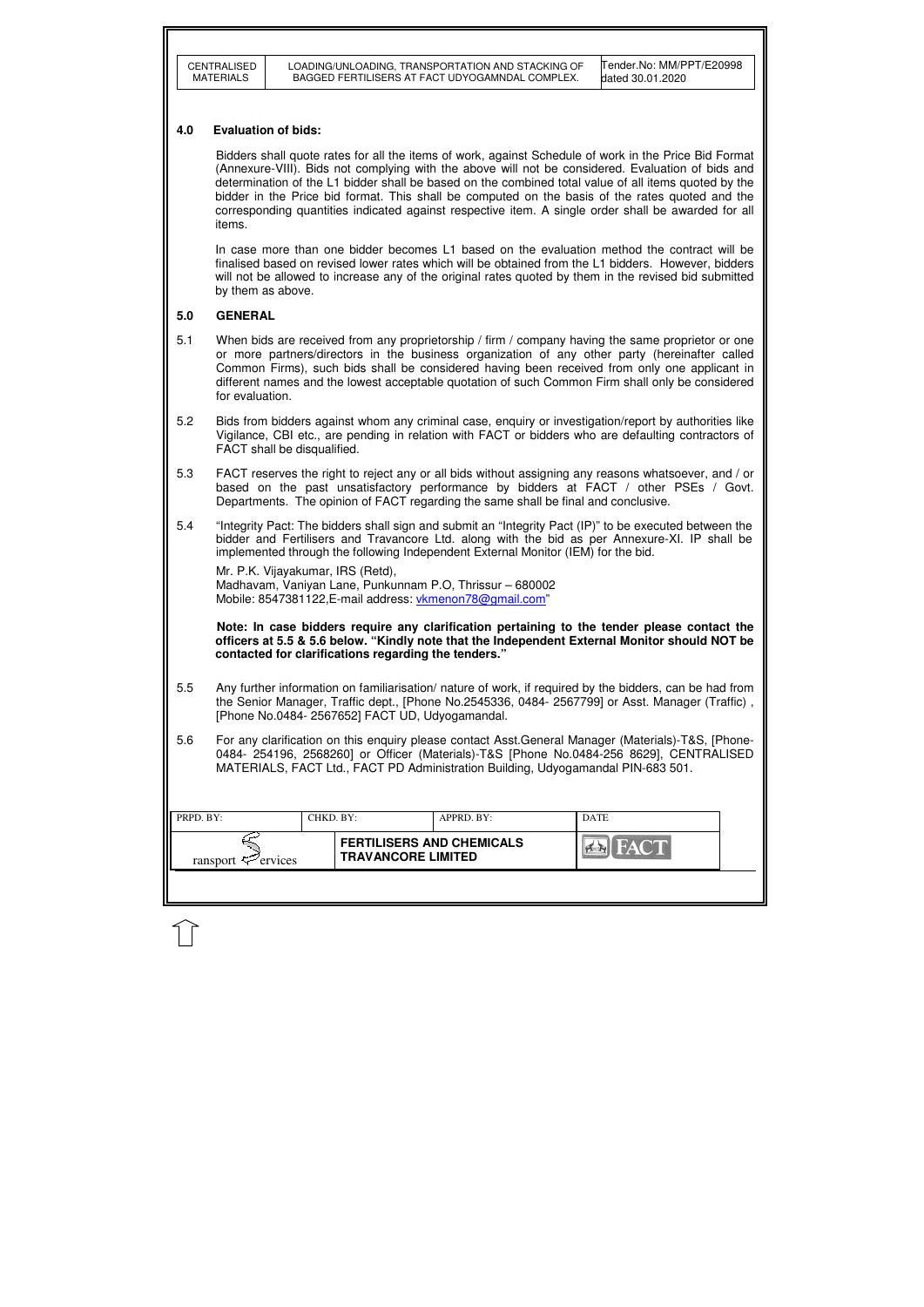|                | CENTRALISED<br><b>MATERIALS</b> |          |                                               | LOADING/UNLOADING, TRANSPORTATION AND STACKING OF<br>BAGGED FERTILISERS AT FACT UDYOGAMNDAL COMPLEX. | Tender.No: MM/PPT/E20998<br>dated 30.01.2020          |
|----------------|---------------------------------|----------|-----------------------------------------------|------------------------------------------------------------------------------------------------------|-------------------------------------------------------|
|                |                                 |          |                                               |                                                                                                      | For The Fertilisers And Chemicals, Travancore Limited |
|                |                                 |          |                                               |                                                                                                      | <b>ASST.MANAGER (MATERIALS)-T&amp;S</b>               |
|                |                                 |          |                                               |                                                                                                      |                                                       |
|                |                                 |          | List of Enclosures of this NIT is as follows: |                                                                                                      |                                                       |
| S.No           |                                 | Document |                                               | <b>TITLE</b>                                                                                         | No. of<br>Pages                                       |
| 1              | Annexure I                      |          | Instructions to Bidders (e-Tender)            |                                                                                                      | 6                                                     |
| 3              | Annexure II                     |          |                                               | Pre-Qualification Criteria for bidders                                                               | 1                                                     |
| $\overline{4}$ | Annexure III                    |          |                                               | Vendor Data Updation (Declaration) Form                                                              | 3                                                     |
| 5              | Annexure IV                     |          | Compliance Statement                          |                                                                                                      | 1                                                     |
| 6              | Annexure V                      |          | <b>Special Terms &amp; Conditions</b>         |                                                                                                      | $\overline{z}$                                        |
| $\overline{z}$ | Annexure VI                     |          |                                               | Standard Terms and Conditions of contract                                                            | 4                                                     |
| 8              | Annexure VII                    |          | Un-priced copy of Price bid format            |                                                                                                      | $\overline{2}$                                        |
| 9              | Annexure VIII                   |          | Price bid format (BoQ)                        |                                                                                                      | 1                                                     |
| 10             | Annexure IX                     |          |                                               | Proforma of Bank Guarantee for Security Deposit                                                      | $\overline{2}$                                        |
| 11             | Annexure X                      |          | Proforma of Agreement                         |                                                                                                      | $\mathbf{1}$                                          |
| 12             | Annexure XI                     |          | <b>Integrity Pact</b>                         |                                                                                                      | 4                                                     |
|                |                                 |          |                                               |                                                                                                      |                                                       |
| PRPD. BY:      |                                 |          | CHKD. BY:                                     | APPRD. BY:                                                                                           | <b>DATE</b>                                           |
|                |                                 |          |                                               | <b>FERTILISERS AND CHEMICALS</b>                                                                     | <b>FACT</b>                                           |

 $\lceil$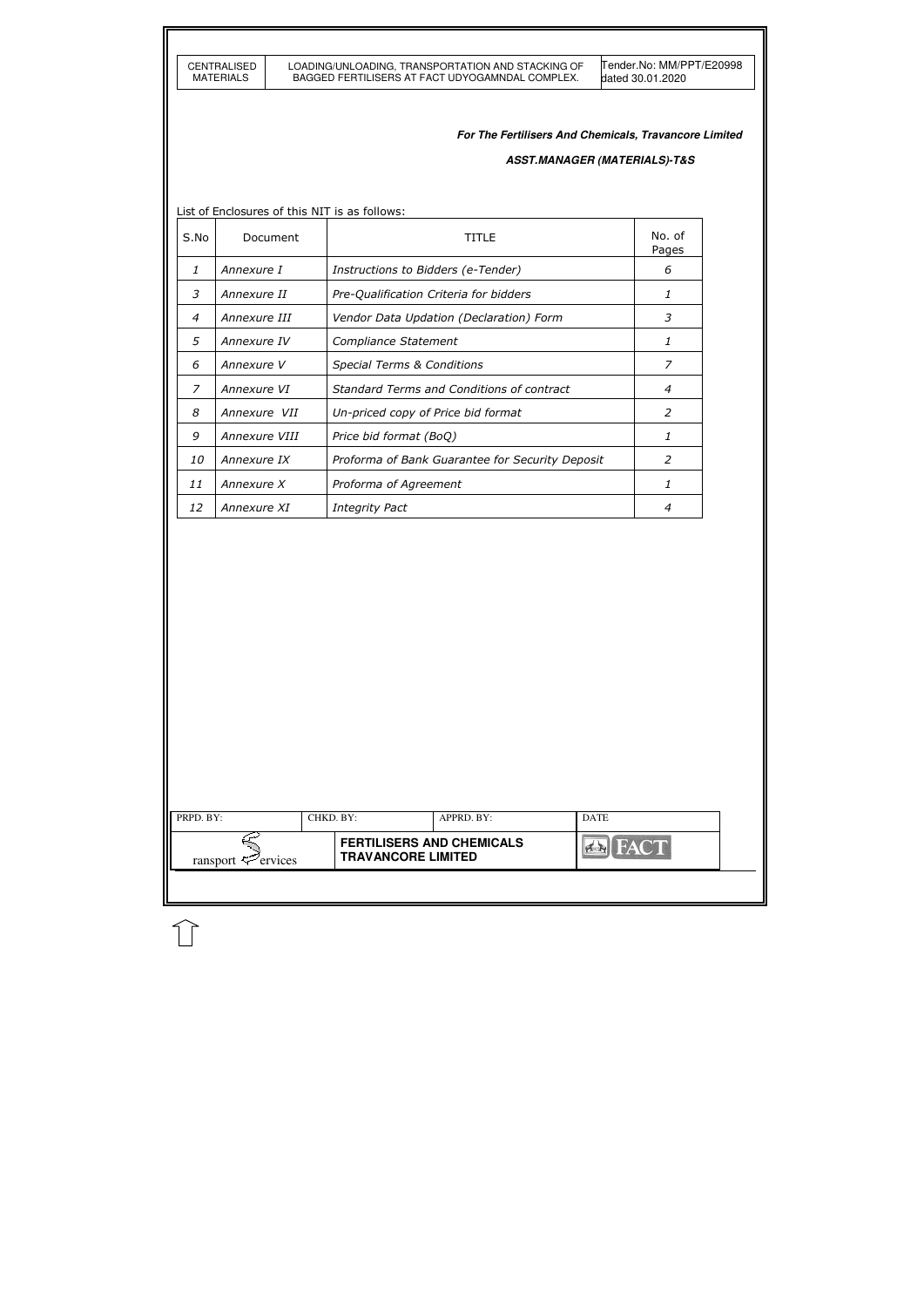|                                                                                                                                                                                                                                                                           | CENTRALISED<br><b>MATERIALS</b>                                                                                                                                                                                                                                                                                                                                                                                                                                                                                                                                                                                                                                                                                                                                                    |                                          | LOADING/UNLOADING, TRANSPORTATION AND STACKING OF<br>BAGGED FERTILISERS AT FACT UDYOGAMNDAL COMPLEX.                                                                                                                                                                                                                                                                                                                                                                                                                                                                                                                                                                                                                                                                                                       | Tender.No: MM/PPT/E20998<br>dated 30.01.2020 |  |  |  |
|---------------------------------------------------------------------------------------------------------------------------------------------------------------------------------------------------------------------------------------------------------------------------|------------------------------------------------------------------------------------------------------------------------------------------------------------------------------------------------------------------------------------------------------------------------------------------------------------------------------------------------------------------------------------------------------------------------------------------------------------------------------------------------------------------------------------------------------------------------------------------------------------------------------------------------------------------------------------------------------------------------------------------------------------------------------------|------------------------------------------|------------------------------------------------------------------------------------------------------------------------------------------------------------------------------------------------------------------------------------------------------------------------------------------------------------------------------------------------------------------------------------------------------------------------------------------------------------------------------------------------------------------------------------------------------------------------------------------------------------------------------------------------------------------------------------------------------------------------------------------------------------------------------------------------------------|----------------------------------------------|--|--|--|
|                                                                                                                                                                                                                                                                           |                                                                                                                                                                                                                                                                                                                                                                                                                                                                                                                                                                                                                                                                                                                                                                                    |                                          |                                                                                                                                                                                                                                                                                                                                                                                                                                                                                                                                                                                                                                                                                                                                                                                                            | <b>ANNEXURE - I</b>                          |  |  |  |
|                                                                                                                                                                                                                                                                           |                                                                                                                                                                                                                                                                                                                                                                                                                                                                                                                                                                                                                                                                                                                                                                                    |                                          | <b>Instructions to Bidders (OPEN e-Procurement)</b>                                                                                                                                                                                                                                                                                                                                                                                                                                                                                                                                                                                                                                                                                                                                                        |                                              |  |  |  |
| 1.0                                                                                                                                                                                                                                                                       |                                                                                                                                                                                                                                                                                                                                                                                                                                                                                                                                                                                                                                                                                                                                                                                    | attach supporting documents as required. | Bidders shall study carefully the complete tender documents viz. NIT with Prequalification criteria, Instructions<br>to Bidders (ANNEXURE-I), Technical Procurement Specifications if any, Terms & Conditions and any other<br>documents forming part of this tender attached herewith. All conditions set out there in shall be binding on the<br>bidders unless conflicting with any conditions expressly stated by FACT while accepting any bid in the event of<br>such acceptance. One signed and scanned copy of the above documents shall accompany their online bids<br>signifying their acceptance of the same. Bidder shall also submit along with his bid Vendor data updation<br>(Declaration) Form, Check list and Compliance Statement duly filled with all details required therein and also |                                              |  |  |  |
| 2.0                                                                                                                                                                                                                                                                       | Before submitting the bid, the bidder shall familiarise himself about the details of the work, operating<br>conditions during different seasons of year, etc., collect all necessary data regarding the facilities available at<br>various points indicated in Special Terms and Conditions, applicable timings, routes etc., and satisfy himself<br>on all aspects relating to this work which he has to handle and execute for the full contract period and<br>shall make due provisions in his rates for any contingency or difficulty involved in the work<br>covered by this enquiry. Claiming lack of knowledge shall not be a reason for exoneration of the bidder<br>of his contractual obligations, if the contract is awarded to him or for demand for increase in rate. |                                          |                                                                                                                                                                                                                                                                                                                                                                                                                                                                                                                                                                                                                                                                                                                                                                                                            |                                              |  |  |  |
| 3.0                                                                                                                                                                                                                                                                       | Offers against this NIT shall be submitted online on e-Tendering portal https://e-procure.gov.in, with valid<br>digital signature certificate. Offers submitted on any other platform or in any other mode or including e-mails,<br>physical submission of offers etc. SHALL NOT be accepted.                                                                                                                                                                                                                                                                                                                                                                                                                                                                                      |                                          |                                                                                                                                                                                                                                                                                                                                                                                                                                                                                                                                                                                                                                                                                                                                                                                                            |                                              |  |  |  |
| 3.1                                                                                                                                                                                                                                                                       | The bidders are requested to register themselves on the above website with their valid digital signature<br>certificate, if not done already. It is mandatory for bidder to have valid digital signature certificate (Class II or<br>Class III) issued by any of the Certifying Authority approved by Govt. of India for participating in the tender.<br>The digital signature certificate shall be arranged by the bidder at his cost. Bidders may refer <b>Bidders</b><br>Manual Kit available on the above website for detailed information and instructions for registration, bid<br>submission etc.                                                                                                                                                                           |                                          |                                                                                                                                                                                                                                                                                                                                                                                                                                                                                                                                                                                                                                                                                                                                                                                                            |                                              |  |  |  |
| 3.2                                                                                                                                                                                                                                                                       | The documents, if any, which necessarily have to be submitted in originals if specified specifically in the<br>enquiry documents, shall be submitted offline. However scanned copies of such documents shall be uploaded<br>along with the offer submitted online.                                                                                                                                                                                                                                                                                                                                                                                                                                                                                                                 |                                          |                                                                                                                                                                                                                                                                                                                                                                                                                                                                                                                                                                                                                                                                                                                                                                                                            |                                              |  |  |  |
| 3.3                                                                                                                                                                                                                                                                       | The cover (s) containing the documents in original etc. to be submitted offline as required in the enquiry<br>documents shall be duly superscribed with enquiry No., due date of enquiry, bidder's name & address and<br>contact details. The documents shall be submitted to the following on or before the due date:                                                                                                                                                                                                                                                                                                                                                                                                                                                             |                                          |                                                                                                                                                                                                                                                                                                                                                                                                                                                                                                                                                                                                                                                                                                                                                                                                            |                                              |  |  |  |
|                                                                                                                                                                                                                                                                           | The Asst. General Manager (T&S), Centralized Materials,<br>PD Administrative Building, FACT Ltd., Udyogamandal PO,<br>Kochi - 683 501, Kerala                                                                                                                                                                                                                                                                                                                                                                                                                                                                                                                                                                                                                                      |                                          |                                                                                                                                                                                                                                                                                                                                                                                                                                                                                                                                                                                                                                                                                                                                                                                                            |                                              |  |  |  |
| 4.0                                                                                                                                                                                                                                                                       | SUBMISSION OF BIDS: The bid shall be uploaded with all relevant documents before due date<br>and time in the above portal as given above.                                                                                                                                                                                                                                                                                                                                                                                                                                                                                                                                                                                                                                          |                                          |                                                                                                                                                                                                                                                                                                                                                                                                                                                                                                                                                                                                                                                                                                                                                                                                            |                                              |  |  |  |
| 5.0                                                                                                                                                                                                                                                                       | Bid documents shall consist of Part-A and Part B as detailed below:                                                                                                                                                                                                                                                                                                                                                                                                                                                                                                                                                                                                                                                                                                                |                                          |                                                                                                                                                                                                                                                                                                                                                                                                                                                                                                                                                                                                                                                                                                                                                                                                            |                                              |  |  |  |
| 5.1<br>Part A (Pre-qualification-cum-Techno Commercial Bid) shall contain:<br>Documentary proof for remittance of EMD such as scanned copy of EMD Instrument (UTR<br>1.<br>No./Payment Receipt/Challan), as applicable or Claim for EMD exemption with documentary proof. |                                                                                                                                                                                                                                                                                                                                                                                                                                                                                                                                                                                                                                                                                                                                                                                    |                                          |                                                                                                                                                                                                                                                                                                                                                                                                                                                                                                                                                                                                                                                                                                                                                                                                            |                                              |  |  |  |
| PRPD. BY:                                                                                                                                                                                                                                                                 |                                                                                                                                                                                                                                                                                                                                                                                                                                                                                                                                                                                                                                                                                                                                                                                    | CHKD. BY:                                | APPRD. BY:                                                                                                                                                                                                                                                                                                                                                                                                                                                                                                                                                                                                                                                                                                                                                                                                 | <b>DATE</b>                                  |  |  |  |
|                                                                                                                                                                                                                                                                           | ransport $\sharp$ <sup><math>\mathcal{P}</math></sup> ervices                                                                                                                                                                                                                                                                                                                                                                                                                                                                                                                                                                                                                                                                                                                      |                                          | <b>FERTILISERS AND CHEMICALS</b><br><b>TRAVANCORE LIMITED</b>                                                                                                                                                                                                                                                                                                                                                                                                                                                                                                                                                                                                                                                                                                                                              |                                              |  |  |  |

 $\widehat{\mathbb{U}}$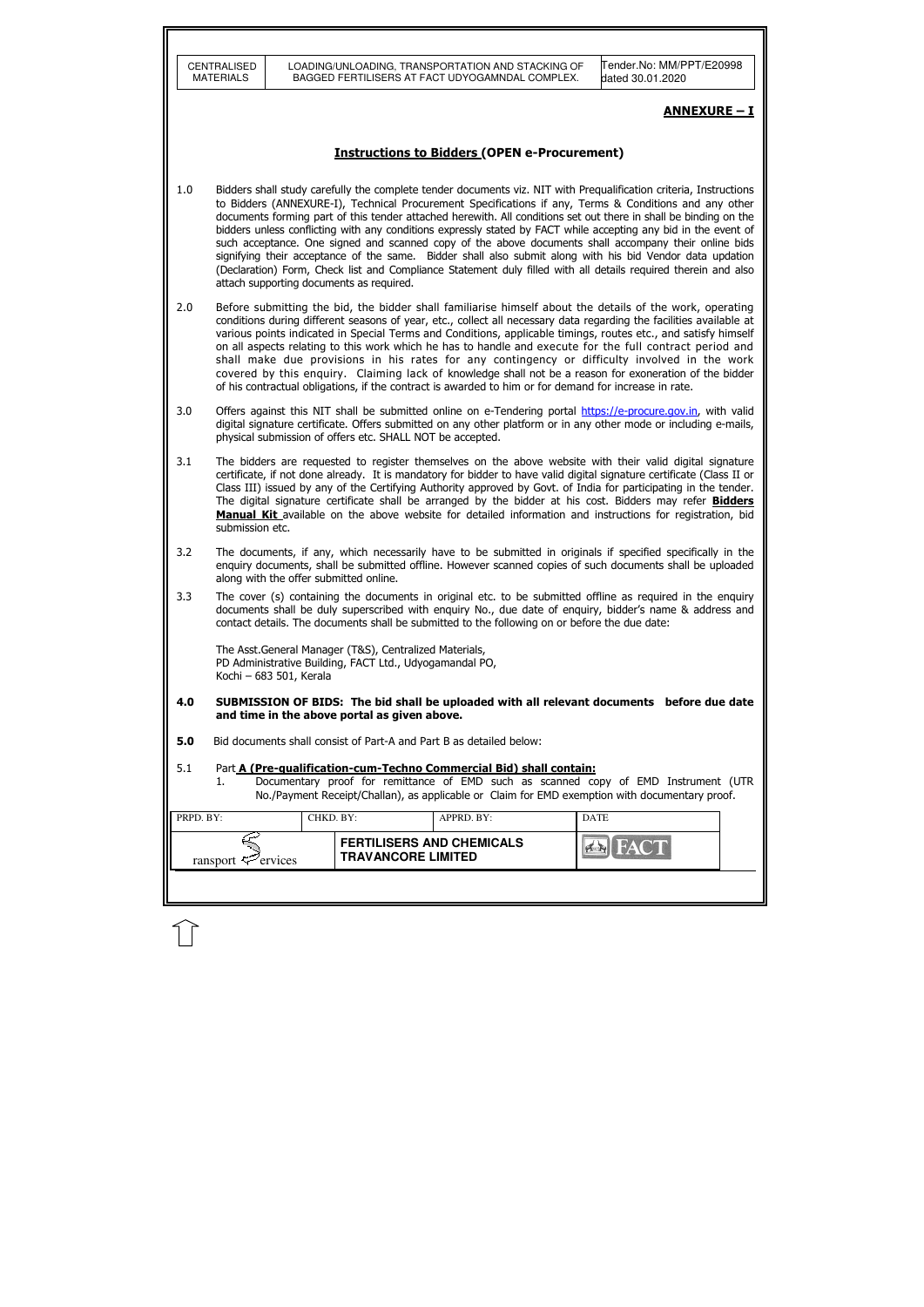|           | CENTRALISED<br><b>MATERIALS</b>                                                                                                                                                                                                                                                                                                                                                                                                                                                                                                                                                                                                                                                                                                                                         |                        |                           | LOADING/UNLOADING, TRANSPORTATION AND STACKING OF<br>BAGGED FERTILISERS AT FACT UDYOGAMNDAL COMPLEX. | Tender.No: MM/PPT/E20998<br>dated 30.01.2020                                                                                                                                                                                              |  |  |  |
|-----------|-------------------------------------------------------------------------------------------------------------------------------------------------------------------------------------------------------------------------------------------------------------------------------------------------------------------------------------------------------------------------------------------------------------------------------------------------------------------------------------------------------------------------------------------------------------------------------------------------------------------------------------------------------------------------------------------------------------------------------------------------------------------------|------------------------|---------------------------|------------------------------------------------------------------------------------------------------|-------------------------------------------------------------------------------------------------------------------------------------------------------------------------------------------------------------------------------------------|--|--|--|
|           | Scanned copies of supporting documents for satisfying Pre-Qualification criteria.<br>2.<br>Digitally Signed copies of NIT, Instructions to Bidders (Annexure I) and terms conditions.<br>3.<br>Scanned copy of Signed & duly filled Vendor Data Updation Declaration Form'<br>4.<br>Signed and duly filled up Check List for Commercial Terms' (if applicable) and scanned copies of<br>5.<br>attached documents as detailed in Check list.<br>Scanned copy of Signed & duly filled 'Compliance Statement'<br>6.<br>Scanned copy of Signed "Un-priced bid indicating "QUOTED" in the applicable columns. Rates shall<br>7.<br>not be indicated in Un-priced Bid.<br>Part-B: shall comprise of the filled Price bid. The filled price bid ie. BoQ attached to the tender |                        |                           |                                                                                                      |                                                                                                                                                                                                                                           |  |  |  |
| 5.2       | etc. as applicable.                                                                                                                                                                                                                                                                                                                                                                                                                                                                                                                                                                                                                                                                                                                                                     |                        |                           |                                                                                                      | shall be uploaded after filling all relevant details such as name and address of the bidder, rates                                                                                                                                        |  |  |  |
| 5.3       |                                                                                                                                                                                                                                                                                                                                                                                                                                                                                                                                                                                                                                                                                                                                                                         | such changed document. |                           |                                                                                                      | The priced BOQ shall be uploaded strictly in the format attached, failing which the offer is liable to be<br>rejected. Renaming or changing the format of the BoQ is not permitted and the System will not accept any                     |  |  |  |
| 5.4       | this regard.                                                                                                                                                                                                                                                                                                                                                                                                                                                                                                                                                                                                                                                                                                                                                            |                        |                           |                                                                                                      | Fill-in all the relevant fields of the BoQ either in value or as a percentage as specified in the BoQ. Blank field, if<br>any, in the uploaded BoQ shall be considered as Nil (not Quoted). No claim or revisions shall be entertained in |  |  |  |
| 5.5       | Bidders shall quote prices in the BOQ only and nowhere else. No other documents shall be enclosed with Price<br>Bid (BOQ).                                                                                                                                                                                                                                                                                                                                                                                                                                                                                                                                                                                                                                              |                        |                           |                                                                                                      |                                                                                                                                                                                                                                           |  |  |  |
| 5.6       | Rates shall be quoted in the same unit of measure given in the BOQ and shall be considered accordingly.                                                                                                                                                                                                                                                                                                                                                                                                                                                                                                                                                                                                                                                                 |                        |                           |                                                                                                      |                                                                                                                                                                                                                                           |  |  |  |
| 5.7       | Bidders shall ensure that all the required documents as per enquiry are uploaded in the System before due<br>date and time. The System does not allow submission of bids or any other document forming part of the bid<br>after due date & time of bid submission. Non-submission of documents or incomplete documents may result in<br>rejection of offers and no communication in this regard will be entertained. FACT reserves the right to reject<br>any bid not submitted as per instructions at their discretion.                                                                                                                                                                                                                                                |                        |                           |                                                                                                      |                                                                                                                                                                                                                                           |  |  |  |
| 5.8       | Timely submission of offers along with all the relevant documents online is the responsibility of the bidder<br>concerned. The bids may be submitted well in advance to avoid last minute issues like non availability of<br>internet, server not available, power failure etc. FACT shall not be held responsible for bidder's inability to<br>submit documents in time, incomplete submission of offers or non submission of any documents forming part<br>of the offers etc.                                                                                                                                                                                                                                                                                         |                        |                           |                                                                                                      |                                                                                                                                                                                                                                           |  |  |  |
| 5.9       | Bidders shall meet all expenses in connection with submission of his bid, attending the bid opening, meetings etc.                                                                                                                                                                                                                                                                                                                                                                                                                                                                                                                                                                                                                                                      |                        |                           |                                                                                                      |                                                                                                                                                                                                                                           |  |  |  |
| 6.0       | <b>BID OPENING:</b>                                                                                                                                                                                                                                                                                                                                                                                                                                                                                                                                                                                                                                                                                                                                                     |                        |                           |                                                                                                      |                                                                                                                                                                                                                                           |  |  |  |
| 6.1       | <b>Part-A</b> of the bids of all bidders who submit their Bids as per the instructions on or before the due date and<br>time shall be opened online, on the specified bid opening date and time. Bids submitted not in conformity with<br>the Enquiry instructions are liable to be rejected without further processing.                                                                                                                                                                                                                                                                                                                                                                                                                                                |                        |                           |                                                                                                      |                                                                                                                                                                                                                                           |  |  |  |
| 6.2       | <b>Part-B</b> - Price bids of those bidders whose Part-A bid is acceptable, based on pre-qualification and techno-<br>commercial evaluation, only shall be opened online on a subsequent date, on completion of evaluation.                                                                                                                                                                                                                                                                                                                                                                                                                                                                                                                                             |                        |                           |                                                                                                      |                                                                                                                                                                                                                                           |  |  |  |
| PRPD. BY: |                                                                                                                                                                                                                                                                                                                                                                                                                                                                                                                                                                                                                                                                                                                                                                         | CHKD. BY:              |                           | APPRD. BY:                                                                                           | <b>DATE</b>                                                                                                                                                                                                                               |  |  |  |
|           | ransport $\mathcal{F}$ ervices                                                                                                                                                                                                                                                                                                                                                                                                                                                                                                                                                                                                                                                                                                                                          |                        | <b>TRAVANCORE LIMITED</b> | <b>FERTILISERS AND CHEMICALS</b>                                                                     |                                                                                                                                                                                                                                           |  |  |  |
|           |                                                                                                                                                                                                                                                                                                                                                                                                                                                                                                                                                                                                                                                                                                                                                                         |                        |                           |                                                                                                      |                                                                                                                                                                                                                                           |  |  |  |

 $\bigcup$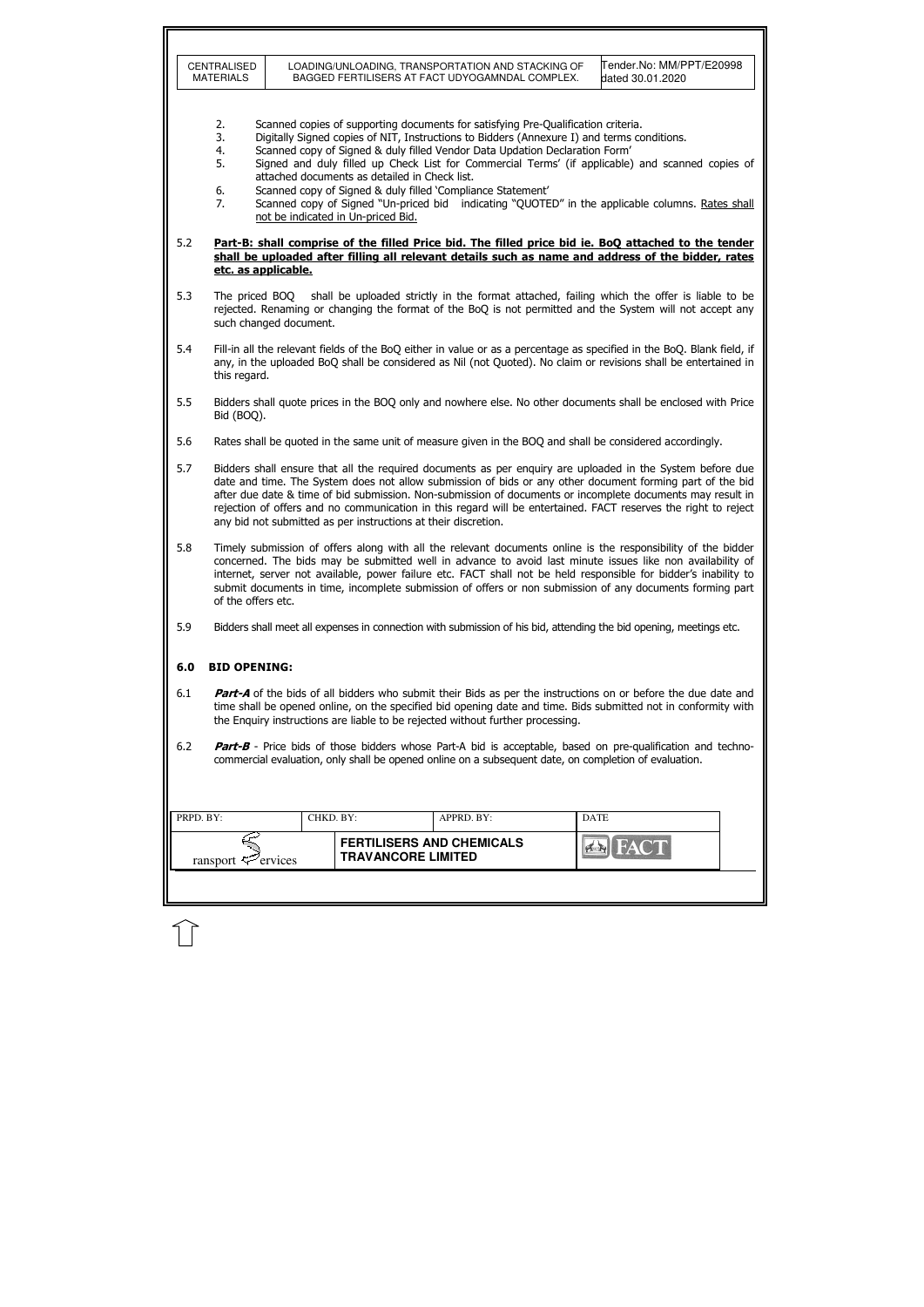| LOADING/UNLOADING, TRANSPORTATION AND STACKING OF<br>CENTRALISED                        |  |                          |
|-----------------------------------------------------------------------------------------|--|--------------------------|
| <b>MATERIALS</b><br>BAGGED FERTILISERS AT FACT UDYOGAMNDAL COMPLEX.<br>dated 30.01.2020 |  | Tender.No: MM/PPT/E20998 |

| PRPD. BY:                      | CHKD. BY: |                                                               | APPRD. BY: | <b>DATE</b> |  |
|--------------------------------|-----------|---------------------------------------------------------------|------------|-------------|--|
| ransport $\mathcal{F}$ ervices |           | <b>FERTILISERS AND CHEMICALS</b><br><b>TRAVANCORE LIMITED</b> |            |             |  |
|                                |           |                                                               |            |             |  |

### 7.0 EARNEST MONEY:

- 7.1 **Earnest Money Deposit (EMD)** shall be furnished for the respective amount indicated in the NIT only through NEFT/RTGS to FACT a/c No. 57017844467 with the State Bank of India, Udyogamandal Branch, IFSC Code SBIN0070158. A scanned copy of the Payment Receipt /UTR No. shall also be furnished along with Part-A bid. **Bids without EMD or inadequate amount of EMD will be rejected.** No interest shall be paid on the EMD. EMD of the unsuccessful bidder will be refunded after awarding the contract. EMD furnished against one enquiry will not be adjusted against any other enquiry.
- 7.2 Bids without EMD shall be rejected except in the following cases. EMD will be exempted for Govt. Depts/firms/public sector units/ Startups recognized by Dept. of Industrial policy & Promotion, MSE units registered under MSMED Act/ firms registered under NSIC/Khadi Board etc. as per applicable govt. directions, on submission of valid documents in proof of the same.
- 7.3 If any bidder retracts from or without request of FACT revises his bid during its validity period or fails to submit Security Deposit and execute the required agreement when the contract is awarded or fails to commence the execution of the work on the stipulated date, the EMD furnished shall be liable to be forfeited without prejudice to FACT's other right to claim damages.

This tender shall be based on MSME order dt.  $23<sup>rd</sup>$  March 2012, and as amended from time to time, pertaining to Public Procurement Policy in respect of procurement of goods and services, produced and provided by micro and small enterprises, including special benefits to MSE firms owned by SC/ST and women entrepreneurs, on furnishing relevant documents as proof. Bidder will get the benefit of PP Policy only if they are MSE as on date of submission of their offer. Also Declaration of UAM numbers on CPPP is mandatory; failing which bidders will not be able to enjoy the benefits as per PP policy.

## 8.0 PURCHASE PREFERENCE:

In divisible tenders, participating MSEs quoting price within price band of L1+15% shall also be allowed to supply a portion of requirement by bringing down their price to L1 price in a situation where L1 price is from someone other than an MSE. Such MSEs shall be allowed to supply at least 25% (or as applicable) of the total tendered value. In case of more than one such MSE, the supply will be shared proportionately (to tendered quantity). Special provisions extended to certain categories of MSEs as per the order shall also be applicable.

In case of non-divisible tenders, an MSE quoting in the price band of L1+15% may be awarded for full/compete work of tendered value, considering the spirit of policy for enhancing the Government procurement from MSEs subject to bringing down of price to L1 by the MSE concerned.

#### This tender is non-divisible.

#### 9.0 DEVIATIONS:

- 9.1 Deviations in the tender clauses shall not be accepted.
- 9.2 FACT reserves the right to reject the offers with deviations without further correspondence.
- 9.3 Bidder shall clearly indicate the time required for mobilisation /commencement of work from the date of receipt of Letter of Intent (LOI) / Work Order.

#### 10.0 CONFORMITY:

Bids must conform in all respects with the applicable terms and conditions of this enquiry. Bidder must certify in the compliance Statement that his bid complies with all Enquiry documents and technical specifications.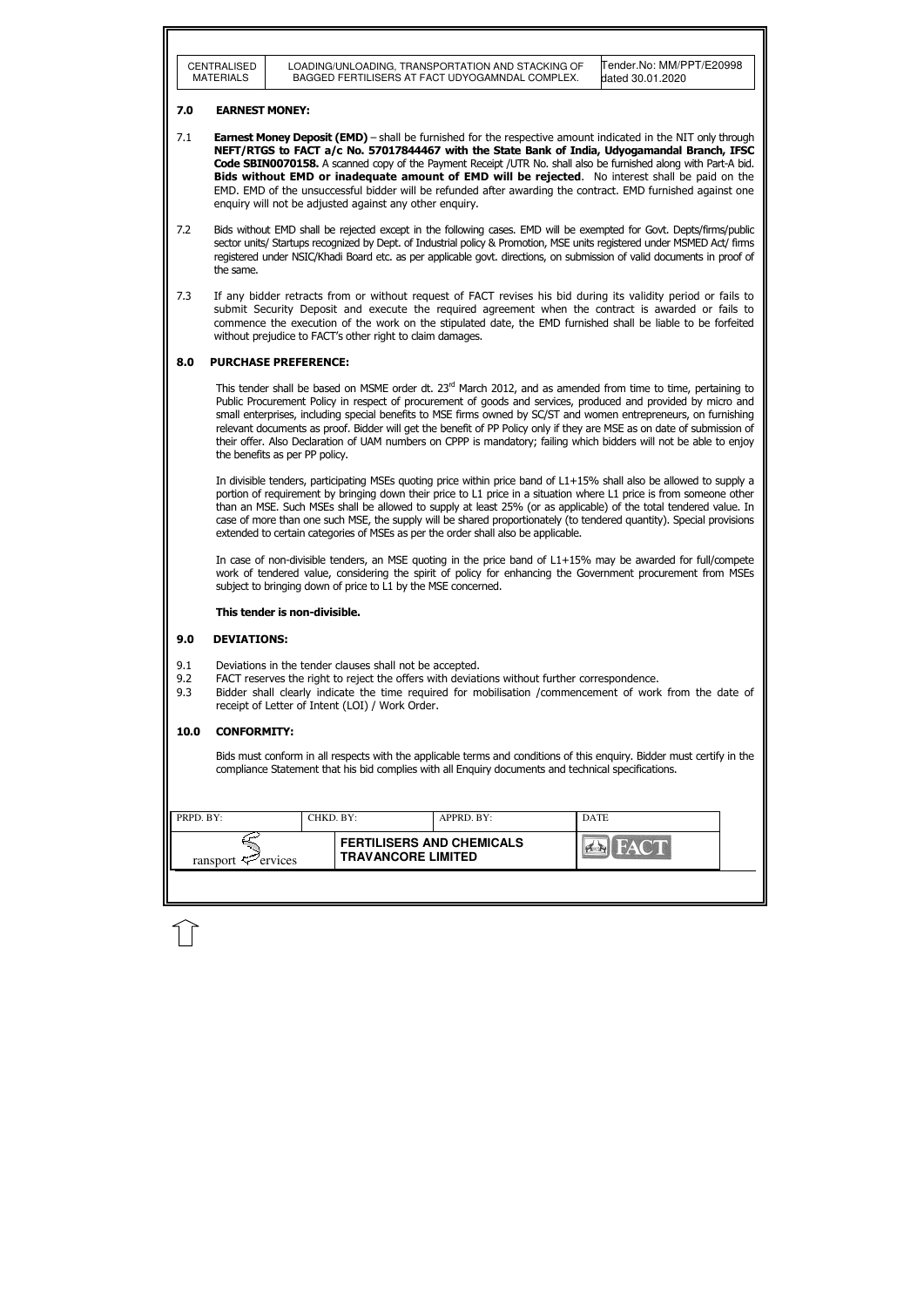| <b>FERTILISERS AND CHEMICALS</b><br><b>TRAVANCORE LIMITED</b> | PRPD. BY:                      | CHKD. BY: | APPRD. BY: | <b>DATE</b> |
|---------------------------------------------------------------|--------------------------------|-----------|------------|-------------|
|                                                               | ransport $\mathcal{F}$ ervices |           |            |             |

#### 11.0 Rates:

11.1 Bidder shall quote his lowest rate for the work strictly as per the BoQ (Price Bid format) . Bids not complying with the above are liable to be rejected.

11.2 Bidder shall quote all-inclusive rate for the work, but **exclusive of GST.** GST if applicable, will be payable extra by FACT as per statutory notification.

The Un-priced bid shall be submitted along with Part-A bid duly signed by the Bidder, indicating "QUOTED" in the columns. Rates shall not be indicated in Un-priced Bid.

11.3 The rates quoted in the tender are to hold good for a period of four months from the date of opening of the Pre-Qualification-cum-Techno-Commercial bid (Part-A). If contract is awarded, the work order rates shall be valid for the entire period of contract inclusive of extension / extensions. No bidder can withdraw his tender or revoke or revise the rates within the aforesaid period of 120 days. If the bidder withdraws/revises/revokes OR shows unwillingness to confirm with his offer, the Earnest Money Deposit (EMD) remitted by the bidder against the tender shall be forfeited by FACT, without prejudice to FACT's other rights to claim damages.

#### 12.0 SECURITY DEPOSIT:

- 12.1 The successful bidder (Contractor) shall be required to furnish an interest free Security Deposit (SD) equivalent to five percent (5%) of the total contract value by DD/NEFT/RTGS or by Bank Guarantee issued by a Nationalised / Scheduled Bank as per the Proforma prescribed within 15 days of issue of the work order. The Bank Guarantee shall be valid till the expiry of the contract with a claim period of six months thereafter. FACT a/c No. 57017844467 with the State Bank of India, Udyogamandal Branch, IFSC Code SBIN0070158 shall be used in case of remittance of Security deposit by NEFT/RTGS and proof of remittance shall be submitted to FACT.
- 12.2 In case the bidder whose bid is accepted, fails to deposit the prescribed Security Deposit or fails to execute the agreement or fails to commence the execution of the work within the specified time, the contract issued to him is liable to be terminated and the Earnest Money already deposited by the contractor shall be forfeited without any further reference to the contractor and alternative arrangements made at the risk and cost of the Contractor.

#### 13.0 PURCHASER'S RIGHT:

 FACT reserves the right to reject any or all bids without assigning any reason whatsoever. No claims shall lie against FACT on this account and FACT's decision in this regard shall be final and binding on the bidders. FACT reserves the right to negotiate with the lowest bidder.

#### 14.0 CONTRACTOR TO EXECUTE AGREEMENT:

 The contractor's responsibility under this contract will commence on the date specified in the Letter of Intent/Work Order. The successful Bidder shall be required to execute an Agreement with FACT, within 15 days of the receipt by him of the Work order issued by FACT for carrying out the work according to the terms and conditions of the contract given along with the Work Order. The Agreement shall be executed on Rs.500/- Stamp paper and shall be in the pro forma as specified by FACT. The provisions contained in tender papers and other documents exchanged between the Bidder and FACT shall form part of the contract. The Earnest Money Deposit is liable to be forfeited in case the contractor fails to execute the Agreement within the stipulated period as mentioned above.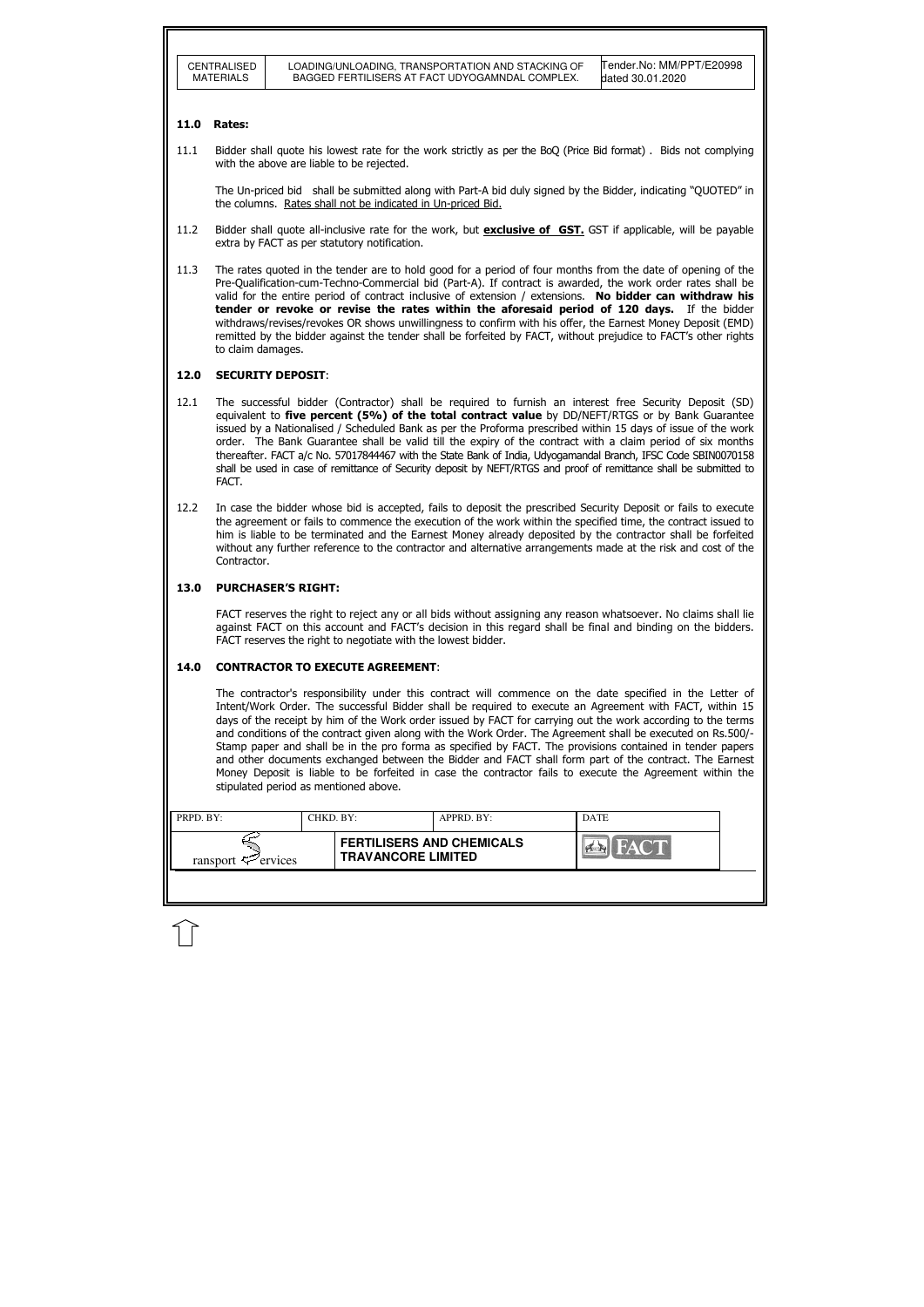|           | CENTRALISED<br><b>MATERIALS</b>                                                                                                                                                                                                                                                                                                                                                                                                                                                                |  |                                                           |  | LOADING/UNLOADING, TRANSPORTATION AND STACKING OF<br>BAGGED FERTILISERS AT FACT UDYOGAMNDAL COMPLEX. |  | Tender.No: MM/PPT/E20998<br>dated 30.01.2020                                                                      |  |  |  |
|-----------|------------------------------------------------------------------------------------------------------------------------------------------------------------------------------------------------------------------------------------------------------------------------------------------------------------------------------------------------------------------------------------------------------------------------------------------------------------------------------------------------|--|-----------------------------------------------------------|--|------------------------------------------------------------------------------------------------------|--|-------------------------------------------------------------------------------------------------------------------|--|--|--|
| 15.0      | The bidder shall furnish the following along with the offers.                                                                                                                                                                                                                                                                                                                                                                                                                                  |  |                                                           |  |                                                                                                      |  |                                                                                                                   |  |  |  |
|           | The GST registration Number and details. In the case of Provisional ID, GST Registration Number shall be<br>1.<br>provided on receipt of the same.<br>Place of supply/Service<br>2.<br>3.<br>Address of the supplier/service provider's billing the item if it is different from 2 above                                                                                                                                                                                                       |  |                                                           |  |                                                                                                      |  |                                                                                                                   |  |  |  |
|           | GST rates applicable for each item<br>4.<br>5.<br>HSN / SAC codes of each of the goods / services quoted                                                                                                                                                                                                                                                                                                                                                                                       |  |                                                           |  |                                                                                                      |  |                                                                                                                   |  |  |  |
|           | In case of unregistered contractor, a declaration to that effect with reason should be furnished.                                                                                                                                                                                                                                                                                                                                                                                              |  |                                                           |  |                                                                                                      |  |                                                                                                                   |  |  |  |
|           | FACT's GST No. in the state of Kerala is 32AAACT6204C1Z2. FACT's GST numbers in other southern states<br>is as follows:                                                                                                                                                                                                                                                                                                                                                                        |  |                                                           |  |                                                                                                      |  |                                                                                                                   |  |  |  |
|           | Tamilnadu:<br>33AAACT6204C1Z0<br>Karnataka:<br>29AAACT6204C1ZP<br>Andhra Pradesh:<br>37AAACT6204C1ZS<br>Telangana:<br>36AAACT6204C1ZU<br>34AAACT6204C1ZY<br>Puducherry:                                                                                                                                                                                                                                                                                                                        |  |                                                           |  |                                                                                                      |  |                                                                                                                   |  |  |  |
|           | The supplier/contractor shall do the following:                                                                                                                                                                                                                                                                                                                                                                                                                                                |  |                                                           |  |                                                                                                      |  |                                                                                                                   |  |  |  |
|           | a)<br>Submit GST compliant tax invoice to FACT along with supply.<br>Shall ensure uploading the above invoice as per statute &<br>b)<br>File monthly returns in time enabling FACT to claim the input tax credit.<br>$\mathsf{C}$                                                                                                                                                                                                                                                              |  |                                                           |  |                                                                                                      |  |                                                                                                                   |  |  |  |
|           | GST charged by the supplier/contractor shall be released separately to the supplier/contractor only after filing<br>of (i) the outward supply details & the monthly return on GSTN portal by the supplier/contractor and (ii) on<br>matching the input tax credit to such invoice with the corresponding details of outward supply of the<br>supplier/contractor.                                                                                                                              |  |                                                           |  |                                                                                                      |  |                                                                                                                   |  |  |  |
|           | In case FACT incurs any liability (like interest, penalty etc.,) due to denial/reversal of such input tax credit in<br>respect of the invoice submitted by the supplier/contractor, for the reasons attributable to the<br>supplier/contractor, the same shall be recovered from the supplier/contractor                                                                                                                                                                                       |  |                                                           |  |                                                                                                      |  |                                                                                                                   |  |  |  |
|           | Further in case FACT is deprived of the input tax credit due to any reason attributable to the<br>supplier/contractor, the same shall not be paid or recovered if already paid to the supplier/contractor.                                                                                                                                                                                                                                                                                     |  |                                                           |  |                                                                                                      |  |                                                                                                                   |  |  |  |
| 16.0      | <b>GENERAL:</b>                                                                                                                                                                                                                                                                                                                                                                                                                                                                                |  |                                                           |  |                                                                                                      |  |                                                                                                                   |  |  |  |
| 16.1      | FACT reserves the right to extend without giving any reason, the last date for submission and opening of bid, but<br>such extension will be duly intimated to those who have submitted online. In case the date of bid opening happens<br>to be a day of strike/hartal etc. due to any reasons or happens to be a holiday for FACT, declared due to unforeseen<br>and emergency reasons or due to any tech problems, the bids will be opened at the same time on the next full<br>working day. |  |                                                           |  |                                                                                                      |  |                                                                                                                   |  |  |  |
| 16.2      |                                                                                                                                                                                                                                                                                                                                                                                                                                                                                                |  |                                                           |  | as a corrigendum. Bidders are requested to counter check with portal before submitting their bids.   |  | FACT reserves the right to make changes in the tender documents, but such changes will be published in our portal |  |  |  |
| 16.3      |                                                                                                                                                                                                                                                                                                                                                                                                                                                                                                |  | assessed by FACT will be final and binding on the Bidder. |  |                                                                                                      |  | Mere submission of all the documents will not necessarily mean that the Bidder is suitable. Worthiness            |  |  |  |
| PRPD. BY: |                                                                                                                                                                                                                                                                                                                                                                                                                                                                                                |  | CHKD. BY:                                                 |  | APPRD. BY:                                                                                           |  | <b>DATE</b>                                                                                                       |  |  |  |
|           | ransport $\leq$ ervices                                                                                                                                                                                                                                                                                                                                                                                                                                                                        |  | <b>TRAVANCORE LIMITED</b>                                 |  | <b>FERTILISERS AND CHEMICALS</b>                                                                     |  |                                                                                                                   |  |  |  |
|           |                                                                                                                                                                                                                                                                                                                                                                                                                                                                                                |  |                                                           |  |                                                                                                      |  |                                                                                                                   |  |  |  |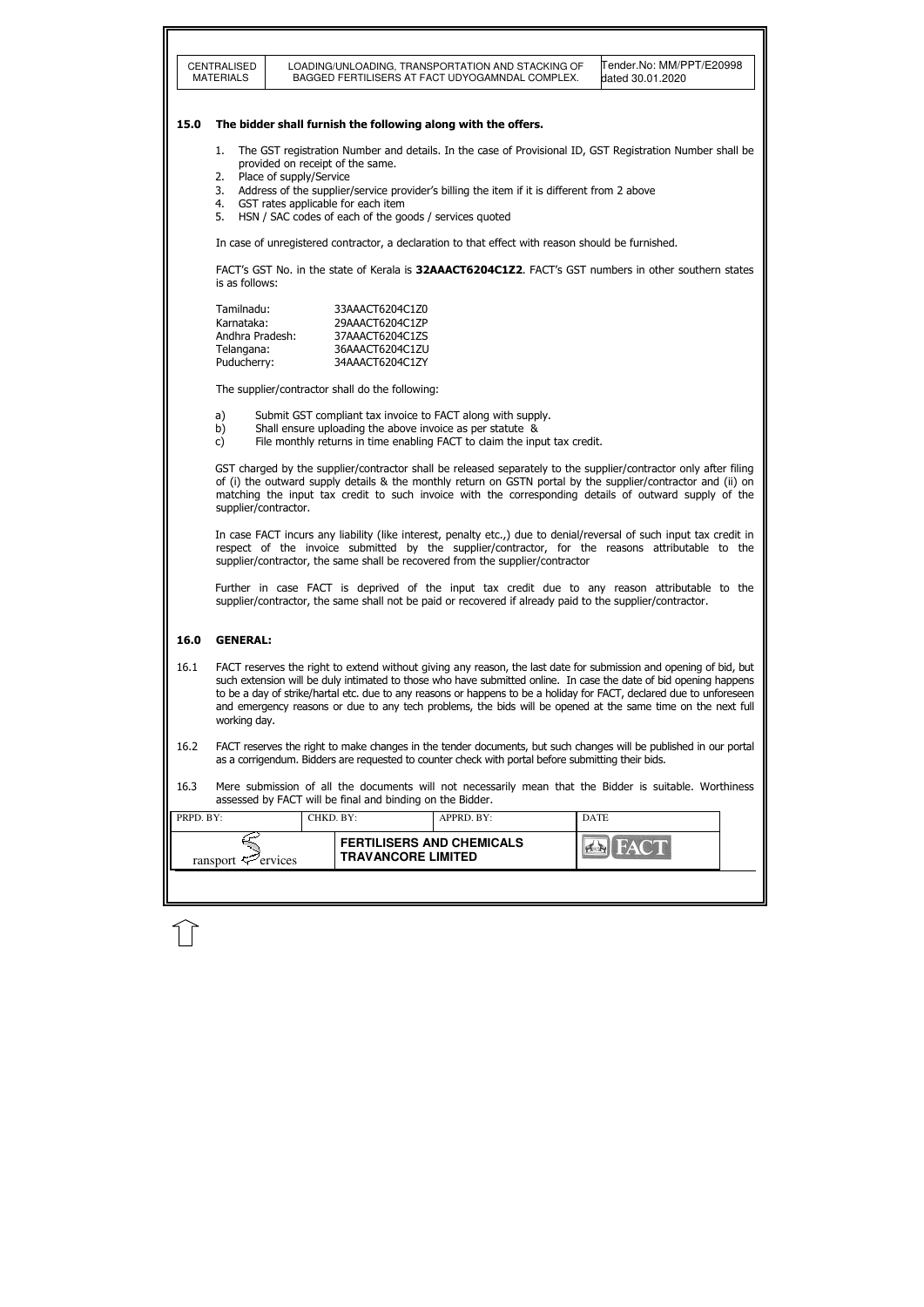|           | CENTRALISED<br><b>MATERIALS</b>                                                                                                                                                                                                                                                                                                                                                                                                                                                                                                                          |           |                           | LOADING/UNLOADING, TRANSPORTATION AND STACKING OF<br>BAGGED FERTILISERS AT FACT UDYOGAMNDAL COMPLEX. |             | Tender.No: MM/PPT/E20998<br>dated 30.01.2020 |  |  |  |
|-----------|----------------------------------------------------------------------------------------------------------------------------------------------------------------------------------------------------------------------------------------------------------------------------------------------------------------------------------------------------------------------------------------------------------------------------------------------------------------------------------------------------------------------------------------------------------|-----------|---------------------------|------------------------------------------------------------------------------------------------------|-------------|----------------------------------------------|--|--|--|
| 16.4      | FACT may relax condition of prior turnover and prior experience with respect to Micro & Small Enterprises<br>(MSEs) subject to meeting of quality and technical specifications, if specified in the tender.                                                                                                                                                                                                                                                                                                                                              |           |                           |                                                                                                      |             |                                              |  |  |  |
| 16.5      | Except in the cases of items/services related to public safety, health, critical security operations and equipment<br>etc., FACT at its discretion may relax the conditions of prior turnover and prior experience for Startups<br>recognised by Dept. of Industrial policy and promotion (DIPP) subject to meeting quality and technical<br>specifications, on furnishing copies of relevant certificates / documents in proof of such recognition by DIPP.                                                                                             |           |                           |                                                                                                      |             |                                              |  |  |  |
| 16.6      | All clarification and correspondence related to this enquiry shall be made only in English to the Asst. General<br>Manager(Materials)T&S, Centralised Materials, PD Administrative Building, FACT Ltd., Udyogamandal - 683<br>501, Tel: 0484-2568260/2568629/2546427, FAX No: 0484-2545196, Email:julian@factltd.com                                                                                                                                                                                                                                     |           |                           |                                                                                                      |             |                                              |  |  |  |
| 16.7      | All disputes and questions, claims, rights, matters or things, whatsoever, in any way, arising out of or relating<br>to the calling of bids, evaluation of offers, award of contract, change in structure of bids or any other matter<br>relating to finalization of contract are to be referred to the sole Arbitrator who shall be the General Manager<br>[Materials] of FACT. The award shall be binding on both the parties. The bidders are advised to get informed<br>of all details they require regarding the work before submitting their bids. |           |                           |                                                                                                      |             |                                              |  |  |  |
| 16.8      |                                                                                                                                                                                                                                                                                                                                                                                                                                                                                                                                                          |           |                           | Work order shall be issued by Asst. General Manager [Materials]-T&S.                                 |             |                                              |  |  |  |
| 17.0      | <b>TENDER UPDATES:</b>                                                                                                                                                                                                                                                                                                                                                                                                                                                                                                                                   |           |                           |                                                                                                      |             |                                              |  |  |  |
|           | Bidders are requested to visit Central Public Procurement Portal (https://eprocure.gov.in) regularly for any<br>updates/corrigendum on the tender, including extension of due date, if any. No other mode of communication<br>shall be made in this regard.                                                                                                                                                                                                                                                                                              |           |                           |                                                                                                      |             |                                              |  |  |  |
|           | <b>18.0 FRAUD PREVENSION POLICY:</b>                                                                                                                                                                                                                                                                                                                                                                                                                                                                                                                     |           |                           |                                                                                                      |             |                                              |  |  |  |
|           | Bidders shall comply with Fraud Prevention Policy of FACT 2012 (FPPF 2012). The said Policy is available in<br>FACT's Website www.fact.co.in.                                                                                                                                                                                                                                                                                                                                                                                                            |           |                           |                                                                                                      |             |                                              |  |  |  |
|           | ASST. GENERAL MANAGER (MATERIALS)-T&S                                                                                                                                                                                                                                                                                                                                                                                                                                                                                                                    |           |                           |                                                                                                      |             |                                              |  |  |  |
|           |                                                                                                                                                                                                                                                                                                                                                                                                                                                                                                                                                          |           |                           |                                                                                                      |             |                                              |  |  |  |
|           |                                                                                                                                                                                                                                                                                                                                                                                                                                                                                                                                                          |           |                           |                                                                                                      |             |                                              |  |  |  |
|           |                                                                                                                                                                                                                                                                                                                                                                                                                                                                                                                                                          |           |                           |                                                                                                      |             |                                              |  |  |  |
|           |                                                                                                                                                                                                                                                                                                                                                                                                                                                                                                                                                          |           |                           |                                                                                                      |             |                                              |  |  |  |
|           |                                                                                                                                                                                                                                                                                                                                                                                                                                                                                                                                                          |           |                           |                                                                                                      |             |                                              |  |  |  |
|           |                                                                                                                                                                                                                                                                                                                                                                                                                                                                                                                                                          |           |                           |                                                                                                      |             |                                              |  |  |  |
| PRPD. BY: |                                                                                                                                                                                                                                                                                                                                                                                                                                                                                                                                                          | CHKD. BY: |                           | APPRD. BY:                                                                                           | <b>DATE</b> |                                              |  |  |  |
|           |                                                                                                                                                                                                                                                                                                                                                                                                                                                                                                                                                          |           |                           | <b>FERTILISERS AND CHEMICALS</b>                                                                     |             |                                              |  |  |  |
|           | ransport $\leq$ ervices                                                                                                                                                                                                                                                                                                                                                                                                                                                                                                                                  |           | <b>TRAVANCORE LIMITED</b> |                                                                                                      |             | <b>FACT</b>                                  |  |  |  |
|           |                                                                                                                                                                                                                                                                                                                                                                                                                                                                                                                                                          |           |                           |                                                                                                      |             |                                              |  |  |  |
|           |                                                                                                                                                                                                                                                                                                                                                                                                                                                                                                                                                          |           |                           |                                                                                                      |             |                                              |  |  |  |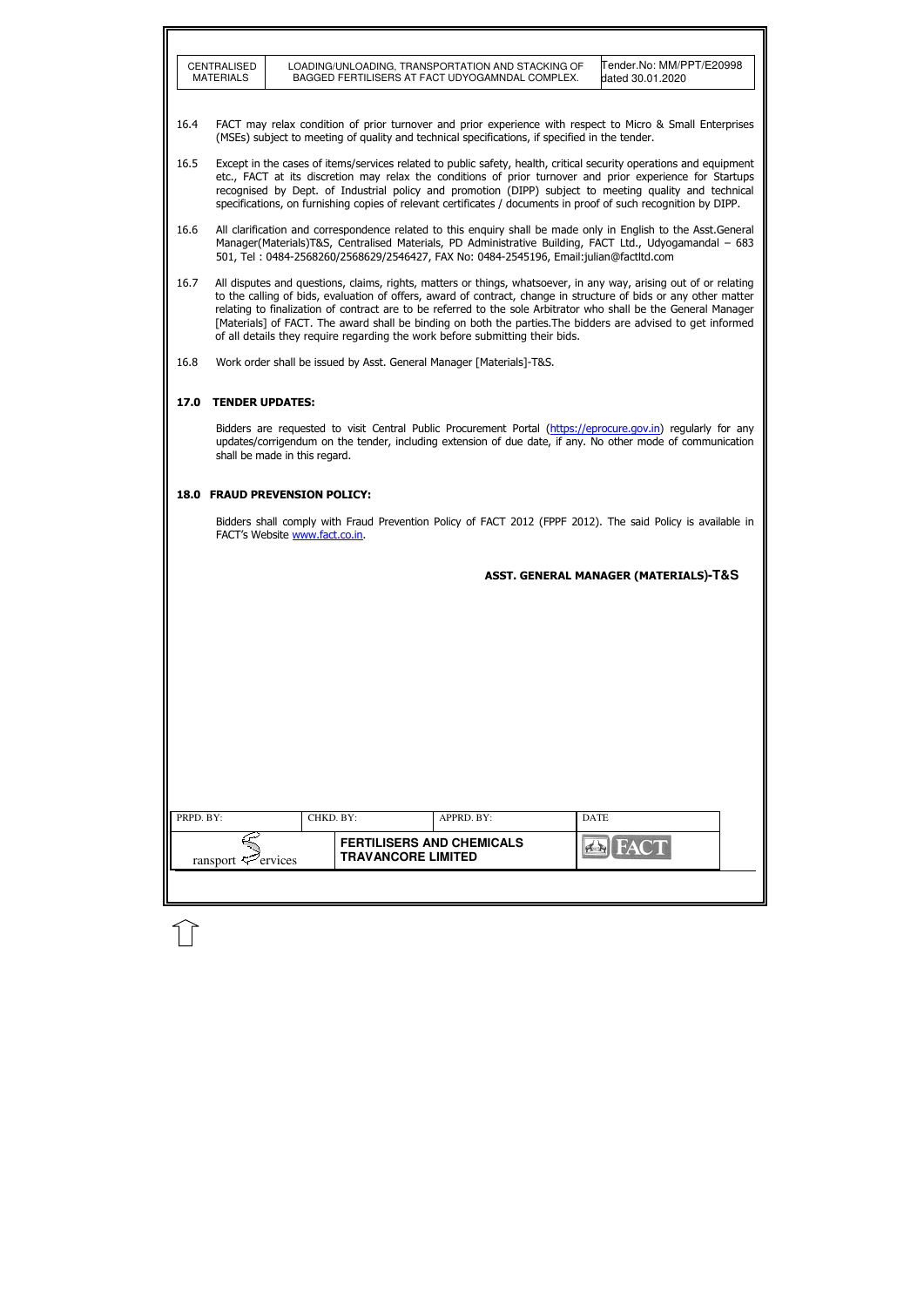|                | <b>CENTRALISED</b>                                                                                                                                                                                                                                                                                                                                                                                                                                                                                                                                                                                                                                                                                                                                                                                                                                                                                                                                                                                                                            |  |                                                 | LOADING/UNLOADING, TRANSPORTATION AND STACKING OF                     |  | Tender.No: MM/PPT/E20998                                                                                                                                                                             |  |  |  |  |
|----------------|-----------------------------------------------------------------------------------------------------------------------------------------------------------------------------------------------------------------------------------------------------------------------------------------------------------------------------------------------------------------------------------------------------------------------------------------------------------------------------------------------------------------------------------------------------------------------------------------------------------------------------------------------------------------------------------------------------------------------------------------------------------------------------------------------------------------------------------------------------------------------------------------------------------------------------------------------------------------------------------------------------------------------------------------------|--|-------------------------------------------------|-----------------------------------------------------------------------|--|------------------------------------------------------------------------------------------------------------------------------------------------------------------------------------------------------|--|--|--|--|
|                | <b>MATERIALS</b>                                                                                                                                                                                                                                                                                                                                                                                                                                                                                                                                                                                                                                                                                                                                                                                                                                                                                                                                                                                                                              |  |                                                 | BAGGED FERTILISERS AT FACT UDYOGAMNDAL COMPLEX.                       |  | dated 30.01.2020                                                                                                                                                                                     |  |  |  |  |
|                | <b>ANNEXURE-II</b><br><b>PRE-OUALIFICATION CRITERIA TO BE MET BY THE BIDDERS:</b>                                                                                                                                                                                                                                                                                                                                                                                                                                                                                                                                                                                                                                                                                                                                                                                                                                                                                                                                                             |  |                                                 |                                                                       |  |                                                                                                                                                                                                      |  |  |  |  |
|                |                                                                                                                                                                                                                                                                                                                                                                                                                                                                                                                                                                                                                                                                                                                                                                                                                                                                                                                                                                                                                                               |  |                                                 |                                                                       |  |                                                                                                                                                                                                      |  |  |  |  |
|                |                                                                                                                                                                                                                                                                                                                                                                                                                                                                                                                                                                                                                                                                                                                                                                                                                                                                                                                                                                                                                                               |  |                                                 |                                                                       |  |                                                                                                                                                                                                      |  |  |  |  |
| 1              | Bidder should be any Contractor/ Society who undertakes to mobilise 16 to 24 labourers per day<br>depending on the job requirement as per tender. Should have experience of similar job for an<br>order value of Rs.10.00 Lakhs during any one of the last 5 years as on date of tender, for any<br>organisations of similar standing as FACT, or organisations of sound financial capability and having<br>status of principal employer; or Govt. / Quasi Govt. Depts. which do their work mainly through<br>public contracts. Undertaking by Bidder as above as per Annexure III of this enquiry and Copy of (i)<br>Registration certificate in case of society, (ii) Copy of work order with performance and<br>experience certificate specifying the amount with reference to the work order from Organizations<br>served shall be enclosed along with the Part-A (Pre-qualification-cum Techno-commercial) Bid. In<br>case of running contracts, performance certificate submitted should have been issued after the<br>date of enquiry. |  |                                                 |                                                                       |  |                                                                                                                                                                                                      |  |  |  |  |
| $\overline{2}$ |                                                                                                                                                                                                                                                                                                                                                                                                                                                                                                                                                                                                                                                                                                                                                                                                                                                                                                                                                                                                                                               |  | dated after the date of enquiry.                |                                                                       |  | Bidder shall furnish a Solvency Certificate (original) for Rs.16 Lakh from a Nationalised/ Scheduled<br>Bank along with Part A Bid (Techno commercial Bid). The Solvency Certificate issued shall be |  |  |  |  |
| $\mathbf{3}$   |                                                                                                                                                                                                                                                                                                                                                                                                                                                                                                                                                                                                                                                                                                                                                                                                                                                                                                                                                                                                                                               |  | ordinate day-to-day activities with FACT        |                                                                       |  | Bidder must have an Office in Kochi/nearby areas or be willing to open one immediately on<br>awarding the contract. The office must have a responsible person with sufficient authority to co-       |  |  |  |  |
|                |                                                                                                                                                                                                                                                                                                                                                                                                                                                                                                                                                                                                                                                                                                                                                                                                                                                                                                                                                                                                                                               |  |                                                 | Bidders not fulfilling clauses 1, 2 & 3 above will not be considered. |  |                                                                                                                                                                                                      |  |  |  |  |
|                |                                                                                                                                                                                                                                                                                                                                                                                                                                                                                                                                                                                                                                                                                                                                                                                                                                                                                                                                                                                                                                               |  | Note for Micro & Small Enterprises and Startups |                                                                       |  |                                                                                                                                                                                                      |  |  |  |  |
|                |                                                                                                                                                                                                                                                                                                                                                                                                                                                                                                                                                                                                                                                                                                                                                                                                                                                                                                                                                                                                                                               |  | Startups without any relaxation.                |                                                                       |  | Prequalification criteria specified above shall also be applicable for Micro & Small Enterprises and                                                                                                 |  |  |  |  |
|                |                                                                                                                                                                                                                                                                                                                                                                                                                                                                                                                                                                                                                                                                                                                                                                                                                                                                                                                                                                                                                                               |  |                                                 |                                                                       |  |                                                                                                                                                                                                      |  |  |  |  |
| PRPD. BY:      |                                                                                                                                                                                                                                                                                                                                                                                                                                                                                                                                                                                                                                                                                                                                                                                                                                                                                                                                                                                                                                               |  | CHKD. BY:                                       | APPRD. BY:                                                            |  | <b>DATE</b>                                                                                                                                                                                          |  |  |  |  |
|                | ransport $\mathbb{Z}$ ervices                                                                                                                                                                                                                                                                                                                                                                                                                                                                                                                                                                                                                                                                                                                                                                                                                                                                                                                                                                                                                 |  |                                                 | <b>FERTILISERS AND CHEMICALS</b><br><b>TRAVANCORE LIMITED</b>         |  |                                                                                                                                                                                                      |  |  |  |  |
|                |                                                                                                                                                                                                                                                                                                                                                                                                                                                                                                                                                                                                                                                                                                                                                                                                                                                                                                                                                                                                                                               |  |                                                 |                                                                       |  |                                                                                                                                                                                                      |  |  |  |  |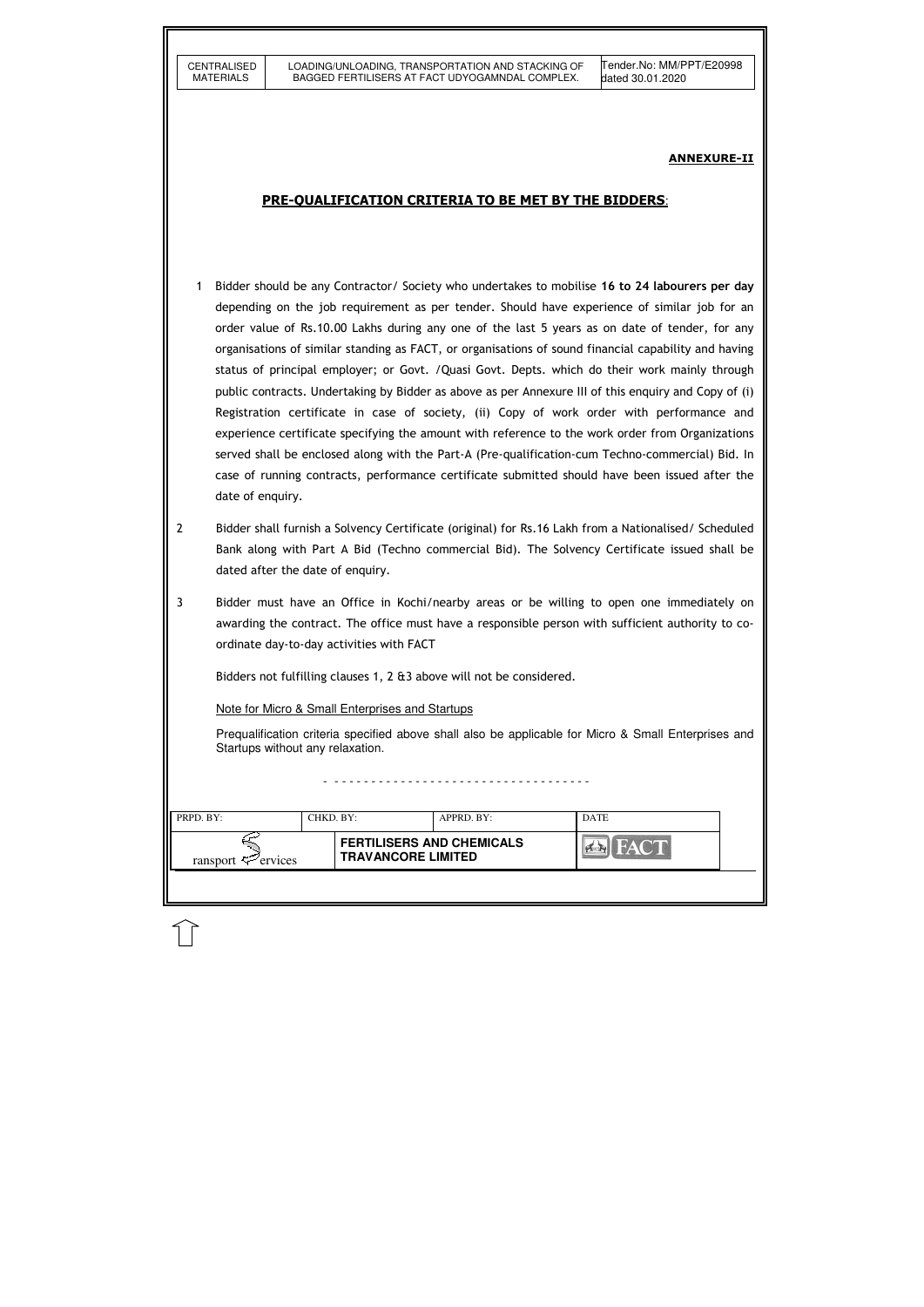|           | <b>CENTRALISED</b><br><b>MATERIALS</b>                           |  |           |                                                                                     |  | LOADING/UNLOADING, TRANSPORTATION AND STACKING OF<br>BAGGED FERTILISERS AT FACT UDYOGAMNDAL COMPLEX. |                    |             | Tender.No: MM/PPT/E20998<br>dated 30.01.2020                                                                                                                                                                        |                     |
|-----------|------------------------------------------------------------------|--|-----------|-------------------------------------------------------------------------------------|--|------------------------------------------------------------------------------------------------------|--------------------|-------------|---------------------------------------------------------------------------------------------------------------------------------------------------------------------------------------------------------------------|---------------------|
|           |                                                                  |  |           |                                                                                     |  |                                                                                                      |                    |             |                                                                                                                                                                                                                     | <b>ANNEXURE-III</b> |
|           |                                                                  |  |           |                                                                                     |  | <b>VENDOR DATA UPDATION FORM</b>                                                                     |                    |             |                                                                                                                                                                                                                     |                     |
|           |                                                                  |  |           |                                                                                     |  | (PLEASE USE ADDITIONAL SHEETS, IF SPACE IS INSUFFICIENT)                                             |                    |             |                                                                                                                                                                                                                     |                     |
|           |                                                                  |  |           |                                                                                     |  |                                                                                                      |                    |             | FACT reserves the right to verify the information given as per the format and enclosures. It is the<br>responsibility of the bidder to give the full details asked for as per this format for evaluating his bid as |                     |
|           |                                                                  |  |           |                                                                                     |  |                                                                                                      |                    |             | per this Enguiry. Any misrepresentation of facts and withholding of information may result in                                                                                                                       |                     |
| SI.       | disqualification                                                 |  |           |                                                                                     |  |                                                                                                      |                    |             |                                                                                                                                                                                                                     |                     |
| No.       | Description                                                      |  |           |                                                                                     |  |                                                                                                      |                    |             | To be filled in by Vendor                                                                                                                                                                                           |                     |
| 1<br>2    | Name of the bidder                                               |  |           | Address and designation of the Bidder                                               |  |                                                                                                      |                    |             |                                                                                                                                                                                                                     |                     |
| 3         |                                                                  |  |           | Telephone Nos. (with Country/STD codes)                                             |  |                                                                                                      |                    |             |                                                                                                                                                                                                                     |                     |
| 4         | Tele fax Nos.                                                    |  |           |                                                                                     |  |                                                                                                      |                    |             |                                                                                                                                                                                                                     |                     |
| 5         | E-Mail id                                                        |  |           |                                                                                     |  |                                                                                                      |                    |             |                                                                                                                                                                                                                     |                     |
| 6         | is not applicable                                                |  |           | Constitution of the firm: (Strike out which                                         |  |                                                                                                      |                    |             | Proprietorship / Regd. Partnership/ Limited Company                                                                                                                                                                 |                     |
| 7.        | Year of Establishment                                            |  |           |                                                                                     |  |                                                                                                      |                    |             |                                                                                                                                                                                                                     |                     |
| 8.        | Nam, Address , Telephone Nos. of<br>Proprietor/Partner/Directors |  |           |                                                                                     |  |                                                                                                      |                    |             |                                                                                                                                                                                                                     |                     |
| a.        | Name                                                             |  |           |                                                                                     |  |                                                                                                      |                    |             |                                                                                                                                                                                                                     |                     |
| b.        | Address                                                          |  |           |                                                                                     |  |                                                                                                      |                    |             |                                                                                                                                                                                                                     |                     |
| c.        | Phone No.                                                        |  |           |                                                                                     |  | Office:<br>Residence:                                                                                |                    |             |                                                                                                                                                                                                                     |                     |
|           | d.<br>Mobile No.                                                 |  |           |                                                                                     |  |                                                                                                      |                    |             |                                                                                                                                                                                                                     |                     |
| е.        | Fax No.                                                          |  |           |                                                                                     |  |                                                                                                      |                    |             |                                                                                                                                                                                                                     |                     |
|           | f.<br>Email id.                                                  |  |           |                                                                                     |  |                                                                                                      |                    |             |                                                                                                                                                                                                                     |                     |
|           | 9<br>Name and Address of the authorised<br>signatory             |  |           |                                                                                     |  |                                                                                                      |                    |             |                                                                                                                                                                                                                     |                     |
| 10.       | <b>CATEGORY:</b>                                                 |  |           |                                                                                     |  |                                                                                                      |                    |             |                                                                                                                                                                                                                     |                     |
| a         | the following status (please tick)                               |  |           | Whether the entrepreneur comes under                                                |  |                                                                                                      | Micro/Small/Medium |             |                                                                                                                                                                                                                     |                     |
|           |                                                                  |  |           | In case of Micro/Small pl. enclose UAM                                              |  |                                                                                                      |                    |             |                                                                                                                                                                                                                     |                     |
|           | <b>CPP Portal</b>                                                |  |           | certificate and declare UAM number in                                               |  |                                                                                                      |                    |             |                                                                                                                                                                                                                     |                     |
| b         |                                                                  |  |           | In case the bidder is an Entrepreneur                                               |  |                                                                                                      |                    |             |                                                                                                                                                                                                                     |                     |
|           |                                                                  |  |           | whether he/she belongs to SC/ST category                                            |  |                                                                                                      |                    |             |                                                                                                                                                                                                                     |                     |
| 11        |                                                                  |  |           | Document showing Provident Fund code                                                |  |                                                                                                      |                    |             | Copies of the following documents (SI.No.11 to 17) shall be attached along with Part A bid.                                                                                                                         |                     |
|           | No.                                                              |  |           |                                                                                     |  |                                                                                                      |                    |             |                                                                                                                                                                                                                     |                     |
| 12        | PAN CARD No.                                                     |  |           |                                                                                     |  |                                                                                                      |                    |             |                                                                                                                                                                                                                     |                     |
| 13.       |                                                                  |  |           | GST Registration No./Provisional ID                                                 |  |                                                                                                      |                    |             |                                                                                                                                                                                                                     |                     |
| 14.       | 2018 & 2018-19)                                                  |  |           | Copy of Audited Balance Sheet and Profit &<br>Loss A/c (for 3 years-2016-17 & 2017- |  |                                                                                                      |                    |             |                                                                                                                                                                                                                     |                     |
| 15        | signatory                                                        |  |           | Authorisation Letter/Document certifying<br>the name and signature of authorised    |  |                                                                                                      |                    |             |                                                                                                                                                                                                                     |                     |
| PRPD. BY: |                                                                  |  | CHKD. BY: |                                                                                     |  | APPRD. BY:                                                                                           |                    | <b>DATE</b> |                                                                                                                                                                                                                     |                     |
|           | ransport $\mathcal{F}$ ervices                                   |  |           | <b>TRAVANCORE LIMITED</b>                                                           |  | <b>FERTILISERS AND CHEMICALS</b>                                                                     |                    | f(x)        |                                                                                                                                                                                                                     |                     |
|           |                                                                  |  |           |                                                                                     |  |                                                                                                      |                    |             |                                                                                                                                                                                                                     |                     |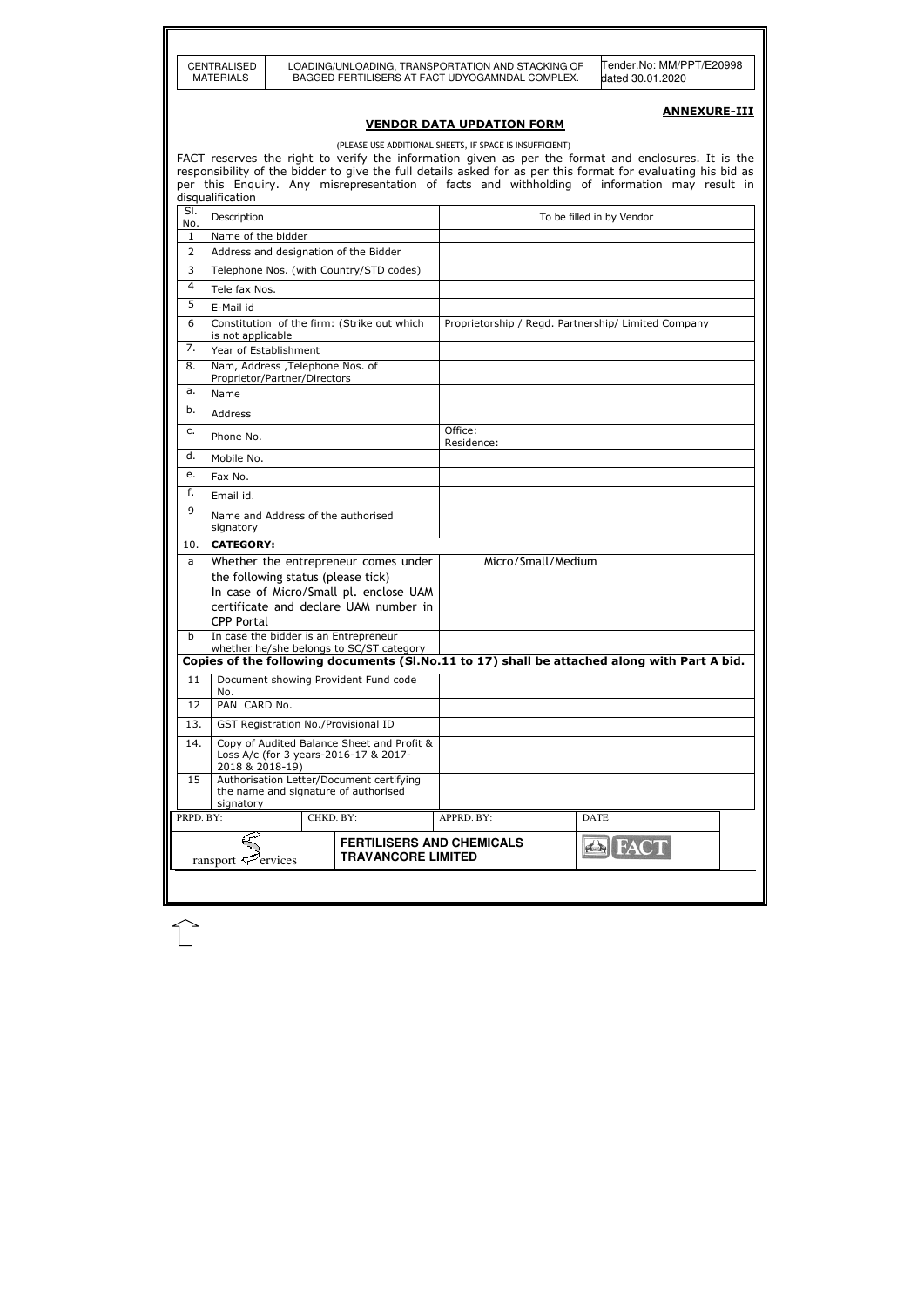|           | <b>CENTRALISED</b><br><b>MATERIALS</b>                                                                                                                                                                        |                                                                                                                                                                                             |                  |  |            | LOADING/UNLOADING, TRANSPORTATION AND STACKING OF<br>BAGGED FERTILISERS AT FACT UDYOGAMNDAL COMPLEX. |             | Tender.No: MM/PPT/E20998<br>dated 30.01.2020 |        |
|-----------|---------------------------------------------------------------------------------------------------------------------------------------------------------------------------------------------------------------|---------------------------------------------------------------------------------------------------------------------------------------------------------------------------------------------|------------------|--|------------|------------------------------------------------------------------------------------------------------|-------------|----------------------------------------------|--------|
| 16.       | with ESI                                                                                                                                                                                                      | Copy of certificate for having registration                                                                                                                                                 |                  |  |            |                                                                                                      |             |                                              |        |
| 17.       |                                                                                                                                                                                                               | Power of attorney in favour of Authorised                                                                                                                                                   |                  |  |            |                                                                                                      |             |                                              |        |
| 18        | signatory<br><b>Mobilization Period</b>                                                                                                                                                                       |                                                                                                                                                                                             |                  |  |            |                                                                                                      |             |                                              |        |
|           |                                                                                                                                                                                                               | Proforma for furnishing details of previous experience of bidder as required under Clause No. 1 of<br>Pre-Qualification Criteria. Specify the period of execution of the work done clearly. |                  |  |            |                                                                                                      |             |                                              |        |
| 19        | Client                                                                                                                                                                                                        | Work<br>Description<br>Name of<br>Order No.<br>of work<br>done<br>& Date                                                                                                                    |                  |  | Year I     | Year II                                                                                              | Year III    | Year IV                                      | Year V |
|           |                                                                                                                                                                                                               |                                                                                                                                                                                             |                  |  |            |                                                                                                      |             |                                              |        |
| 20        |                                                                                                                                                                                                               | Name of the Bank and the Branches with which bidder has dealing<br>1) Details of credit limits/facilities enjoyed                                                                           |                  |  |            |                                                                                                      |             |                                              |        |
|           | SI.No.                                                                                                                                                                                                        |                                                                                                                                                                                             | Name of the Bank |  |            | Type of credit(ie<br>CC/C, O/D etc.                                                                  |             | Amount of credit limit sanctioned            |        |
|           | a.                                                                                                                                                                                                            |                                                                                                                                                                                             |                  |  |            |                                                                                                      |             |                                              |        |
|           | b.                                                                                                                                                                                                            |                                                                                                                                                                                             |                  |  |            |                                                                                                      |             |                                              |        |
|           | c.                                                                                                                                                                                                            |                                                                                                                                                                                             |                  |  |            |                                                                                                      |             |                                              |        |
| 21        | Please furnish the following details along with your Banker's Authorisation letter                                                                                                                            |                                                                                                                                                                                             |                  |  |            |                                                                                                      |             |                                              |        |
| I.        | Income Tax PAN No.                                                                                                                                                                                            |                                                                                                                                                                                             |                  |  |            |                                                                                                      |             |                                              |        |
| II.       |                                                                                                                                                                                                               | GST Registration No.                                                                                                                                                                        |                  |  |            |                                                                                                      |             |                                              |        |
| III.      |                                                                                                                                                                                                               | Name of the Bank with address                                                                                                                                                               |                  |  |            |                                                                                                      |             |                                              |        |
| IV.       |                                                                                                                                                                                                               | Name of the Branch with address                                                                                                                                                             |                  |  |            |                                                                                                      |             |                                              |        |
| V.        | <b>MICR Code</b>                                                                                                                                                                                              |                                                                                                                                                                                             |                  |  |            |                                                                                                      |             |                                              |        |
| VI.       | <b>IFSC Code</b>                                                                                                                                                                                              |                                                                                                                                                                                             |                  |  |            |                                                                                                      |             |                                              |        |
| VII.      | Account Type                                                                                                                                                                                                  |                                                                                                                                                                                             |                  |  |            |                                                                                                      |             |                                              |        |
| VIII.     | Bank Account No.                                                                                                                                                                                              |                                                                                                                                                                                             |                  |  |            |                                                                                                      |             |                                              |        |
| IX.       |                                                                                                                                                                                                               | Account holder's Name                                                                                                                                                                       |                  |  |            |                                                                                                      |             |                                              |        |
| Χ.        |                                                                                                                                                                                                               | Vendor email address/es                                                                                                                                                                     |                  |  |            |                                                                                                      |             |                                              |        |
| 22        | other client                                                                                                                                                                                                  | Whether your firm/company is blacklisted by FACT or any<br>other Public /sector/Govt./Quasi Govt.Organisation/any                                                                           |                  |  |            | Yes/No                                                                                               |             |                                              |        |
| 23        | Yes/No<br>Whether your contract was terminated before expiry of<br>contract period or security deposit/EMD forfeited by<br>FACT or any other Public Sector/Govt./Quasi Govt.<br>Organisation/any other client |                                                                                                                                                                                             |                  |  |            |                                                                                                      |             |                                              |        |
| 24        | Yes/No<br>Whether Proprietor/Partner/Director(as applicable) has<br>been prosecuted by any judicial court for any criminal                                                                                    |                                                                                                                                                                                             |                  |  |            |                                                                                                      |             |                                              |        |
| 25        |                                                                                                                                                                                                               | Declaration on Proprietor/Partners/Directors                                                                                                                                                |                  |  |            |                                                                                                      |             |                                              |        |
| PRPD. BY: |                                                                                                                                                                                                               | CHKD. BY:                                                                                                                                                                                   |                  |  | APPRD. BY: |                                                                                                      | <b>DATE</b> |                                              |        |
|           |                                                                                                                                                                                                               |                                                                                                                                                                                             |                  |  |            |                                                                                                      |             |                                              |        |

 $\mathbb{\hat{}}$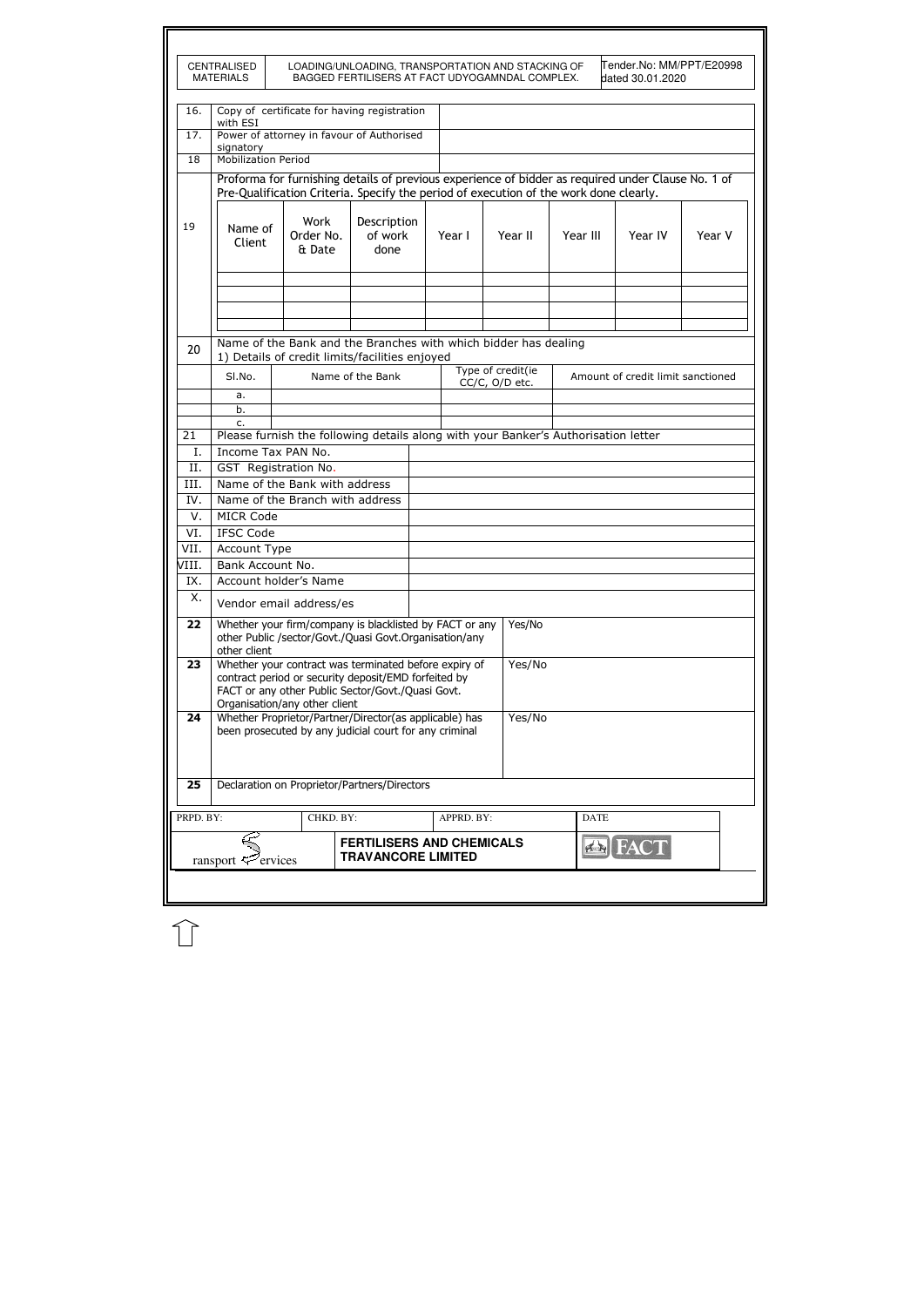|                  | <b>CENTRALISED</b>                                                                                                                                                                                                                                                                                                                                                                                                                                                                                                                                                                                |  |           | LOADING/UNLOADING, TRANSPORTATION AND STACKING OF             |  |                             |  |                                                | lTender.No: MM/PPT/E20998 |  |
|------------------|---------------------------------------------------------------------------------------------------------------------------------------------------------------------------------------------------------------------------------------------------------------------------------------------------------------------------------------------------------------------------------------------------------------------------------------------------------------------------------------------------------------------------------------------------------------------------------------------------|--|-----------|---------------------------------------------------------------|--|-----------------------------|--|------------------------------------------------|---------------------------|--|
|                  | <b>MATERIALS</b>                                                                                                                                                                                                                                                                                                                                                                                                                                                                                                                                                                                  |  |           | BAGGED FERTILISERS AT FACT UDYOGAMNDAL COMPLEX.               |  |                             |  | dated 30.01.2020                               |                           |  |
|                  |                                                                                                                                                                                                                                                                                                                                                                                                                                                                                                                                                                                                   |  |           | Full Name of the Proprietor/Partner/Director                  |  | proprietor/partner/Director |  | Name of the other firm(s) of which bidder is a |                           |  |
| a                |                                                                                                                                                                                                                                                                                                                                                                                                                                                                                                                                                                                                   |  |           |                                                               |  |                             |  |                                                |                           |  |
| $\mathbf b$      |                                                                                                                                                                                                                                                                                                                                                                                                                                                                                                                                                                                                   |  |           |                                                               |  |                             |  |                                                |                           |  |
| C<br>$\mathbf d$ |                                                                                                                                                                                                                                                                                                                                                                                                                                                                                                                                                                                                   |  |           |                                                               |  |                             |  |                                                |                           |  |
| e                |                                                                                                                                                                                                                                                                                                                                                                                                                                                                                                                                                                                                   |  |           |                                                               |  |                             |  |                                                |                           |  |
| 26               | I/We hereby solemnly declare that the Proprietor/Partner/Director of this firm/company mentioned at<br>SI.No.(s) above is/are common/not common(Strike off whichever is not applicable/with any other<br>firm/company who has applied for against same advertisement. In case of common<br>Proprietor/Partner/Director in other firm, who has applied against same advertisement, pl mention the<br>name of the firm/firms.                                                                                                                                                                       |  |           |                                                               |  |                             |  |                                                |                           |  |
|                  | Details of EMD                                                                                                                                                                                                                                                                                                                                                                                                                                                                                                                                                                                    |  |           | UTR No./Challan/                                              |  |                             |  |                                                |                           |  |
|                  | Name of Bank/issuing<br><b>Branch</b><br>Receipt No.                                                                                                                                                                                                                                                                                                                                                                                                                                                                                                                                              |  |           |                                                               |  | Date                        |  | Amount(Rs.)                                    |                           |  |
| i.               |                                                                                                                                                                                                                                                                                                                                                                                                                                                                                                                                                                                                   |  |           |                                                               |  |                             |  |                                                |                           |  |
| ii.<br>iii.      |                                                                                                                                                                                                                                                                                                                                                                                                                                                                                                                                                                                                   |  |           |                                                               |  |                             |  |                                                |                           |  |
|                  |                                                                                                                                                                                                                                                                                                                                                                                                                                                                                                                                                                                                   |  |           |                                                               |  |                             |  |                                                |                           |  |
|                  | information/documents that may be required by FACT. I/we understand that suppression of any<br>facts/furnishing false information shall render us liable for disqualification. I/We also declare that all<br>statutory requirements and obligations required for employing labourers for the work as per this enquiry<br>shall be met by me/us in case award of work. Necessary registration from Labour/PF/ESI Departments,<br>as applicable, will be arranged prior to commencement of work.<br>I/WE ALSO UNDERTAKE TO MOBILISE TO LABOURERS FOR THIS WORK AS PER FACT'S<br><b>REQUIREMENT.</b> |  |           |                                                               |  |                             |  |                                                |                           |  |
|                  |                                                                                                                                                                                                                                                                                                                                                                                                                                                                                                                                                                                                   |  |           |                                                               |  | Authorised Signatory,       |  |                                                |                           |  |
| Date:            |                                                                                                                                                                                                                                                                                                                                                                                                                                                                                                                                                                                                   |  |           | Name                                                          |  |                             |  |                                                |                           |  |
| Place:           | Designation :                                                                                                                                                                                                                                                                                                                                                                                                                                                                                                                                                                                     |  |           |                                                               |  |                             |  |                                                |                           |  |
|                  | Signature<br>$\sim$ 1                                                                                                                                                                                                                                                                                                                                                                                                                                                                                                                                                                             |  |           |                                                               |  |                             |  |                                                |                           |  |
|                  | (Seal)                                                                                                                                                                                                                                                                                                                                                                                                                                                                                                                                                                                            |  |           |                                                               |  |                             |  |                                                |                           |  |
|                  |                                                                                                                                                                                                                                                                                                                                                                                                                                                                                                                                                                                                   |  |           |                                                               |  |                             |  |                                                |                           |  |
| PRPD. BY:        |                                                                                                                                                                                                                                                                                                                                                                                                                                                                                                                                                                                                   |  | CHKD. BY: |                                                               |  | APPRD. BY:                  |  | <b>DATE</b>                                    |                           |  |
|                  | ransport $\mathbb{Z}^2$ ervices                                                                                                                                                                                                                                                                                                                                                                                                                                                                                                                                                                   |  |           | <b>FERTILISERS AND CHEMICALS</b><br><b>TRAVANCORE LIMITED</b> |  |                             |  | <b>AS FACT</b>                                 |                           |  |
|                  |                                                                                                                                                                                                                                                                                                                                                                                                                                                                                                                                                                                                   |  |           |                                                               |  |                             |  |                                                |                           |  |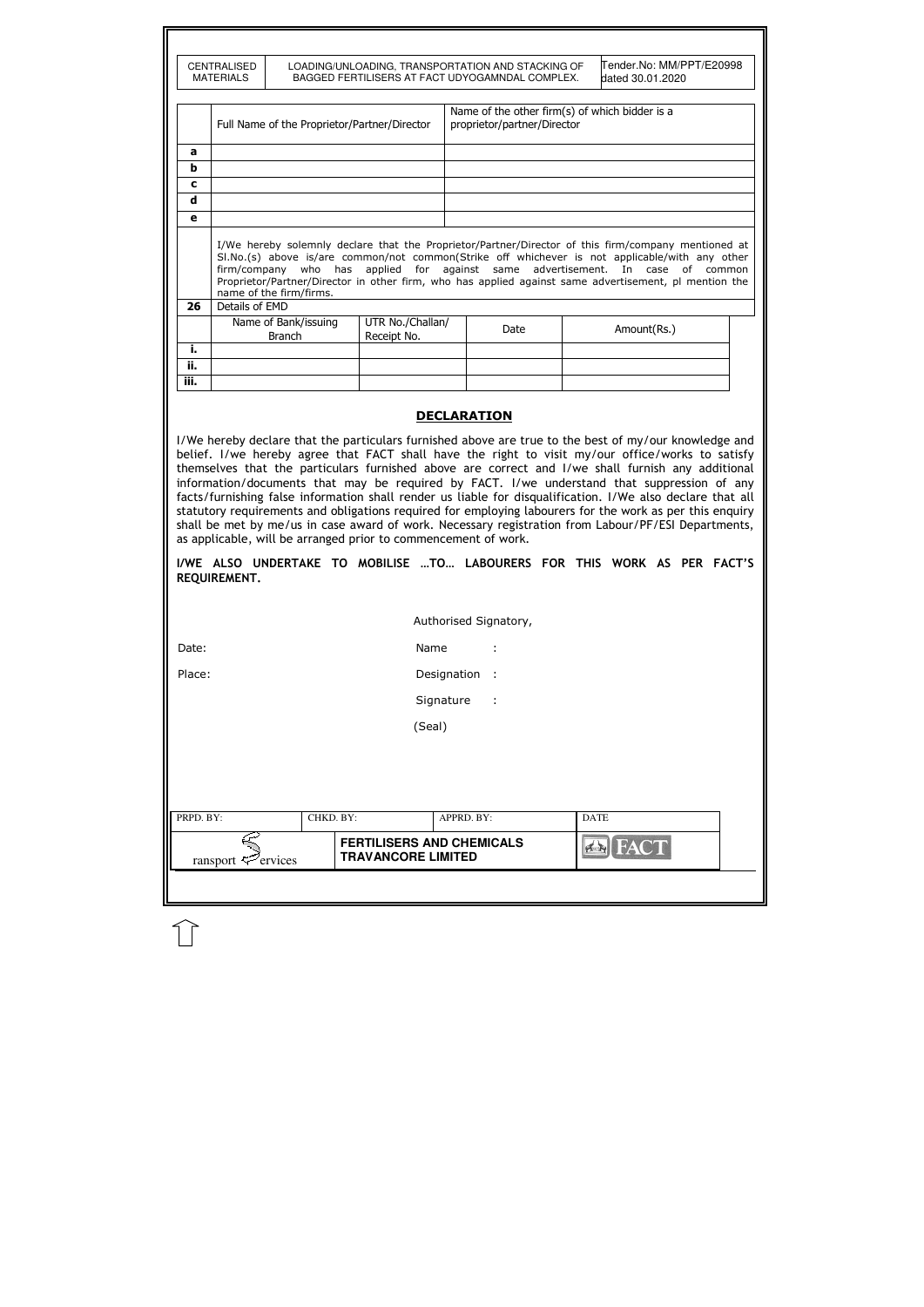| <b>CENTRALISED</b> |
|--------------------|
| MATERIALS          |

| PRPD. BY:               | CHKD. BY: |                           | APPRD. BY:                       | <b>DATE</b>    |  |
|-------------------------|-----------|---------------------------|----------------------------------|----------------|--|
| ransport $\leq$ ervices |           | <b>TRAVANCORE LIMITED</b> | <b>FERTILISERS AND CHEMICALS</b> | <b>EN FACT</b> |  |
|                         |           |                           |                                  |                |  |

# **ANNEXURE-IV**

# COMPLIANCE STATEMENT

We state that Enquiry No. MM/PPT/E20998 dated 30.01.2020 is in full compliance with the documents issued against the Enquiry No: MM/PPT/E20998 dated 30.01.2020 and we have read and understood the Notice Inviting Tender, Scope of Work, Instructions to Bidders, Schedule of operation and Terms and Conditions of Contract attached with this enquiry referred above and hereby confirm our acceptance to the same.

Name of bidder: Signature of the Bidder:

Place: Date: Date: Date: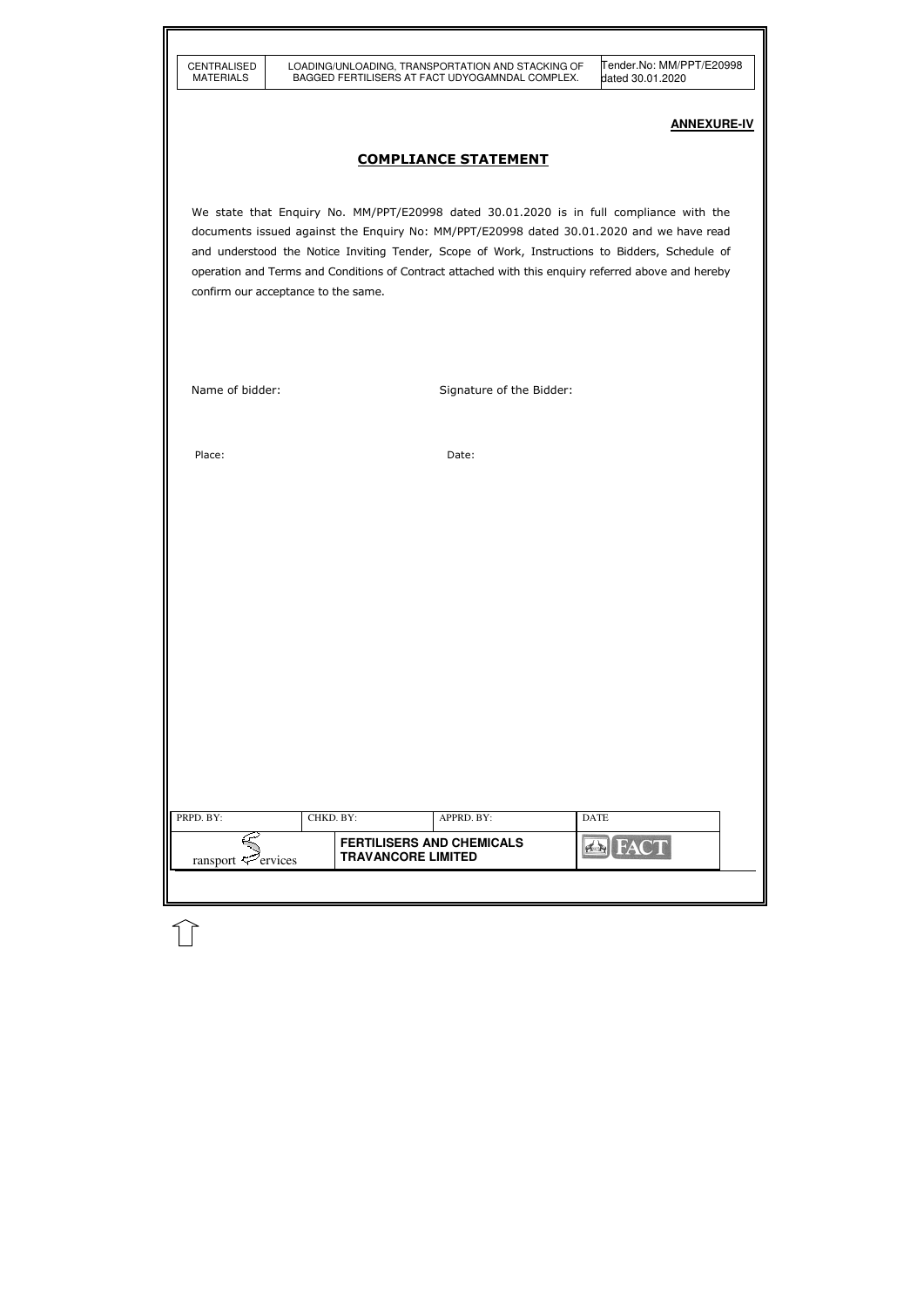| Tender.No: MM/PPT/E20998<br>CENTRALISED<br>LOADING/UNLOADING, TRANSPORTATION AND STACKING OF<br><b>MATERIALS</b><br>BAGGED FERTILISERS AT FACT UDYOGAMNDAL COMPLEX.<br>dated 30.01.2020<br><b>ANNEXURE-V</b><br><b>SPECIAL TERMS AND CONDITIONS</b><br><b>Introduction</b><br>1.<br>1.1<br>FACT proposes to carry out the operations such as loading, stacking, unloading and Transportation of bagged<br>products at its production units located at Udyogamandal (FACT-UD) on Contract basis. The period of contract<br>shall be for two years. The contractor shall provide the labour work force required for the above operations as<br>per requirement of FACT.<br>2.0<br><b>SCOPE OF WORK AND QUANTITY FOR HANDLING:</b><br>The work involves loading, stacking, transportation, unloading of fertilisers, unloading of Ammonium Sulphate<br>and FACTAMFOS bagged in 50Kgs. bags as per scope of work indicated below and in the price bid format. The<br>quantity for the proposed work as per this contract is estimated to be 1,440 MT per day (total for the three<br>shifts) or 8,00,000 MT for two years for Ammonium Sulphate and FACTAMFOS put together. The quantity<br>for daily loading/stacking/unloading may, however, depend upon the availability of manpower of FACT for<br>handling finished products, Despatch Instructions (DI) fixed by FACT Marketing Division to meet seasonal<br>demands, Govt. policies, monsoon pattern, plant production level, lorry availability, rail movement, raw<br>material availability, etc. and force majeure conditions. There is no assurance that the quantity mentioned will<br>be offered during the contract period or that the quantity offered will be limited to the quantity indicated. The<br>actual quantity to be handled may increase or decrease depending on the above during the contract period.<br>However, the Contractor shall be prepared to deploy sufficient number of labourers to handle higher quantities<br>than specified above as per FACT's requirement from time to time. No equipment/machinery support other<br>than the use of loading conveyor will be provided by FACT. However FACT may allow the Contractor to use his<br>own equipment/machinery at his risk and cost.<br>2.1<br>Direct Lorry Loading from Plant: Loading of FACTAMFOS Zinc.Factamfos / AMMONIUM SULPHATE (bagged |
|--------------------------------------------------------------------------------------------------------------------------------------------------------------------------------------------------------------------------------------------------------------------------------------------------------------------------------------------------------------------------------------------------------------------------------------------------------------------------------------------------------------------------------------------------------------------------------------------------------------------------------------------------------------------------------------------------------------------------------------------------------------------------------------------------------------------------------------------------------------------------------------------------------------------------------------------------------------------------------------------------------------------------------------------------------------------------------------------------------------------------------------------------------------------------------------------------------------------------------------------------------------------------------------------------------------------------------------------------------------------------------------------------------------------------------------------------------------------------------------------------------------------------------------------------------------------------------------------------------------------------------------------------------------------------------------------------------------------------------------------------------------------------------------------------------------------------------------------------------------------------------------------------------------------------------------------------------------------------------------------------------------------------------------------------------------------------------------------------------------------------------------------------------------------------------------------------------------------------------------------------------------------------------------------------------------------------------------------------------------------------------------|
|                                                                                                                                                                                                                                                                                                                                                                                                                                                                                                                                                                                                                                                                                                                                                                                                                                                                                                                                                                                                                                                                                                                                                                                                                                                                                                                                                                                                                                                                                                                                                                                                                                                                                                                                                                                                                                                                                                                                                                                                                                                                                                                                                                                                                                                                                                                                                                                      |
|                                                                                                                                                                                                                                                                                                                                                                                                                                                                                                                                                                                                                                                                                                                                                                                                                                                                                                                                                                                                                                                                                                                                                                                                                                                                                                                                                                                                                                                                                                                                                                                                                                                                                                                                                                                                                                                                                                                                                                                                                                                                                                                                                                                                                                                                                                                                                                                      |
|                                                                                                                                                                                                                                                                                                                                                                                                                                                                                                                                                                                                                                                                                                                                                                                                                                                                                                                                                                                                                                                                                                                                                                                                                                                                                                                                                                                                                                                                                                                                                                                                                                                                                                                                                                                                                                                                                                                                                                                                                                                                                                                                                                                                                                                                                                                                                                                      |
|                                                                                                                                                                                                                                                                                                                                                                                                                                                                                                                                                                                                                                                                                                                                                                                                                                                                                                                                                                                                                                                                                                                                                                                                                                                                                                                                                                                                                                                                                                                                                                                                                                                                                                                                                                                                                                                                                                                                                                                                                                                                                                                                                                                                                                                                                                                                                                                      |
|                                                                                                                                                                                                                                                                                                                                                                                                                                                                                                                                                                                                                                                                                                                                                                                                                                                                                                                                                                                                                                                                                                                                                                                                                                                                                                                                                                                                                                                                                                                                                                                                                                                                                                                                                                                                                                                                                                                                                                                                                                                                                                                                                                                                                                                                                                                                                                                      |
|                                                                                                                                                                                                                                                                                                                                                                                                                                                                                                                                                                                                                                                                                                                                                                                                                                                                                                                                                                                                                                                                                                                                                                                                                                                                                                                                                                                                                                                                                                                                                                                                                                                                                                                                                                                                                                                                                                                                                                                                                                                                                                                                                                                                                                                                                                                                                                                      |
|                                                                                                                                                                                                                                                                                                                                                                                                                                                                                                                                                                                                                                                                                                                                                                                                                                                                                                                                                                                                                                                                                                                                                                                                                                                                                                                                                                                                                                                                                                                                                                                                                                                                                                                                                                                                                                                                                                                                                                                                                                                                                                                                                                                                                                                                                                                                                                                      |
| in HDPE bags, 50 Kg net weight) from the product conveyors in FACTAMFOS (3rd & 4th Stage) / Ammonium<br>Sulphate plants, directly into the lorries having capacity ranging from 10 MT to 40 MT arranged either by FACT<br>or by the contactor and placed near the product conveyors of the above plants, in all the 3 shifts. <b>Estimated</b><br>Qty. 8,00,000 MT for two years.                                                                                                                                                                                                                                                                                                                                                                                                                                                                                                                                                                                                                                                                                                                                                                                                                                                                                                                                                                                                                                                                                                                                                                                                                                                                                                                                                                                                                                                                                                                                                                                                                                                                                                                                                                                                                                                                                                                                                                                                    |
| 2.2<br><b>Stacking in Plant</b> : Collecting FACTAMFOS/Zinc.Factamfos / AMMONIUM SUPLHATE (bagged in HDPE bags,<br>50Kgs net weight) from the product conveyors in the above plants and stacking to minimum 12 bag height at<br>specified areas in the respective plants in all the three shifts Estimated Qty. 25,000 MT for two years                                                                                                                                                                                                                                                                                                                                                                                                                                                                                                                                                                                                                                                                                                                                                                                                                                                                                                                                                                                                                                                                                                                                                                                                                                                                                                                                                                                                                                                                                                                                                                                                                                                                                                                                                                                                                                                                                                                                                                                                                                              |
| 2.3<br><b>Unloading at Plant:</b> Unloading & stacking of bagged fertilisers from Lorries to specified areas in Ammonium<br>Sulphate / FACTAMFOS Plants due to quality/ weight variation or due to any other reasons as per the<br>instruction from Traffic/UD. Estimated Qty. 5,000 MT for two years.                                                                                                                                                                                                                                                                                                                                                                                                                                                                                                                                                                                                                                                                                                                                                                                                                                                                                                                                                                                                                                                                                                                                                                                                                                                                                                                                                                                                                                                                                                                                                                                                                                                                                                                                                                                                                                                                                                                                                                                                                                                                               |
| 2.4<br><b>Transfer</b><br>internal<br>of<br>products<br>godowns,:<br>Transportation of FACTAMFOS /Amm.<br>to<br>Sulphate/Zinc.Factomfos ( bagged in HDPE bags, 50 Kg Net weight) from the above plants to various godowns<br>in FACT Udyogamandal Complex (Fertiliser plant and Petrochemical plant) and stacking to minimum 20 bag<br>height at specified areas in these locations in all the three shifts. Loading from plant to the Lorries is included<br>under item no.1 above and loading from godown into Lorries is included under item no.5 below. Lorries having<br>capacity ranging from 10 MT to 40 MT shall be arranged by the contractor. Estimated Qty. 75,000 MT for<br>two years                                                                                                                                                                                                                                                                                                                                                                                                                                                                                                                                                                                                                                                                                                                                                                                                                                                                                                                                                                                                                                                                                                                                                                                                                                                                                                                                                                                                                                                                                                                                                                                                                                                                                    |
| 2.5<br>Lorry loading from stack (plant godowns/ other godowns): Loading of the bagged fertilizers products<br>stacked at various locations mentioned in Sl. Nos. 2 and 4 above, onto trucks / trailers having capacities<br>ranging from 10 MT to 40 MT in all the three shifts. Estimated Qty. 100,000 MT for two years                                                                                                                                                                                                                                                                                                                                                                                                                                                                                                                                                                                                                                                                                                                                                                                                                                                                                                                                                                                                                                                                                                                                                                                                                                                                                                                                                                                                                                                                                                                                                                                                                                                                                                                                                                                                                                                                                                                                                                                                                                                             |
| PRPD. BY:<br>CHKD. BY:<br>APPRD. BY:<br><b>DATE</b>                                                                                                                                                                                                                                                                                                                                                                                                                                                                                                                                                                                                                                                                                                                                                                                                                                                                                                                                                                                                                                                                                                                                                                                                                                                                                                                                                                                                                                                                                                                                                                                                                                                                                                                                                                                                                                                                                                                                                                                                                                                                                                                                                                                                                                                                                                                                  |
| <b>FERTILISERS AND CHEMICALS</b><br><b>TRAVANCORE LIMITED</b><br>ransport $\sharp$ <sup><math>\mathcal{P}</math></sup> ervices                                                                                                                                                                                                                                                                                                                                                                                                                                                                                                                                                                                                                                                                                                                                                                                                                                                                                                                                                                                                                                                                                                                                                                                                                                                                                                                                                                                                                                                                                                                                                                                                                                                                                                                                                                                                                                                                                                                                                                                                                                                                                                                                                                                                                                                       |

l

 $\widehat{\mathbb{U}}$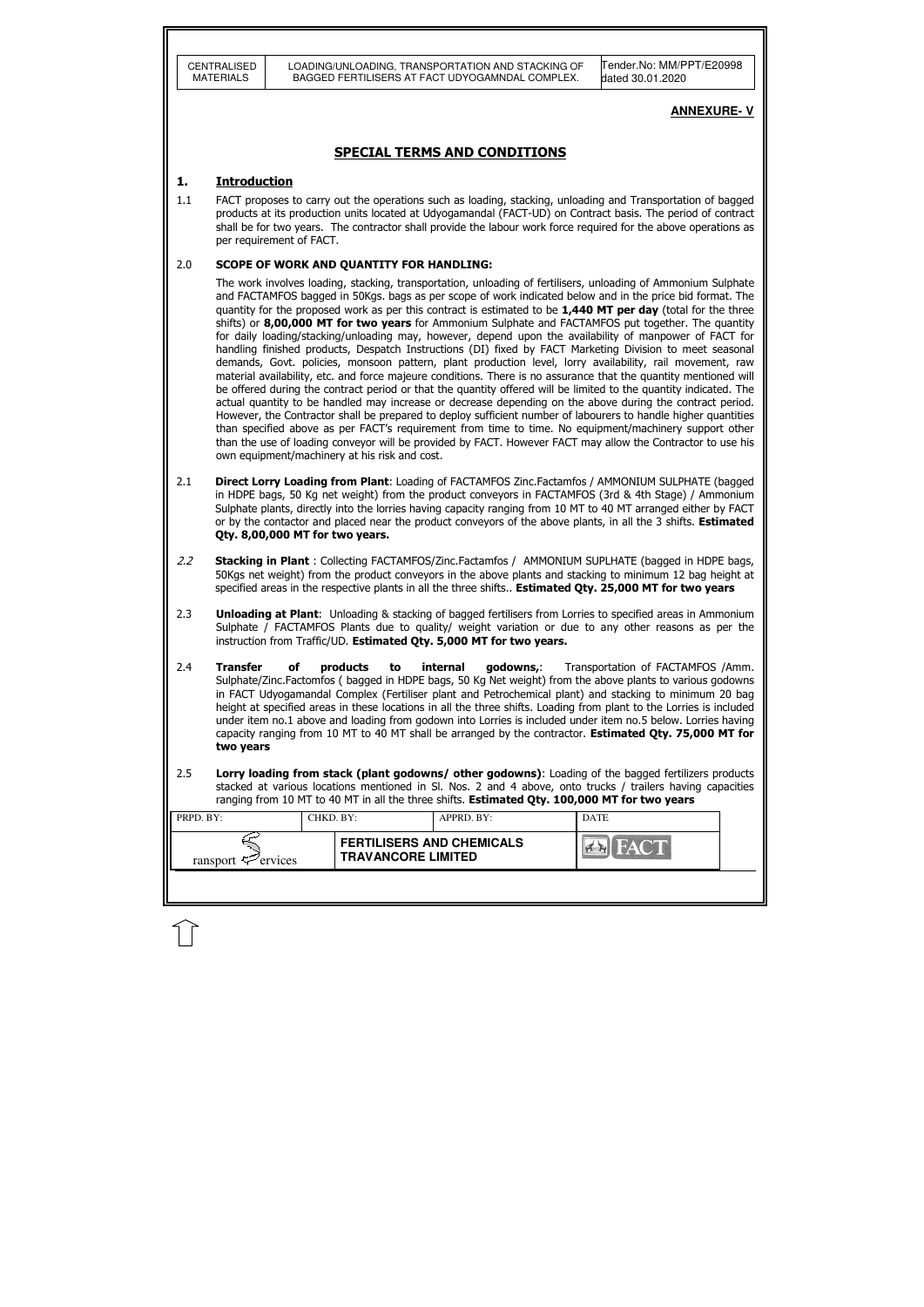|           | CENTRALISED<br><b>MATERIALS</b>                                                                                                                                                                                                                                                                                                                                                                                                                                                                                                                                  |                                                                                                                                                                                                                                                                                                                                                                                                                                                                                                              |                                                                                                                                                                                                 |           |                                        |  | LOADING/UNLOADING, TRANSPORTATION AND STACKING OF<br>BAGGED FERTILISERS AT FACT UDYOGAMNDAL COMPLEX.                                                                                                                  |  |             | Tender.No: MM/PPT/E20998<br>dated 30.01.2020 |  |  |
|-----------|------------------------------------------------------------------------------------------------------------------------------------------------------------------------------------------------------------------------------------------------------------------------------------------------------------------------------------------------------------------------------------------------------------------------------------------------------------------------------------------------------------------------------------------------------------------|--------------------------------------------------------------------------------------------------------------------------------------------------------------------------------------------------------------------------------------------------------------------------------------------------------------------------------------------------------------------------------------------------------------------------------------------------------------------------------------------------------------|-------------------------------------------------------------------------------------------------------------------------------------------------------------------------------------------------|-----------|----------------------------------------|--|-----------------------------------------------------------------------------------------------------------------------------------------------------------------------------------------------------------------------|--|-------------|----------------------------------------------|--|--|
|           |                                                                                                                                                                                                                                                                                                                                                                                                                                                                                                                                                                  | <b>SPECIAL NOTES:</b>                                                                                                                                                                                                                                                                                                                                                                                                                                                                                        |                                                                                                                                                                                                 |           |                                        |  |                                                                                                                                                                                                                       |  |             |                                              |  |  |
|           | i.                                                                                                                                                                                                                                                                                                                                                                                                                                                                                                                                                               |                                                                                                                                                                                                                                                                                                                                                                                                                                                                                                              |                                                                                                                                                                                                 |           |                                        |  | Loading conveyors will be provided by FACT for Item SI No 2.1.                                                                                                                                                        |  |             |                                              |  |  |
|           | Stacker loading conveyors available at the Factamfos Plants can be used by the contractor for loading of<br>ii.<br>products stacked in FACTAMFOS Plants as per item SL No 2.2. Power will be provided by FACT. These<br>conveyors shall be used/shifted carefully by the contractor and in the event of any damage caused to the<br>conveyors while loading/ shifting, the cost of repairing the same shall be recovered from the contractor.<br>Non - availability of these conveyors shall not be quoted as an excuse for not loading the stacked<br>products. |                                                                                                                                                                                                                                                                                                                                                                                                                                                                                                              |                                                                                                                                                                                                 |           |                                        |  |                                                                                                                                                                                                                       |  |             |                                              |  |  |
|           | iii.                                                                                                                                                                                                                                                                                                                                                                                                                                                                                                                                                             |                                                                                                                                                                                                                                                                                                                                                                                                                                                                                                              | NO OTHER MACHINERY SUPPORT WILL BE PROVIDED BY FACT FOR LOADING / STACKING /<br>UNLOADING. However FACT may allow the contractor to use his own equipments / machinery at his risk<br>and cost. |           |                                        |  |                                                                                                                                                                                                                       |  |             |                                              |  |  |
|           | iv.                                                                                                                                                                                                                                                                                                                                                                                                                                                                                                                                                              |                                                                                                                                                                                                                                                                                                                                                                                                                                                                                                              |                                                                                                                                                                                                 |           | to be handled in the succeeding shift. |  | The Contractor or his authorised representative shall call on the Manager (Traffic)-UC or his authorised<br>Officers, every shift viz. at 12:00 MN, 8:00 AM & 4:00 PM and receive instructions regarding the quantity |  |             |                                              |  |  |
|           | v.                                                                                                                                                                                                                                                                                                                                                                                                                                                                                                                                                               |                                                                                                                                                                                                                                                                                                                                                                                                                                                                                                              |                                                                                                                                                                                                 |           | this shall be strictly followed.       |  | Loading of bagged fertilisers (Ammonium Sulphate and FACTAMFOS) to Trucks/lorries shall be done as<br>per instructions given by the authorised Officer/ Supervisors concerned of Traffic Department (UC) and          |  |             |                                              |  |  |
|           | vi.                                                                                                                                                                                                                                                                                                                                                                                                                                                                                                                                                              | Loading/stacking will be required round the clock in all the three shifts (i.e., from 12:00 PM to 8:00 AM,<br>8:00 AM to 4:00 PM and 4:00 PM to 12:00 MN) on all days including Sundays and Holidays. Contractor<br>has to complete the work within the specified time. The entire production in a shift which is bagged in all<br>plants shall be loaded on to Trucks/Lorries/ stacked as per instructions from the Traffic Department,<br>Udyogamandal Complex without any additional cost to the company. |                                                                                                                                                                                                 |           |                                        |  |                                                                                                                                                                                                                       |  |             |                                              |  |  |
|           | vii.                                                                                                                                                                                                                                                                                                                                                                                                                                                                                                                                                             | The Contract shall not mean continuous work for the Contractor. The Contractor is expected to take up<br>the work as and when required by FACT whether or not there is full day's work for his men.                                                                                                                                                                                                                                                                                                          |                                                                                                                                                                                                 |           |                                        |  |                                                                                                                                                                                                                       |  |             |                                              |  |  |
|           | viii.                                                                                                                                                                                                                                                                                                                                                                                                                                                                                                                                                            |                                                                                                                                                                                                                                                                                                                                                                                                                                                                                                              |                                                                                                                                                                                                 |           |                                        |  | The quantities indicated are only approximate indications and are liable to vary either way.                                                                                                                          |  |             |                                              |  |  |
|           | ix.                                                                                                                                                                                                                                                                                                                                                                                                                                                                                                                                                              |                                                                                                                                                                                                                                                                                                                                                                                                                                                                                                              |                                                                                                                                                                                                 |           |                                        |  | Hooks shall not be used on bags during any operation either in the godown or in Lorries. Contractor has<br>to ensure that no hooks are used on the bags during handling.                                              |  |             |                                              |  |  |
|           | x.                                                                                                                                                                                                                                                                                                                                                                                                                                                                                                                                                               |                                                                                                                                                                                                                                                                                                                                                                                                                                                                                                              |                                                                                                                                                                                                 |           |                                        |  | The spillages at the loading area shall be collected and charged back to the system on day-to-day basis,<br>as per instructions from plant/traffic department. No additional payment will be made for this.           |  |             |                                              |  |  |
|           | xi.                                                                                                                                                                                                                                                                                                                                                                                                                                                                                                                                                              |                                                                                                                                                                                                                                                                                                                                                                                                                                                                                                              |                                                                                                                                                                                                 |           |                                        |  | The Contractor shall furnish to FACT a copy of the agreement executed between himself and his<br>labour/workers for the period of contract as and when required.                                                      |  |             |                                              |  |  |
|           | The Contractor shall obtain all required license(s) from the Labour Department for employing his<br>xii.<br>labourers before commencement of the work. The Contractor shall also ensure coverage of the labourers<br>under the PF and ESI Acts as applicable.                                                                                                                                                                                                                                                                                                    |                                                                                                                                                                                                                                                                                                                                                                                                                                                                                                              |                                                                                                                                                                                                 |           |                                        |  |                                                                                                                                                                                                                       |  |             |                                              |  |  |
| 3.0       | Rate:                                                                                                                                                                                                                                                                                                                                                                                                                                                                                                                                                            |                                                                                                                                                                                                                                                                                                                                                                                                                                                                                                              |                                                                                                                                                                                                 |           |                                        |  |                                                                                                                                                                                                                       |  |             |                                              |  |  |
|           | The rate for loading/stacking/unloading & transportation <b>per MT</b> of products handled shall be firm till the<br>complete execution of the contract. For the purpose of assessment of quantity for the work done, weight of<br>one bag will be taken as 50 Kg (for FACTAMFOS and Ammonium Sulphate).                                                                                                                                                                                                                                                         |                                                                                                                                                                                                                                                                                                                                                                                                                                                                                                              |                                                                                                                                                                                                 |           |                                        |  |                                                                                                                                                                                                                       |  |             |                                              |  |  |
| PRPD. BY: |                                                                                                                                                                                                                                                                                                                                                                                                                                                                                                                                                                  |                                                                                                                                                                                                                                                                                                                                                                                                                                                                                                              |                                                                                                                                                                                                 | CHKD. BY: |                                        |  | APPRD. BY:                                                                                                                                                                                                            |  | <b>DATE</b> |                                              |  |  |
|           | ransport $\ddot{\sim}$                                                                                                                                                                                                                                                                                                                                                                                                                                                                                                                                           |                                                                                                                                                                                                                                                                                                                                                                                                                                                                                                              | ervices                                                                                                                                                                                         |           | <b>TRAVANCORE LIMITED</b>              |  | <b>FERTILISERS AND CHEMICALS</b>                                                                                                                                                                                      |  |             |                                              |  |  |
|           |                                                                                                                                                                                                                                                                                                                                                                                                                                                                                                                                                                  |                                                                                                                                                                                                                                                                                                                                                                                                                                                                                                              |                                                                                                                                                                                                 |           |                                        |  |                                                                                                                                                                                                                       |  |             |                                              |  |  |
|           |                                                                                                                                                                                                                                                                                                                                                                                                                                                                                                                                                                  |                                                                                                                                                                                                                                                                                                                                                                                                                                                                                                              |                                                                                                                                                                                                 |           |                                        |  |                                                                                                                                                                                                                       |  |             |                                              |  |  |
|           |                                                                                                                                                                                                                                                                                                                                                                                                                                                                                                                                                                  |                                                                                                                                                                                                                                                                                                                                                                                                                                                                                                              |                                                                                                                                                                                                 |           |                                        |  |                                                                                                                                                                                                                       |  |             |                                              |  |  |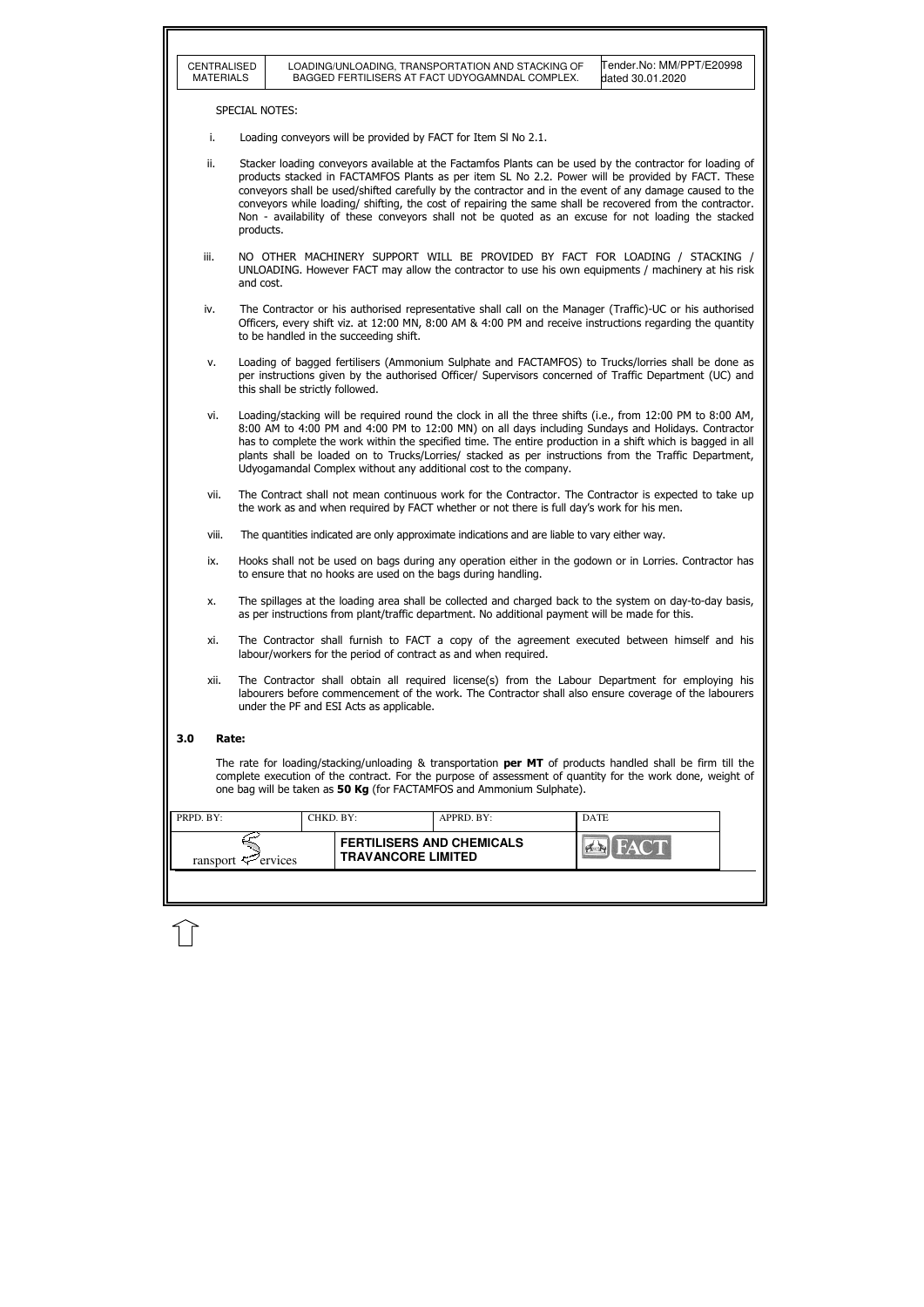| CENTRALISED | LOADING/UNLOADING, TRANSPORTATION AND STACKING OF | Tender.No: MM/PPT/E20998 |
|-------------|---------------------------------------------------|--------------------------|
| MATERIALS   | BAGGED FERTILISERS AT FACT UDYOGAMNDAL COMPLEX.   | dated 30.01.2020         |

| <b>PRPD. BY:</b>               |  | CHKD. BY:                                                     | APPRD. BY: | <b>DATE</b> |  |
|--------------------------------|--|---------------------------------------------------------------|------------|-------------|--|
| ransport $\mathcal{F}$ ervices |  | <b>FERTILISERS AND CHEMICALS</b><br><b>TRAVANCORE LIMITED</b> |            |             |  |
|                                |  |                                                               |            |             |  |

The period of contract shall be **two years** from date of commencement of work. Once commenced, the work has to be executed in all the three shifts (round the clock) as per FACT's requirement in each shift.

### 5.0 Capacity of Contractor:

- 3.1 No claim for extra payment shall be entertained by FACT on account of payments like "kettukooli", "attikooli", "marikooli" etc. i.e., FACT shall not make any payment to the Contractor other than the rates as per the work order.
- 3.2 In case the contractor is requested to carry out any similar extra work not initially covered by the rates given in the contract, during the period of contract, the contractor shall be prepared to undertake such work, at rates mutually agreed upon.
- 3.3 FACT reserves the right to reduce or increase the estimated quantity as given above at any time without assigning any reason whatsoever and does not give any guarantee regarding the quantity to be handled. FACT cannot guarantee to the Contractor, either continuity of work or any definite or minimum quantity for handling at any time or during the contract period. The Contractor shall have no right to claim damages including idle time of the labourers engaged by the Contractor or loss of profit on account of reduction in revenue arising out of decrease in quantity made available for handling.

The contractor shall, within 15 days of issue of the work order, remit an amount equal to 5% (Five Percent) of the total work order value towards Security Deposit by way of NEFT/RTGS/Demand Draft or by Bank guarantee from a Nationalised/Scheduled Bank in the prescribed format issued by FACT. No interest shall be payable by FACT on the security deposit. The security deposit shall be released only after the work as per contract is satisfactorily completed and final bills paid, after deducting all amounts, which are due to FACT from the contractor.

## 4.0 Period of Contract:

5.1 Contractor shall be able to mobilise sufficient labour to discharge their obligations in respect of the contract issued by FACT.

### 6.0 Security Deposit:

## 7.0 Agreement:

The Contractor shall execute within 10 days from the date of issue of Work Order an Agreement on Non Judicial Stamp paper of value of Rs.500/- in the form prescribed by FACT and shall bear all expenses incidental thereto.

#### 8.0 Penalty for Non-performance:

- 8.1 Contractor shall deploy adequate number of workers/ labourers on each day of work, as required for carrying out the work as per the contract and based on the instructions from Dy. Chief Manager (Traffic) of FACT-UC or his authorised representative.
- 8.2 In the event of shortfall in loading/stacking/unloading of the quantity required in any shift resulting in reduction in Plant load or stoppage of Plant or detention of trucks/lorries placed by FACT due to failure of Contractor to deploy required number of labourers or due to any other reasons attributable to the contractor, the Contractor shall pay liquidated damages (LD) to FACT.
- 8.3 For any shortfall in the production of fertilisers from the target quantity decided for every shift in a day by way of reduction in the plant load OR stoppage of production due to failure of contractor to deploy required number of labourers or any other reasons attributable to contractor, the contractor shall pay liquidated damages (LD) at the rate of Rs.500/- (rupees five hundred) per MT of shortfall in production of fertilizers.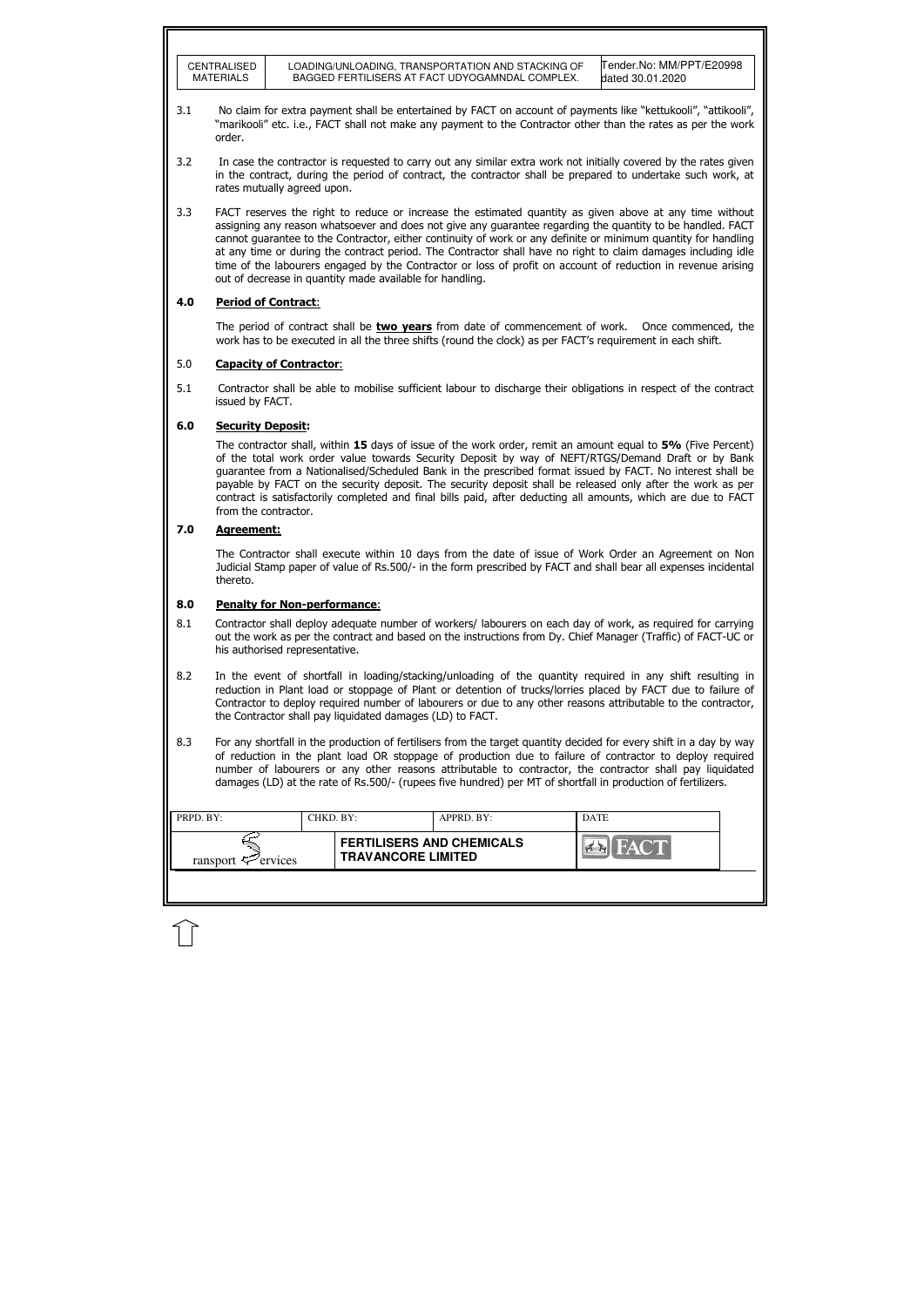|           | <b>CENTRALISED</b><br><b>MATERIALS</b>                                                                                                                                                                                                                                                                                                                                                                                                                                                                                                                                                                                                                                                                                                                                                                                                                                                                                                                                     |                                                                                                                                                                                                                                                                                                                                                                                 |                                                    | LOADING/UNLOADING, TRANSPORTATION AND STACKING OF<br>BAGGED FERTILISERS AT FACT UDYOGAMNDAL COMPLEX. | Tender.No: MM/PPT/E20998<br>dated 30.01.2020                                                                                                                                                                                        |  |  |  |  |
|-----------|----------------------------------------------------------------------------------------------------------------------------------------------------------------------------------------------------------------------------------------------------------------------------------------------------------------------------------------------------------------------------------------------------------------------------------------------------------------------------------------------------------------------------------------------------------------------------------------------------------------------------------------------------------------------------------------------------------------------------------------------------------------------------------------------------------------------------------------------------------------------------------------------------------------------------------------------------------------------------|---------------------------------------------------------------------------------------------------------------------------------------------------------------------------------------------------------------------------------------------------------------------------------------------------------------------------------------------------------------------------------|----------------------------------------------------|------------------------------------------------------------------------------------------------------|-------------------------------------------------------------------------------------------------------------------------------------------------------------------------------------------------------------------------------------|--|--|--|--|
| 8.4       | For any shortfall in loading /stacking/unloading/transfer of the fertilizers from the planned quantity in any shift,<br>the liquidated damages will be applicable at the same rate indicated in the work order against that activity.                                                                                                                                                                                                                                                                                                                                                                                                                                                                                                                                                                                                                                                                                                                                      |                                                                                                                                                                                                                                                                                                                                                                                 |                                                    |                                                                                                      |                                                                                                                                                                                                                                     |  |  |  |  |
| 8.5       | The LD for shortfall in loading/stacking/unloading/transfer of the fertilizers in each shift will be computed by<br>the Senior Manager (Traffic)/UC and deducted from the bills of the Contractor. The quantity thus informed by<br>the Senior Manager (Traffic)/concerned officer in the Traffic Department in each shift would be the basis to<br>assess shortfall. A register will be maintained in the Traffic Department to record the quantity informed to the<br>contractor from Traffic Department, number of labourers deployed by the contractor and the quantity<br>This register shall be signed both by the concerned officer in the<br>loaded/stacked/unloaded/transferred.<br>Traffic Department and the contractor/contractors representative. The recovery towards LD will be affected<br>based on this record. The maximum LD recovered from the contractor shall be limited to 10% of the total<br>contract value.                                      |                                                                                                                                                                                                                                                                                                                                                                                 |                                                    |                                                                                                      |                                                                                                                                                                                                                                     |  |  |  |  |
| 8.6       | In the event of unsatisfactory performance of the contractor, FACT will also have the right to make alternative<br>arrangements for loading/stacking/unloading & transfer of bagged fertilisers (Ammonium Sulphate and<br>FACTAMFOS) at the risk and cost of the Contractor with or without cancellation of the contract. FACT may<br>arrange such alternative loading/stacking/unloading & transfer and recover the additional handling charges<br>incurred from the Contractor's running bills or from any dues to the Contractor. Liguidated Damages as above<br>will not be levied in such cases.                                                                                                                                                                                                                                                                                                                                                                      |                                                                                                                                                                                                                                                                                                                                                                                 |                                                    |                                                                                                      |                                                                                                                                                                                                                                     |  |  |  |  |
| 8.7       | In case of damages to the bags and material inside the bags due to rough handling of labourers/machinery,<br>the cost of bag and material as fixed by the company from time to time will be recovered from the<br>Contractor's bill. Present cost of empty bag and other charges is Rs.24/piece approx. for Ammonium Sulphate<br>and FACTAMFOS.                                                                                                                                                                                                                                                                                                                                                                                                                                                                                                                                                                                                                            |                                                                                                                                                                                                                                                                                                                                                                                 |                                                    |                                                                                                      |                                                                                                                                                                                                                                     |  |  |  |  |
| 8.8       |                                                                                                                                                                                                                                                                                                                                                                                                                                                                                                                                                                                                                                                                                                                                                                                                                                                                                                                                                                            | Hooks shall not be used for handling the bags. In case of damage to the bag and material inside the bag due<br>to rough handling of labourers/machinery, the cost of bag and material as fixed by the company from time to<br>time will be recovered from the Contractor's bill. The present rate per bag is Rs.905.96/- for Ammonium<br>Sulphate and Rs.1379.84 for FACTAMFOS. |                                                    |                                                                                                      |                                                                                                                                                                                                                                     |  |  |  |  |
| 9.0       | <b>Liability to work:</b>                                                                                                                                                                                                                                                                                                                                                                                                                                                                                                                                                                                                                                                                                                                                                                                                                                                                                                                                                  |                                                                                                                                                                                                                                                                                                                                                                                 |                                                    |                                                                                                      |                                                                                                                                                                                                                                     |  |  |  |  |
|           | The Contractor shall maintain his authorised representative at each loading point (one each in Ammonium<br>Sulphate and FACTAMFOS plants) in each shift as directed for co-ordinating the work, who shall do all liaison<br>work with the Traffic Department/UC. He shall receive instructions regarding the execution of work as per the<br>contract and arrange to work accordingly. Orders given to the Contractor's representative shall be considered<br>to have the same effect as if they have been given to the Contractor himself. The appointment of the<br>authorized representative shall be notified by the Contractor and got approved by Dy. Chief Manager (Traffic)<br>FACT-UC, who will be the Contract Administrator for this work. Before the commencement of work in each<br>shift, the Contractor's representative shall inform the Officer (Traffic), in duty, at FACT-North Gate regarding<br>the number of labourers posted at each loading point. |                                                                                                                                                                                                                                                                                                                                                                                 |                                                    |                                                                                                      |                                                                                                                                                                                                                                     |  |  |  |  |
|           |                                                                                                                                                                                                                                                                                                                                                                                                                                                                                                                                                                                                                                                                                                                                                                                                                                                                                                                                                                            |                                                                                                                                                                                                                                                                                                                                                                                 | for the work to the authorised officer at FACT UC. |                                                                                                      | Before commencing the work, the Contractor shall submit all the details of labourers proposed to be deployed                                                                                                                        |  |  |  |  |
|           | The contract shall not mean continuous work for the Contractor. There will not be any payment towards idling<br>charges on account of this.                                                                                                                                                                                                                                                                                                                                                                                                                                                                                                                                                                                                                                                                                                                                                                                                                                |                                                                                                                                                                                                                                                                                                                                                                                 |                                                    |                                                                                                      |                                                                                                                                                                                                                                     |  |  |  |  |
|           | FACT shall have the right to object to any unsafe practice used or resorted to by the Contractor and to direct<br>the Contractor to carry out the job in a manner considered safe by FACT.                                                                                                                                                                                                                                                                                                                                                                                                                                                                                                                                                                                                                                                                                                                                                                                 |                                                                                                                                                                                                                                                                                                                                                                                 |                                                    |                                                                                                      |                                                                                                                                                                                                                                     |  |  |  |  |
|           |                                                                                                                                                                                                                                                                                                                                                                                                                                                                                                                                                                                                                                                                                                                                                                                                                                                                                                                                                                            |                                                                                                                                                                                                                                                                                                                                                                                 |                                                    |                                                                                                      | In case, the contractor fails to carry out the works satisfactorily as per the contract, FACT may give 24 hours<br>notice in writing to the contractor calling him to make good the failure, neglect or contravention complained of |  |  |  |  |
| PRPD. BY: |                                                                                                                                                                                                                                                                                                                                                                                                                                                                                                                                                                                                                                                                                                                                                                                                                                                                                                                                                                            |                                                                                                                                                                                                                                                                                                                                                                                 | CHKD. BY:                                          | APPRD. BY:                                                                                           | <b>DATE</b>                                                                                                                                                                                                                         |  |  |  |  |
|           | ransport $\mathcal{L}$ ervices                                                                                                                                                                                                                                                                                                                                                                                                                                                                                                                                                                                                                                                                                                                                                                                                                                                                                                                                             |                                                                                                                                                                                                                                                                                                                                                                                 | <b>TRAVANCORE LIMITED</b>                          | <b>FERTILISERS AND CHEMICALS</b>                                                                     |                                                                                                                                                                                                                                     |  |  |  |  |
|           |                                                                                                                                                                                                                                                                                                                                                                                                                                                                                                                                                                                                                                                                                                                                                                                                                                                                                                                                                                            |                                                                                                                                                                                                                                                                                                                                                                                 |                                                    |                                                                                                      |                                                                                                                                                                                                                                     |  |  |  |  |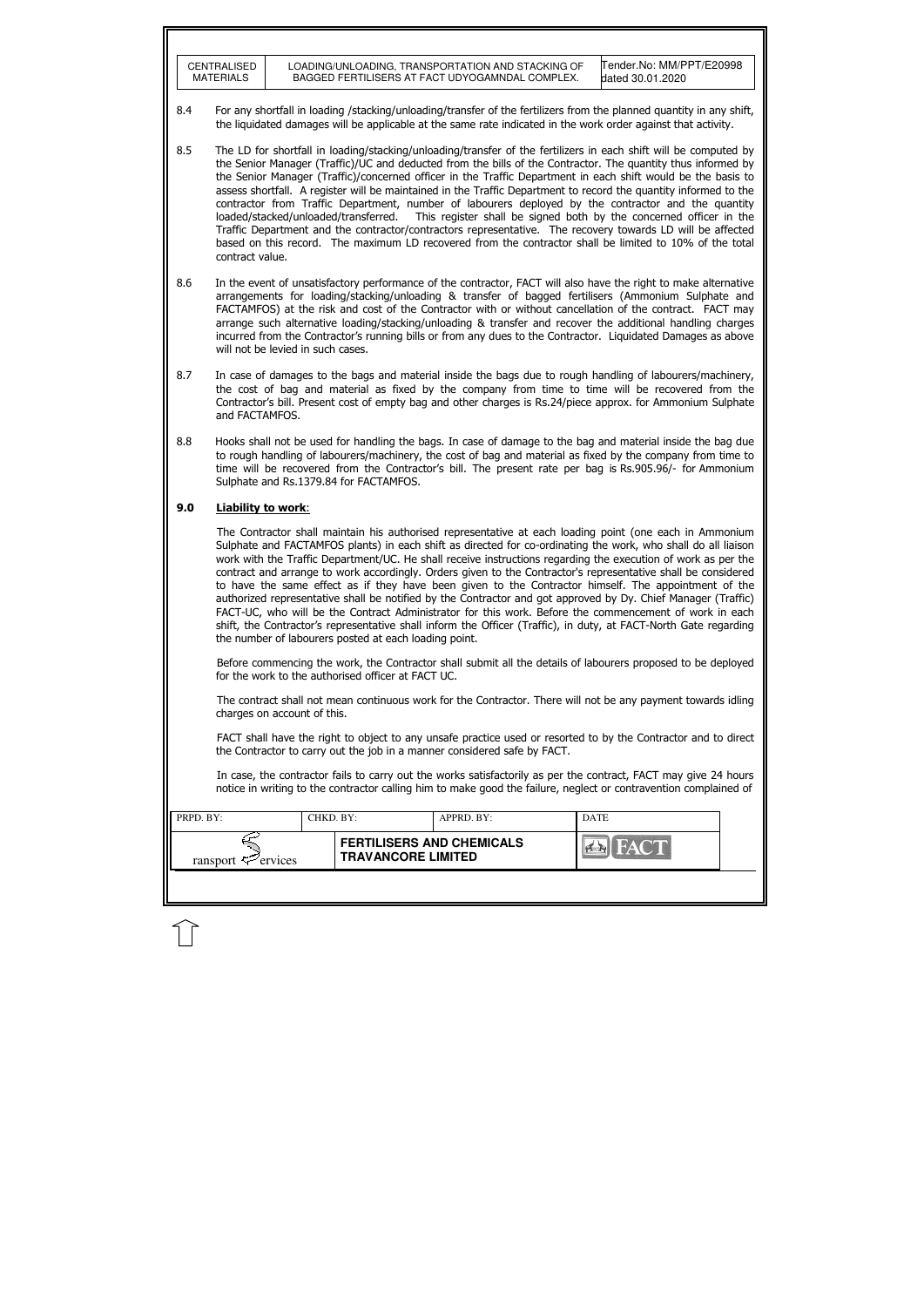|           | <b>CENTRALISED</b><br><b>MATERIALS</b> |           | LOADING/UNLOADING, TRANSPORTATION AND STACKING OF<br>BAGGED FERTILISERS AT FACT UDYOGAMNDAL COMPLEX. |            | Tender.No: MM/PPT/E20998<br>dated 30.01.2020                                                                                                                                                                                                                                                                                                                                                                                                                                                                                                                                                                                                                                                                                                                                                              |  |
|-----------|----------------------------------------|-----------|------------------------------------------------------------------------------------------------------|------------|-----------------------------------------------------------------------------------------------------------------------------------------------------------------------------------------------------------------------------------------------------------------------------------------------------------------------------------------------------------------------------------------------------------------------------------------------------------------------------------------------------------------------------------------------------------------------------------------------------------------------------------------------------------------------------------------------------------------------------------------------------------------------------------------------------------|--|
|           | years.                                 |           |                                                                                                      |            | within the said time. In default of compliance of said notice, the company shall have the option and be at<br>liberty without prejudice to its rights, to arrange to complete the work by other means/other agencies and all<br>losses, damages or extra expenditure incurred in this connection shall be to the contractor's account. <b>FACT</b><br>will also have the option to put the vendor on" Enquiry Holiday" for a minimum period of two                                                                                                                                                                                                                                                                                                                                                        |  |
|           | the above arrangements.                |           |                                                                                                      |            | If the contractor becomes insolvent or in the event of his going into liquidation or winding up his business as<br>the case may be or if in the opinion of the company, fails to fulfil his obligations in the execution of the work<br>to company's satisfaction, the company may forthwith terminate the contract or take it over in whole or in part<br>and employ any other agency or agencies to continue the work or get it done departmentally and forfeit the<br>contractor's security deposit and retention of money without prejudice to the company's rights to claim<br>compensation from the contractor for losses or damages suffered by the company as a result of the above<br>arrangements. The contractor shall have no claim to compensation for any loss that may occur consequent to |  |
|           |                                        |           | him at his own responsibility and cost.                                                              |            | The security and safety of the Contractor's belongings shall be arranged by him at his own responsibility and<br>cost. Insurance coverage of the Contractor's belongings, personnel deployed for the job shall be arranged by                                                                                                                                                                                                                                                                                                                                                                                                                                                                                                                                                                             |  |
|           |                                        |           | connection shall be treated as final.                                                                |            | The Contractor shall exercise care, diligence and promptness in the work and adhere to all rules and<br>regulations, statutory obligations and all other rules and laws that have a bearing on the work. Any damage,<br>or any action legal or otherwise arising on account of the contractor's failure or negligence or breach of the<br>statutory obligations, shall be to the contractor's account. If any loss/expenditure arising from the breach<br>thereof is not satisfactorily met/settled by the contractor, FACT reserves the right to withhold payment of<br>bills/security deposit and discharge the obligations of the contractor without prejudice to the company's right<br>to claim from the contractor full value of damage/compensation. The Account rendered by FACT in this          |  |
|           |                                        |           | by the contract with respect to the labourers deployed by the contractor for the work.               |            | The Contractor shall assume all liabilities for, and keep FACT wholly indemnified against, all actions or suits,<br>costs, damages, changes and expenses arising out of or in connection with carrying out of the work covered                                                                                                                                                                                                                                                                                                                                                                                                                                                                                                                                                                            |  |
|           |                                        |           | be a reason beyond the control of the contractor.                                                    |            | Strike etc., by contractor's labour owing to any dispute pertaining to wages or otherwise will not be deemed to                                                                                                                                                                                                                                                                                                                                                                                                                                                                                                                                                                                                                                                                                           |  |
| 10.0      | <b>Settlement of Bills:</b>            |           |                                                                                                      |            |                                                                                                                                                                                                                                                                                                                                                                                                                                                                                                                                                                                                                                                                                                                                                                                                           |  |
|           | applicable.                            |           |                                                                                                      |            | Payment of bills shall be made after due certification by the Dy.Chief Manager (Traffic)/UC or his authorised<br>representatives. The contractor shall not be eligible for any charges on any account other than that specifically<br>accepted or mentioned in the Work Order. Bills shall be submitted once in a fortnight to the Chief Manager<br>(Finance) through Dy. Chief Manager (Traffic)/UC and payment shall be made through NEFT/RTGS within two<br>weeks after submission, subject to compliance with the terms and conditions of the Contract. Statutory<br>deductions towards Income Tax, ESI, Provident Fund etc., shall be made from the contractor's bills, as                                                                                                                           |  |
| 10.1      |                                        |           | above shall be done by FACT directly.                                                                |            | <b>GST:</b> The rate quoted by the Bidder for all the works as per this tender shall be exclusive of GST. GST, if<br>applicable for the work as per any statutory notification, shall be extra. If the GST is to be paid by the Contractor<br>as per the relevant notification, he shall arrange to remit the same to the concerned authority and FACT shall<br>reimburse the same to the Contractor based on documentary evidence. If the same is to be paid by FACT, the                                                                                                                                                                                                                                                                                                                                |  |
| 11.0      | <b>Working Hours:</b><br>and Sundays.  |           |                                                                                                      |            | For the purpose of this contract, working in all the three shifts is envisaged on all days including on holidays                                                                                                                                                                                                                                                                                                                                                                                                                                                                                                                                                                                                                                                                                          |  |
| 12.0      |                                        |           |                                                                                                      |            | The contractor shall keep Muster Rolls of all the labourers employed by him at the site, noting their daily<br>attendance and wages. The signature or thumb impressions of the employees shall be obtained in respect of                                                                                                                                                                                                                                                                                                                                                                                                                                                                                                                                                                                  |  |
| PRPD. BY: |                                        | CHKD. BY: |                                                                                                      | APPRD. BY: | <b>DATE</b>                                                                                                                                                                                                                                                                                                                                                                                                                                                                                                                                                                                                                                                                                                                                                                                               |  |
|           | ransport $\mathcal{F}$ ervices         |           | <b>FERTILISERS AND CHEMICALS</b><br><b>TRAVANCORE LIMITED</b>                                        |            |                                                                                                                                                                                                                                                                                                                                                                                                                                                                                                                                                                                                                                                                                                                                                                                                           |  |
|           |                                        |           |                                                                                                      |            |                                                                                                                                                                                                                                                                                                                                                                                                                                                                                                                                                                                                                                                                                                                                                                                                           |  |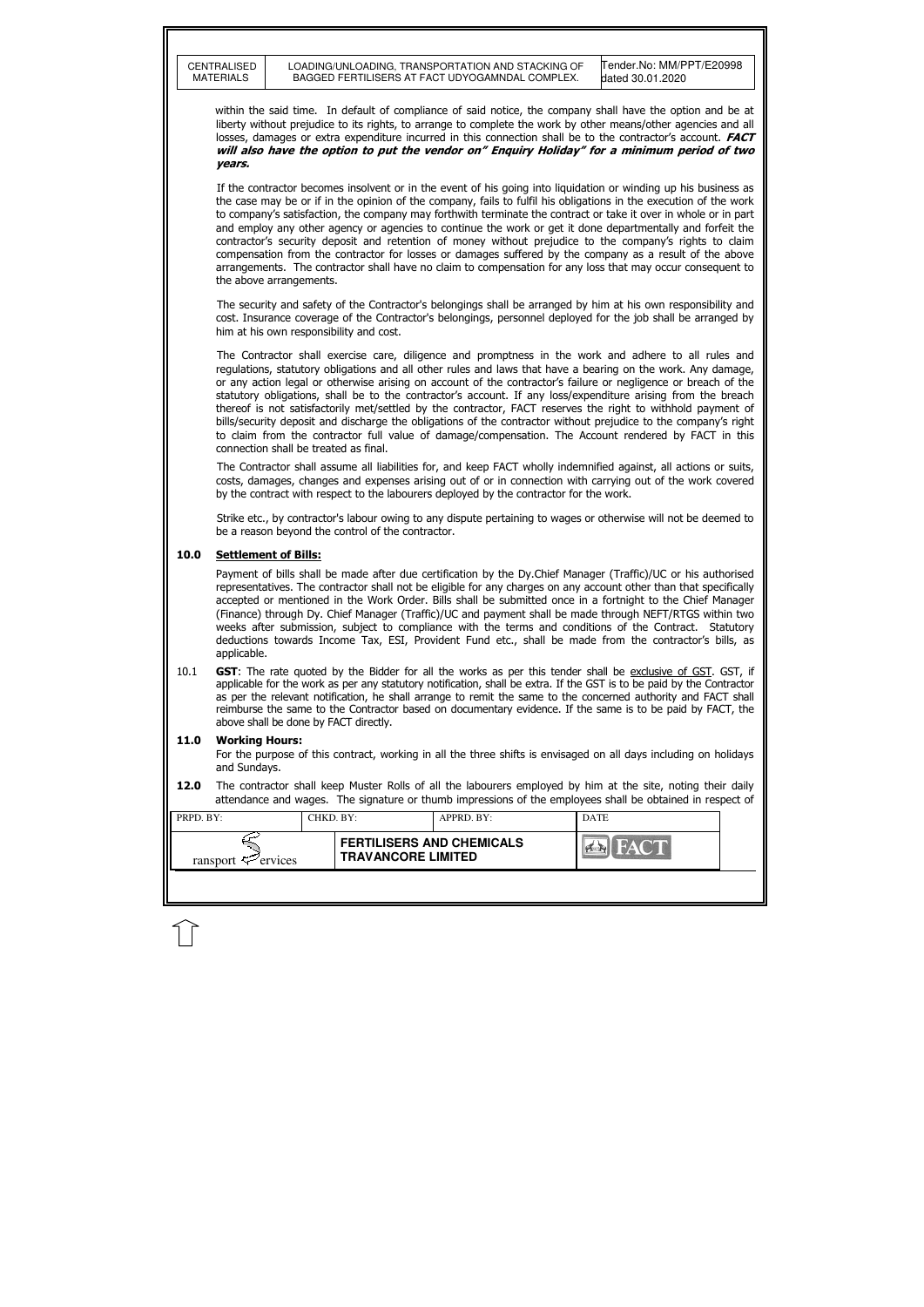|           | <b>CENTRALISED</b><br><b>MATERIALS</b> |           |                                                   | LOADING/UNLOADING, TRANSPORTATION AND STACKING OF<br>BAGGED FERTILISERS AT FACT UDYOGAMNDAL COMPLEX. | Tender.No: MM/PPT/E20998<br>dated 30.01.2020                                                                                                                                                                                                                                                                                                                                                                                                                                                                                                                                                                                                                                                                                                                                                                                                                                                                                                                                                                                                                                                                                                                                                                                                                               |
|-----------|----------------------------------------|-----------|---------------------------------------------------|------------------------------------------------------------------------------------------------------|----------------------------------------------------------------------------------------------------------------------------------------------------------------------------------------------------------------------------------------------------------------------------------------------------------------------------------------------------------------------------------------------------------------------------------------------------------------------------------------------------------------------------------------------------------------------------------------------------------------------------------------------------------------------------------------------------------------------------------------------------------------------------------------------------------------------------------------------------------------------------------------------------------------------------------------------------------------------------------------------------------------------------------------------------------------------------------------------------------------------------------------------------------------------------------------------------------------------------------------------------------------------------|
|           |                                        |           |                                                   | within one week after wage disbursement as per forms supplied by FACT.                               | wages on rolls. A copy of the attendance and wage register shall be produced to the Finance Department                                                                                                                                                                                                                                                                                                                                                                                                                                                                                                                                                                                                                                                                                                                                                                                                                                                                                                                                                                                                                                                                                                                                                                     |
| 13.0      |                                        |           |                                                   | unsound, women in advanced stage of pregnancy or very old persons etc.                               | The contractor shall employ only those adult workers (above 18 years of age) who are not disabled, mentally                                                                                                                                                                                                                                                                                                                                                                                                                                                                                                                                                                                                                                                                                                                                                                                                                                                                                                                                                                                                                                                                                                                                                                |
| 14.0      |                                        |           | rules framed there under in respect of the above. |                                                                                                      | The Contractor shall produce the license from the competent authority as per provisions of Contract Labour<br>(Regulation and Abolition) Act, 1970. The Contractor shall obtain a valid license from the Regional Labour<br>Commissioner (Central), Kochi. The contractor shall abide by all the provisions of the various statutes and the                                                                                                                                                                                                                                                                                                                                                                                                                                                                                                                                                                                                                                                                                                                                                                                                                                                                                                                                |
| 15.0      | the Contractor.                        |           |                                                   |                                                                                                      | The workers deployed by the Contractor for the work shall be covered under the PF & ESI Acts. The<br>Contractor shall ensure full compliance to the above Acts. The Contractor shall be responsible for making all<br>payments to his workmen, including ESI and Provident Fund benefits etc., as applicable. Deductions towards<br>PF & ESI contributions on behalf of the workers will be made from the Contractor's bills, and remitted to the<br>concerned Departments by FACT based on wage roll cum attendance roll to be furnished by the Contractor. If<br>the workers are not presently registered with PF & ESI, necessary applications signed by the workers shall be<br>submitted by the Contractor for enabling their registration. It is also made clear that FACT shall not make any<br>payments to the Contractor other than the rates agreed for the work. All extra payments, if any, to be made to<br>the Contractor's workmen during the course of contract period shall be borne entirely by the Contractor. In<br>case the Contractor fails to discharge his statutory obligations leading to a situation wherein FACT is to incur<br>any expenditure/loss in their capacity as the Principal Employer, such expenditure/loss shall be realized from |
| 16.0      | bill and remit the same to the fund.   |           |                                                   |                                                                                                      | All contract workers shall be enrolled with Kerala Labour Welfare Fund as per Government of Kerala Order<br>No.3989/B1/2010/LBR. FACT shall deduct both employees and employer's contribution from the contractor's                                                                                                                                                                                                                                                                                                                                                                                                                                                                                                                                                                                                                                                                                                                                                                                                                                                                                                                                                                                                                                                        |
| 17.0      |                                        |           |                                                   |                                                                                                      | The contractor shall be liable for payment of all claims, compensation or expenses payable as a result of any<br>accident or injury sustained by workmen employed or hired by the contractor in the execution of the contract,<br>which the contractor is liable to pay by rule, law and order of Government. The expenses, if any, incurred by<br>FACT on the above will be realized from any amount that may be due to the contractor from FACT. Also, the<br>Contractor shall be liable to pay all damages and expenses suffered by the company due to his negligence to<br>perform any of the services mentioned in the contract or due to any action or omission of his employees.                                                                                                                                                                                                                                                                                                                                                                                                                                                                                                                                                                                    |
| 18.0      |                                        |           |                                                   | amount as fixed by the FACT shall be payable for every pass thus not surrendered.                    | The Contractor shall obtain photo identity badges (Passes) approved and issued by CISF FACT-UD unit for<br>himself, his labourers/workers and representatives for entry inside the premises of FACT -UC. Passes are not<br>transferable and shall be renewed on expiry. Passes must be surrendered to FACT's Security Department,<br>when workers/representatives are changed or when the contract is completed/terminated, failing which                                                                                                                                                                                                                                                                                                                                                                                                                                                                                                                                                                                                                                                                                                                                                                                                                                  |
| 19.0      |                                        |           |                                                   | directives, without relieving the contractor from his obligations under the contract.                | The Contractor and his employees are expected to abide by discipline and traffic regulations as directed by<br>FACT and CISF Personnel from time to time within the Offices or Plant premises. FACT reserves the right to<br>demand the removal of the contractor or his employees who have been declared by FACT as offending its                                                                                                                                                                                                                                                                                                                                                                                                                                                                                                                                                                                                                                                                                                                                                                                                                                                                                                                                         |
| 20.0      |                                        |           |                                                   | obstructed shall be decided by FACT and its decision shall be final.                                 | If any work entrusted with other parties by FACT is obstructed by, interfered with or caused to be interfered,<br>detrimental to FACT's interest by the contractor or his employees, the contract shall be terminated without<br>notice and the remaining work for the un-expired period of the contract shall be arranged by FACT through<br>other parties at the contractor's risk and cost. The matter whether FACT's work has been interfered with or                                                                                                                                                                                                                                                                                                                                                                                                                                                                                                                                                                                                                                                                                                                                                                                                                  |
| 21.0      | contract to the satisfaction of FACT.  |           |                                                   |                                                                                                      | It is to be understood that FACT shall not provide any other services except as specifically defined. Contractor<br>shall render all other services/carry out all incidental works whether mentioned herein or not for executing the                                                                                                                                                                                                                                                                                                                                                                                                                                                                                                                                                                                                                                                                                                                                                                                                                                                                                                                                                                                                                                       |
| PRPD. BY: |                                        | CHKD. BY: |                                                   | APPRD. BY:                                                                                           | <b>DATE</b>                                                                                                                                                                                                                                                                                                                                                                                                                                                                                                                                                                                                                                                                                                                                                                                                                                                                                                                                                                                                                                                                                                                                                                                                                                                                |
|           | ransport $\approx$ ervices             |           | <b>TRAVANCORE LIMITED</b>                         | <b>FERTILISERS AND CHEMICALS</b>                                                                     |                                                                                                                                                                                                                                                                                                                                                                                                                                                                                                                                                                                                                                                                                                                                                                                                                                                                                                                                                                                                                                                                                                                                                                                                                                                                            |
|           |                                        |           |                                                   |                                                                                                      |                                                                                                                                                                                                                                                                                                                                                                                                                                                                                                                                                                                                                                                                                                                                                                                                                                                                                                                                                                                                                                                                                                                                                                                                                                                                            |

 $\widehat{\mathbb{U}}$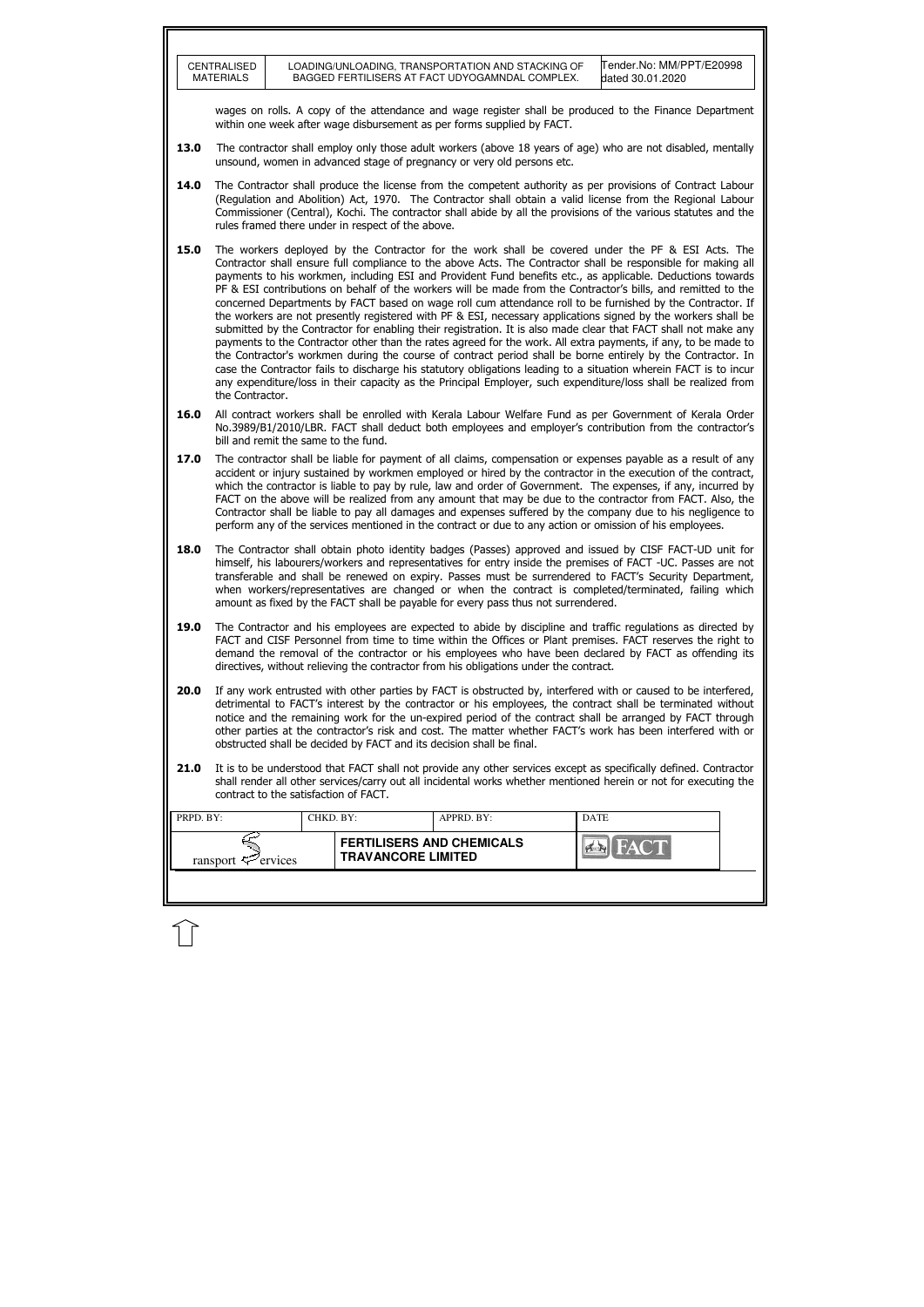|           | <b>CENTRALISED</b><br><b>MATERIALS</b>      |                              |                                                               | LOADING/UNLOADING, TRANSPORTATION AND STACKING OF<br>BAGGED FERTILISERS AT FACT UDYOGAMNDAL COMPLEX. | Tender.No: MM/PPT/E20998<br>dated 30.01.2020                                                                                                                                                                                                                                                                                         |
|-----------|---------------------------------------------|------------------------------|---------------------------------------------------------------|------------------------------------------------------------------------------------------------------|--------------------------------------------------------------------------------------------------------------------------------------------------------------------------------------------------------------------------------------------------------------------------------------------------------------------------------------|
| 22.0      |                                             |                              | contract, without assigning any reason thereto.               |                                                                                                      | The contract can be terminated by FACT with one months' notice at any time during the pendancy of the                                                                                                                                                                                                                                |
| 23.0      |                                             | volume of work at any time.  |                                                               |                                                                                                      | The contract is not a guarantee to the Contractor either for continuity of work on all days or any definite                                                                                                                                                                                                                          |
| 24.0      |                                             |                              |                                                               | casual labour/temporary labour to carry out the above works at any time during the contract period.  | The Contract once awarded shall not imply that the Contractor will have the exclusive right for handling the<br>above work or FACT's materials in other related areas. FACT will be at liberty to engage its own employees or                                                                                                        |
| 25.0      |                                             | <b>Entirety of Contract:</b> |                                                               |                                                                                                      |                                                                                                                                                                                                                                                                                                                                      |
|           | writing by FACT.                            |                              |                                                               |                                                                                                      | The contract includes all of the agreement between the Contractor and FACT and no other communication or<br>proposal or understanding, written, oral or implied shall be considered to be included in the work order or<br>form part of the contract between the contractor and FACT unless specifically agreed to in that behalf in |
|           |                                             |                              | Conditions (Annexure-V) shall prevail.                        |                                                                                                      | OTHER TERMS AND CONDITIONS: All other terms and conditions shall be as per our Standard Terms and<br>Conditions of Contract viz. Annexure-VI". In case of any contradiction between Special Terms and<br>Conditions (Annexure-V) and Standard Terms and Conditions of Contract (Annexure-VI), Special Terms and                      |
|           |                                             |                              |                                                               |                                                                                                      |                                                                                                                                                                                                                                                                                                                                      |
|           |                                             |                              |                                                               |                                                                                                      |                                                                                                                                                                                                                                                                                                                                      |
|           |                                             |                              |                                                               |                                                                                                      |                                                                                                                                                                                                                                                                                                                                      |
|           |                                             |                              |                                                               |                                                                                                      |                                                                                                                                                                                                                                                                                                                                      |
|           |                                             |                              |                                                               |                                                                                                      |                                                                                                                                                                                                                                                                                                                                      |
|           |                                             |                              |                                                               |                                                                                                      |                                                                                                                                                                                                                                                                                                                                      |
|           |                                             |                              |                                                               |                                                                                                      |                                                                                                                                                                                                                                                                                                                                      |
|           |                                             |                              |                                                               |                                                                                                      |                                                                                                                                                                                                                                                                                                                                      |
|           |                                             |                              |                                                               |                                                                                                      |                                                                                                                                                                                                                                                                                                                                      |
|           |                                             |                              |                                                               |                                                                                                      |                                                                                                                                                                                                                                                                                                                                      |
|           |                                             |                              |                                                               |                                                                                                      |                                                                                                                                                                                                                                                                                                                                      |
| PRPD. BY: |                                             |                              | CHKD. BY:                                                     | APPRD. BY:                                                                                           | <b>DATE</b>                                                                                                                                                                                                                                                                                                                          |
|           | ransport $\leq$ <sup><i>P</i></sup> ervices |                              | <b>FERTILISERS AND CHEMICALS</b><br><b>TRAVANCORE LIMITED</b> |                                                                                                      | <b>FACT</b>                                                                                                                                                                                                                                                                                                                          |
|           |                                             |                              |                                                               |                                                                                                      |                                                                                                                                                                                                                                                                                                                                      |

 $\widehat{\mathbb{U}}$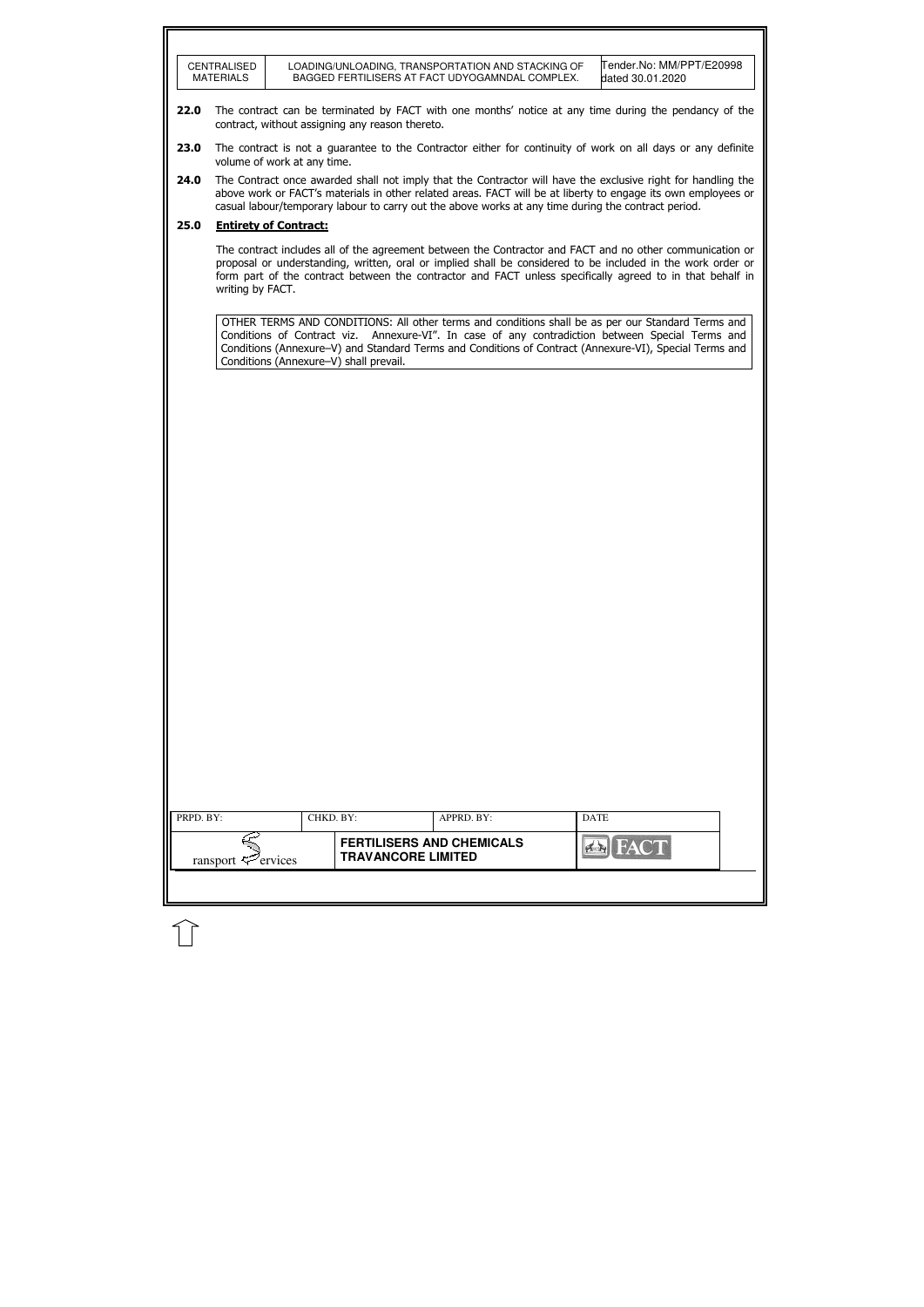| Tender.No: MM/PPT/E20998<br><b>CENTRALISED</b><br>LOADING/UNLOADING, TRANSPORTATION AND STACKING OF<br>BAGGED FERTILISERS AT FACT UDYOGAMNDAL COMPLEX.<br><b>MATERIALS</b><br>dated 30.01.2020<br><b>ANNEXURE-VI</b><br>STANDARD TERMS AND CONDITIONS OF CONTRACT<br>00.<br><b>CONTENTS:</b><br><b>GENERAL:</b><br>01.<br><b>SECURITY DEPOSIT:</b><br>02.<br><b>RATES:</b><br>03.<br><b>PAYMENT:</b><br>04.<br>05.<br><b>QUANTITY:</b><br><b>CONTINUITY OF WORK:</b><br>06.<br>07.<br><b>RESPONSIBILITY FOR MATERIAL:</b><br>08.<br><b>SECURITY &amp; SAFETY REGULATIONS</b><br>09.<br><b>STATUTORY OBLIGATIONS</b><br><b>CONTRACTOR'S WORKMEN</b><br>10.<br>11.<br>DEFAULT<br>12.<br><b>TERMINATION:</b><br>13.<br><b>FORCE MAJEURE:</b><br>14.<br><b>ASSIGNMENT:</b><br>APPLICABLE LAW AND SETTLEMENT OF DISPUTES:<br>15.<br><b>ENVIRONMENT MANAGEMENT SYSTEM:</b><br>16.<br><b>ENTIRETY OF CONTRACT</b><br>17<br><b>FRAUD PREVENTION POLICY</b><br>18<br>GENERAL:<br><u>01.</u><br>"FACT" shall mean the Fertilisers and Chemicals Travancore Limited, with registered office at Udyogamandal and its<br>operating Divisions at Udyogamandal and Ambalamedu.<br>"Contractor" shall mean the firm/company/individual, who has been awarded the work order (Contract) against their<br>bid in response to the enquiry issued by FACT.<br>The Contractor shall return to FACT the duplicate copy of the work order with terms and conditions duly<br>acknowledged and signed in confirmation of having accepted the order as per terms and conditions mentioned.<br>The Contractor shall execute within 15days from the date of receipt of FACT's Letter of Intent, an agreement in stamp<br>paper in the form prescribed by FACT and shall bear all expenses incidental thereto.<br>The contract once awarded will not imply that the Contractor has exclusive right for the particular job.<br>The Contractor is deemed to have carefully examined and satisfied himself on the nature and extent of work to be<br>executed and no claims for any extra payment shall be admissible under any circumstances.<br>FACT shall not in any way be responsible to the Contractor for payment of compensation for hold up of work, if any,<br>due to any situation beyond the control of FACT.<br>02.<br><b>SECURITY DEPOSIT:</b><br>The Contractor shall remit 5% of the contract value for two years as interest free Security Deposit or furnish a Bank<br>Guarantee from a Nationalized/ Scheduled Bank in the format prescribed by FACT, for equivalent amount within 15<br>days of award of Letter Of Intent or contract, whichever is earlier. The Bank Guarantee shall be valid till the expiry of<br>the contract with a claim period of six months thereafter.<br>The EMD remitted by the Contractor can be adjusted towards security deposit, if so desired by him. EMD shall be<br>returned only on remittance of requisite Security Deposit<br>PRPD. BY:<br>CHKD. BY:<br>APPRD. BY:<br><b>DATE</b><br><b>FERTILISERS AND CHEMICALS</b><br><b>TRAVANCORE LIMITED</b><br>ransport $\sharp\mathcal{P}$ ervices |  |  |  |  |
|---------------------------------------------------------------------------------------------------------------------------------------------------------------------------------------------------------------------------------------------------------------------------------------------------------------------------------------------------------------------------------------------------------------------------------------------------------------------------------------------------------------------------------------------------------------------------------------------------------------------------------------------------------------------------------------------------------------------------------------------------------------------------------------------------------------------------------------------------------------------------------------------------------------------------------------------------------------------------------------------------------------------------------------------------------------------------------------------------------------------------------------------------------------------------------------------------------------------------------------------------------------------------------------------------------------------------------------------------------------------------------------------------------------------------------------------------------------------------------------------------------------------------------------------------------------------------------------------------------------------------------------------------------------------------------------------------------------------------------------------------------------------------------------------------------------------------------------------------------------------------------------------------------------------------------------------------------------------------------------------------------------------------------------------------------------------------------------------------------------------------------------------------------------------------------------------------------------------------------------------------------------------------------------------------------------------------------------------------------------------------------------------------------------------------------------------------------------------------------------------------------------------------------------------------------------------------------------------------------------------------------------------------------------------------------------------------------------------------------------------------------------------------------------------------------------------------------------------------------------------------------------------------------------------------------------------------------------------------------------------------------------------------------------------------------------------------------------------------------------------|--|--|--|--|
|                                                                                                                                                                                                                                                                                                                                                                                                                                                                                                                                                                                                                                                                                                                                                                                                                                                                                                                                                                                                                                                                                                                                                                                                                                                                                                                                                                                                                                                                                                                                                                                                                                                                                                                                                                                                                                                                                                                                                                                                                                                                                                                                                                                                                                                                                                                                                                                                                                                                                                                                                                                                                                                                                                                                                                                                                                                                                                                                                                                                                                                                                                                     |  |  |  |  |
|                                                                                                                                                                                                                                                                                                                                                                                                                                                                                                                                                                                                                                                                                                                                                                                                                                                                                                                                                                                                                                                                                                                                                                                                                                                                                                                                                                                                                                                                                                                                                                                                                                                                                                                                                                                                                                                                                                                                                                                                                                                                                                                                                                                                                                                                                                                                                                                                                                                                                                                                                                                                                                                                                                                                                                                                                                                                                                                                                                                                                                                                                                                     |  |  |  |  |
|                                                                                                                                                                                                                                                                                                                                                                                                                                                                                                                                                                                                                                                                                                                                                                                                                                                                                                                                                                                                                                                                                                                                                                                                                                                                                                                                                                                                                                                                                                                                                                                                                                                                                                                                                                                                                                                                                                                                                                                                                                                                                                                                                                                                                                                                                                                                                                                                                                                                                                                                                                                                                                                                                                                                                                                                                                                                                                                                                                                                                                                                                                                     |  |  |  |  |
|                                                                                                                                                                                                                                                                                                                                                                                                                                                                                                                                                                                                                                                                                                                                                                                                                                                                                                                                                                                                                                                                                                                                                                                                                                                                                                                                                                                                                                                                                                                                                                                                                                                                                                                                                                                                                                                                                                                                                                                                                                                                                                                                                                                                                                                                                                                                                                                                                                                                                                                                                                                                                                                                                                                                                                                                                                                                                                                                                                                                                                                                                                                     |  |  |  |  |
|                                                                                                                                                                                                                                                                                                                                                                                                                                                                                                                                                                                                                                                                                                                                                                                                                                                                                                                                                                                                                                                                                                                                                                                                                                                                                                                                                                                                                                                                                                                                                                                                                                                                                                                                                                                                                                                                                                                                                                                                                                                                                                                                                                                                                                                                                                                                                                                                                                                                                                                                                                                                                                                                                                                                                                                                                                                                                                                                                                                                                                                                                                                     |  |  |  |  |
|                                                                                                                                                                                                                                                                                                                                                                                                                                                                                                                                                                                                                                                                                                                                                                                                                                                                                                                                                                                                                                                                                                                                                                                                                                                                                                                                                                                                                                                                                                                                                                                                                                                                                                                                                                                                                                                                                                                                                                                                                                                                                                                                                                                                                                                                                                                                                                                                                                                                                                                                                                                                                                                                                                                                                                                                                                                                                                                                                                                                                                                                                                                     |  |  |  |  |
|                                                                                                                                                                                                                                                                                                                                                                                                                                                                                                                                                                                                                                                                                                                                                                                                                                                                                                                                                                                                                                                                                                                                                                                                                                                                                                                                                                                                                                                                                                                                                                                                                                                                                                                                                                                                                                                                                                                                                                                                                                                                                                                                                                                                                                                                                                                                                                                                                                                                                                                                                                                                                                                                                                                                                                                                                                                                                                                                                                                                                                                                                                                     |  |  |  |  |
|                                                                                                                                                                                                                                                                                                                                                                                                                                                                                                                                                                                                                                                                                                                                                                                                                                                                                                                                                                                                                                                                                                                                                                                                                                                                                                                                                                                                                                                                                                                                                                                                                                                                                                                                                                                                                                                                                                                                                                                                                                                                                                                                                                                                                                                                                                                                                                                                                                                                                                                                                                                                                                                                                                                                                                                                                                                                                                                                                                                                                                                                                                                     |  |  |  |  |
|                                                                                                                                                                                                                                                                                                                                                                                                                                                                                                                                                                                                                                                                                                                                                                                                                                                                                                                                                                                                                                                                                                                                                                                                                                                                                                                                                                                                                                                                                                                                                                                                                                                                                                                                                                                                                                                                                                                                                                                                                                                                                                                                                                                                                                                                                                                                                                                                                                                                                                                                                                                                                                                                                                                                                                                                                                                                                                                                                                                                                                                                                                                     |  |  |  |  |
|                                                                                                                                                                                                                                                                                                                                                                                                                                                                                                                                                                                                                                                                                                                                                                                                                                                                                                                                                                                                                                                                                                                                                                                                                                                                                                                                                                                                                                                                                                                                                                                                                                                                                                                                                                                                                                                                                                                                                                                                                                                                                                                                                                                                                                                                                                                                                                                                                                                                                                                                                                                                                                                                                                                                                                                                                                                                                                                                                                                                                                                                                                                     |  |  |  |  |
|                                                                                                                                                                                                                                                                                                                                                                                                                                                                                                                                                                                                                                                                                                                                                                                                                                                                                                                                                                                                                                                                                                                                                                                                                                                                                                                                                                                                                                                                                                                                                                                                                                                                                                                                                                                                                                                                                                                                                                                                                                                                                                                                                                                                                                                                                                                                                                                                                                                                                                                                                                                                                                                                                                                                                                                                                                                                                                                                                                                                                                                                                                                     |  |  |  |  |
|                                                                                                                                                                                                                                                                                                                                                                                                                                                                                                                                                                                                                                                                                                                                                                                                                                                                                                                                                                                                                                                                                                                                                                                                                                                                                                                                                                                                                                                                                                                                                                                                                                                                                                                                                                                                                                                                                                                                                                                                                                                                                                                                                                                                                                                                                                                                                                                                                                                                                                                                                                                                                                                                                                                                                                                                                                                                                                                                                                                                                                                                                                                     |  |  |  |  |
|                                                                                                                                                                                                                                                                                                                                                                                                                                                                                                                                                                                                                                                                                                                                                                                                                                                                                                                                                                                                                                                                                                                                                                                                                                                                                                                                                                                                                                                                                                                                                                                                                                                                                                                                                                                                                                                                                                                                                                                                                                                                                                                                                                                                                                                                                                                                                                                                                                                                                                                                                                                                                                                                                                                                                                                                                                                                                                                                                                                                                                                                                                                     |  |  |  |  |
|                                                                                                                                                                                                                                                                                                                                                                                                                                                                                                                                                                                                                                                                                                                                                                                                                                                                                                                                                                                                                                                                                                                                                                                                                                                                                                                                                                                                                                                                                                                                                                                                                                                                                                                                                                                                                                                                                                                                                                                                                                                                                                                                                                                                                                                                                                                                                                                                                                                                                                                                                                                                                                                                                                                                                                                                                                                                                                                                                                                                                                                                                                                     |  |  |  |  |
|                                                                                                                                                                                                                                                                                                                                                                                                                                                                                                                                                                                                                                                                                                                                                                                                                                                                                                                                                                                                                                                                                                                                                                                                                                                                                                                                                                                                                                                                                                                                                                                                                                                                                                                                                                                                                                                                                                                                                                                                                                                                                                                                                                                                                                                                                                                                                                                                                                                                                                                                                                                                                                                                                                                                                                                                                                                                                                                                                                                                                                                                                                                     |  |  |  |  |
|                                                                                                                                                                                                                                                                                                                                                                                                                                                                                                                                                                                                                                                                                                                                                                                                                                                                                                                                                                                                                                                                                                                                                                                                                                                                                                                                                                                                                                                                                                                                                                                                                                                                                                                                                                                                                                                                                                                                                                                                                                                                                                                                                                                                                                                                                                                                                                                                                                                                                                                                                                                                                                                                                                                                                                                                                                                                                                                                                                                                                                                                                                                     |  |  |  |  |
|                                                                                                                                                                                                                                                                                                                                                                                                                                                                                                                                                                                                                                                                                                                                                                                                                                                                                                                                                                                                                                                                                                                                                                                                                                                                                                                                                                                                                                                                                                                                                                                                                                                                                                                                                                                                                                                                                                                                                                                                                                                                                                                                                                                                                                                                                                                                                                                                                                                                                                                                                                                                                                                                                                                                                                                                                                                                                                                                                                                                                                                                                                                     |  |  |  |  |
|                                                                                                                                                                                                                                                                                                                                                                                                                                                                                                                                                                                                                                                                                                                                                                                                                                                                                                                                                                                                                                                                                                                                                                                                                                                                                                                                                                                                                                                                                                                                                                                                                                                                                                                                                                                                                                                                                                                                                                                                                                                                                                                                                                                                                                                                                                                                                                                                                                                                                                                                                                                                                                                                                                                                                                                                                                                                                                                                                                                                                                                                                                                     |  |  |  |  |
|                                                                                                                                                                                                                                                                                                                                                                                                                                                                                                                                                                                                                                                                                                                                                                                                                                                                                                                                                                                                                                                                                                                                                                                                                                                                                                                                                                                                                                                                                                                                                                                                                                                                                                                                                                                                                                                                                                                                                                                                                                                                                                                                                                                                                                                                                                                                                                                                                                                                                                                                                                                                                                                                                                                                                                                                                                                                                                                                                                                                                                                                                                                     |  |  |  |  |

 $\bigcup$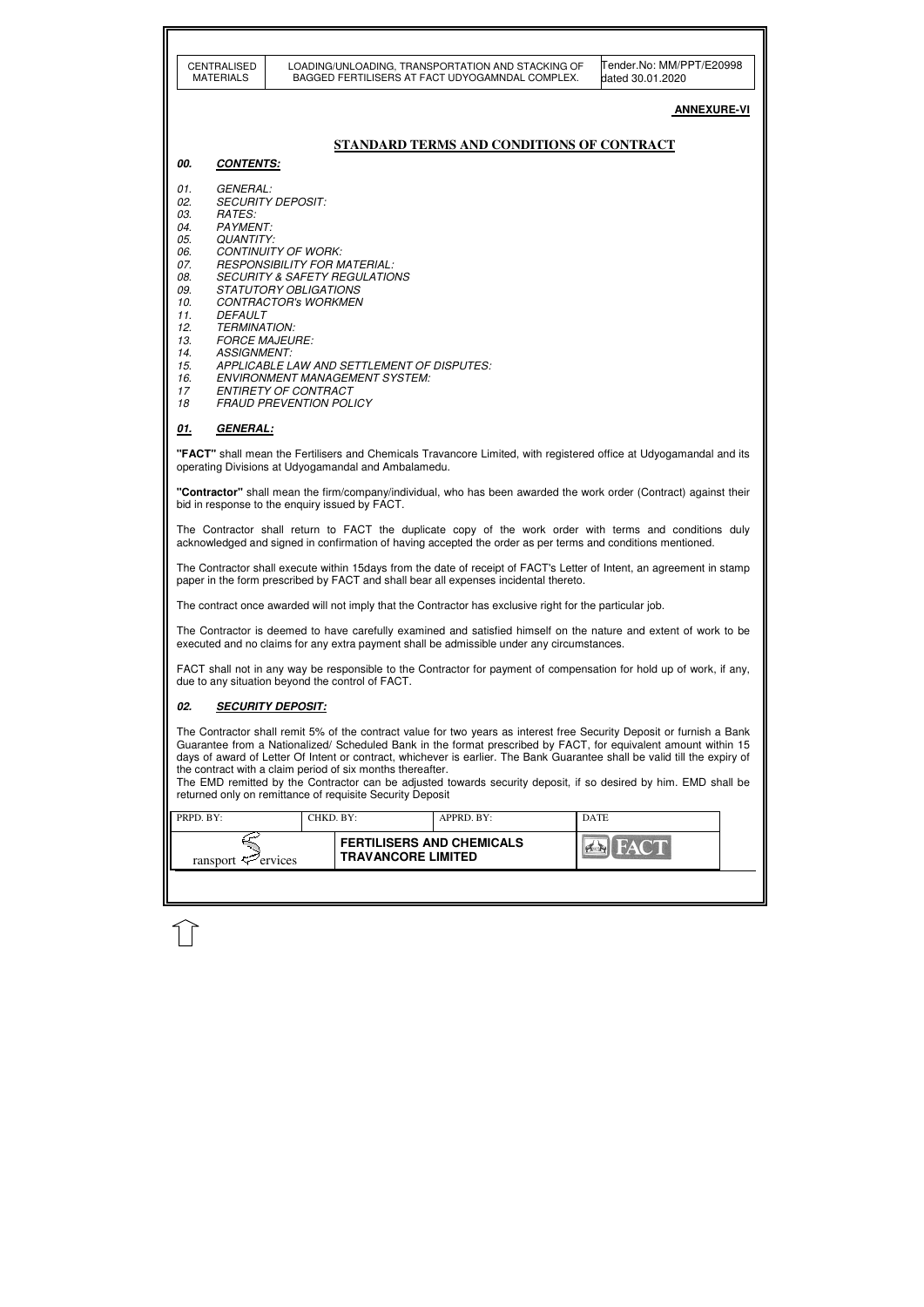| CENTRALISED |
|-------------|
| MATERIALS   |

| PRPD. BY:                      | CHKD. BY: |                                                               | APPRD. BY: | <b>DATE</b> |
|--------------------------------|-----------|---------------------------------------------------------------|------------|-------------|
| ransport $\mathcal{F}$ ervices |           | <b>FERTILISERS AND CHEMICALS</b><br><b>TRAVANCORE LIMITED</b> |            |             |
|                                |           |                                                               |            |             |

The Security Deposit shall not be released until the work as per the Contract is satisfactorily completed and accepted and final bills paid. Any amount due from the Contractor to FACT shall be deducted from the Security Deposit without prejudice to FACT's right to claim balance amount, if any, from the Contractor.

The violation of any of the terms and conditions of Contract by the Contractor shall be liable to forfeiture of the Security Deposit and disqualification from further work with FACT without prejudice to FACT's right to avail other remedies.

# **03. RATES:**

The rates shall be inclusive of all incidental and other charges excluding GST which may have to be incurred by the Contractor in execution of the work as per this contract. The rates shall be firm for the period of contract.

In case rate revision on account of changes in the price of High Speed Diesel (HSD) oil is applicable as per Special Terms and conditions, the revision shall be effective as applicable.

## **04. PAYMENT:**

Payment shall be effected, on presentation of the bills to the Chief Manager (Fin)-Bills duly certified by the authorised person specified in the special conditions attached. Final settlement of contractors bill shall be made after deduction of (1) amounts due from them to FACT on account of shortage / damages / loss to the goods entrusted to them, (2) statutory levies such as PF liability, Income Tax etc. if any and (3) any other amount due from the contractor for any other reason. If the amount due from the contractor is more than the amount due to the contractor, the contractor shall arrange to pay FACT the difference without delay.

### **05 QUANTITY:**

Quantity given in the contract is only an approximate indication and FACT does not guarantee the total quantity to be transported. FACT reserves the right to reduce or increase the quantity at any time without assigning any reason whatsoever and does not give any guarantee regarding the quantity. The Contractor has no right to claim loss / loss of profit on account of reduction in revenue arising out of variation in quantity made available for transport.

## **06. CONTINUITY OF WORK:**

The contract shall not mean continuity of work for the Contractor. The Contractor shall contact the authorised representatives of FACT for obtaining instructions. The instructions given over telephone have also to be complied with.

## **07. RESPONSIBILITY FOR MATERIAL:**

The Contractor shall be responsible for the material entrusted to him and shall compensate FACT for any shortage or damage while the goods are in his custody.

#### **08. SECURITY & SAFETY REGULATIONS:**

The Contractor shall strictly observe the Security and Safety Regulations of FACT. Any loss or damage incurred by FACT, on account of the neglect or failure of the Contractor or the Contractor's employees, representatives including the crew of the vehicles/tankers to observe the security and safety regulations shall be to the Contractor's account.

Smoking and carrying smoking material (including matches) inside FACT premises is prohibited due to safety reasons and the Contractor shall ensure that his employees, representatives and crew comply with this.

Any damage caused to any of FACT's buildings, equipment, vehicles, crafts etc. and that of any other contractor/s due to the negligence of the Contractor, his employees, his representatives and crew shall be to the account of the Contractor and FACT shall be indemnified and compensated in all such respects by the Contractor.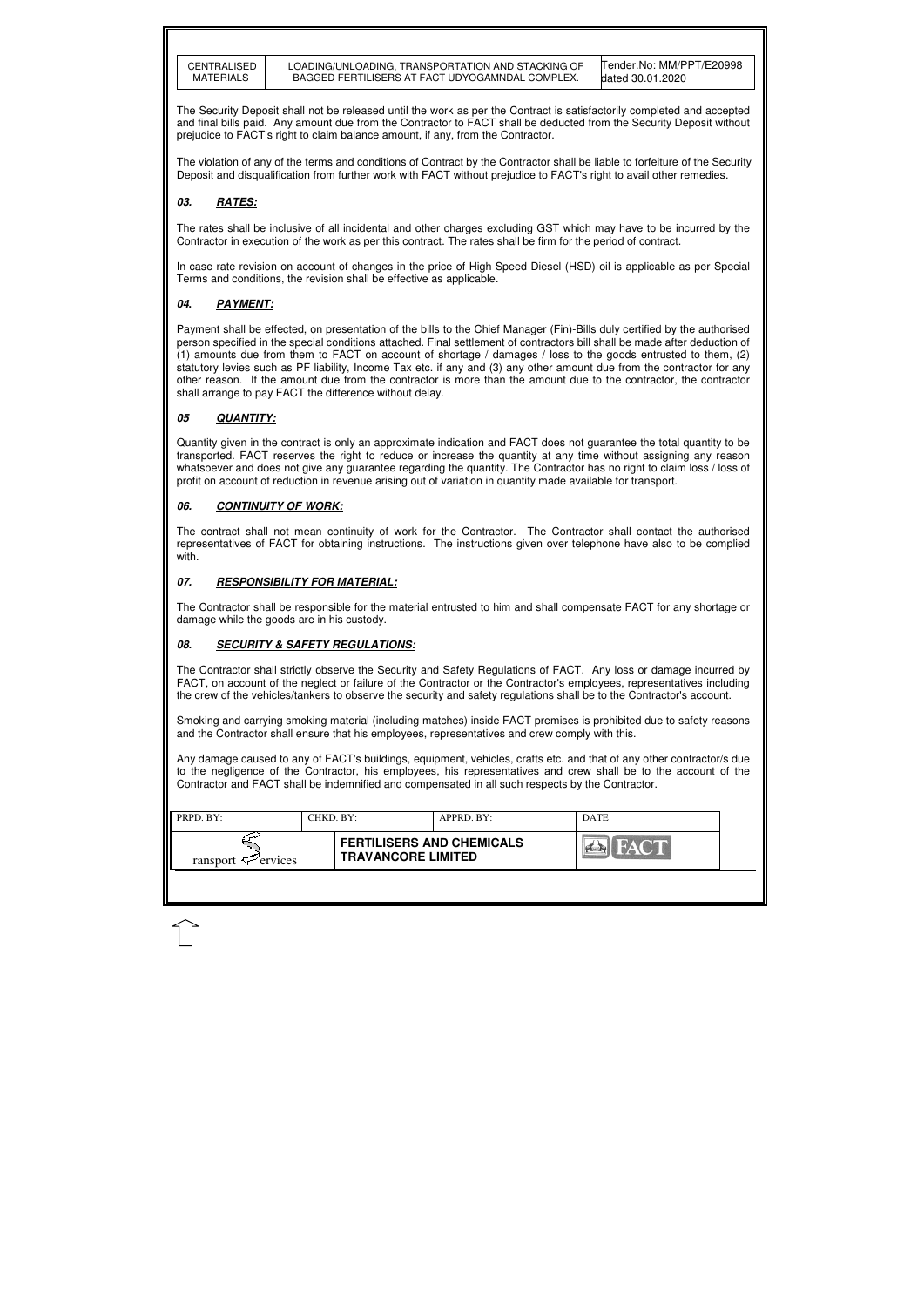| CENTRALISED      |
|------------------|
|                  |
| <b>MATERIALS</b> |
|                  |

| PRPD. BY:                      | CHKD. BY: |                                                               | APPRD. BY: | <b>DATE</b> |  |
|--------------------------------|-----------|---------------------------------------------------------------|------------|-------------|--|
| ransport $\mathcal{F}$ ervices |           | <b>FERTILISERS AND CHEMICALS</b><br><b>TRAVANCORE LIMITED</b> |            | <b>FACT</b> |  |
|                                |           |                                                               |            |             |  |

Tender.No: MM/PPT/E20998 dated 30.01.2020

All precautions in transporting and handling whether stipulated or not shall be adhered to by the Contractor. The Contractor shall exercise care, diligence and promptness in the work and adhere to transport Rules and regulations, statutory obligations and all other Rules and Laws that have a bearing on the work. Any damages/shortages/penalties or any action legal or otherwise arising out of the Contractor's delay or failure or negligence or breach of statutory obligations shall be to the Contractor's account. If any loss/expenditure arising from the breach thereof is not met satisfactorily by the Contractor, FACT reserves the right to withhold payment of bills/Security Deposit and discharge the obligations of the Contractor without prejudice to FACT claiming from the Contractor full value of damages/compensation. The account rendered by FACT in this connection shall be treated as final.

The vehicles/tankers, if any, employed during the course of the execution of the Contract, shall have valid permits for carrying out the intended task.

Due safety requirements in handling and transporting hazardous chemicals like liquid Sulphuric Acid, Sulphuric Acid etc. filled in tankers, as provided vide Motor Vehicles Act 1988 and the Central Motor Vehicle Rules 1989 and regulations formulated from time to time by the proper authority, shall be adhered to by the Contractor at his own expense. The vehicles shall be legibly and conspicuously marked with an emergency information panel, as applicable, in each of the three places as per Rule 134 of the Central Motor Vehicle Rules 1989. Further any person driving the vehicle employed in the work as per the Contract shall have the ability to read and write at least one Indian language as per rule 9 of the Central Motor Vehicle Rules 1989 and Rules 4 of the Central Motor Vehicles (amended) Rules 1993

The vehicles shall be equipped with all the necessary safety appliances/equipment for emergency and rescue purpose as stipulated in Motor Vehicles Act 1988 and rules thereto.

#### **09. STATUTORY OBLIGATIONS**

The Contractor shall comply with the requirements of all Local, State and Central Govt. Acts, Rules Regulations, By-Laws, Orders etc, in force from time to time and in particular Indian Factories Act, Workmen's Compensations Act, Contract Labour (regulations and abolition) Act 1970, Minimum Wages Act 1936, The Mines Act 1952, The Explosives Act 1884 and all other relevant Acts and Laws as amended from time to time in so far as they are or may be applicable to the execution of works as per this contract.

The Contractor shall obtain at his cost all permits, license and other authorization, as required for his work, from Govt. authorities. The Contractor shall maintain proper records & registers as required by the concerned statutes and submit them to FACT as and when required.

Proper records of payment of wages to workers/labourers/crew etc. engaged in the work shall be maintained by the Contractor and produced for inspection when required by FACT.

The Contractor shall be responsible for all payments to his workmen including Employees State Insurance and Provident Fund benefits etc., if any, i.e. FACT shall not make any payments to the Contractor other than the rates agreed for the work. All extra payments, if any, to be made to the Contractor's workmen during the course of contract period shall be borne entirely by the Contractor.

In case the Contractor fails to discharge his statutory obligations leading to a situation wherein FACT is to incur any expenditure/loss in their capacity as the Principal Employer such expenditure/loss shall be realised from the Contractor.

#### **10. CONTRACTOR's WORKMEN**

FACT shall have no dealing with the Contractor's workmen or their Union. FACT reserves the right to debar any of the contractor's employees/workmen/crew from entering FACT premises for whatever reason FACT deems fit.

# **11. DEFAULT:**

In the event of failure on the part of the Contractor to execute the Contract to FACT's satisfaction, FACT may, at their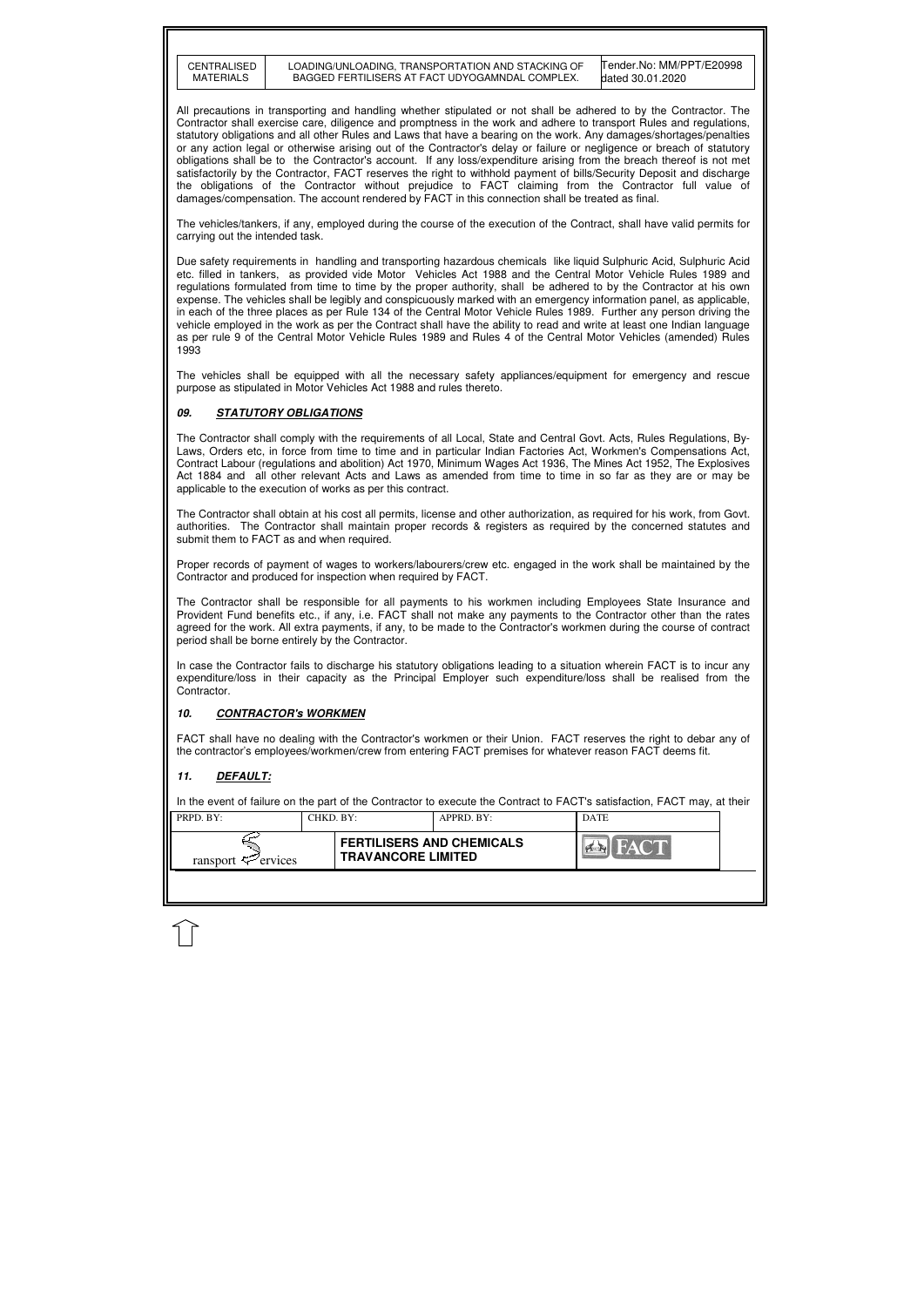| <b>CENTRALISED</b> |  |
|--------------------|--|
| MATERIALS          |  |
|                    |  |

| $\blacksquare$ PRPD. BY:       | CHKD. BY:                                                     | APPRD. BY: | <b>DATE</b> |  |
|--------------------------------|---------------------------------------------------------------|------------|-------------|--|
| ransport $\mathcal{F}$ ervices | <b>FERTILISERS AND CHEMICALS</b><br><b>TRAVANCORE LIMITED</b> |            |             |  |
|                                |                                                               |            |             |  |

Tender.No: MM/PPT/E20998 dated 30.01.2020

option, either recover from the Contractor liquidated damages as prescribed in the "Special Conditions", if any, or at the risk and cost of the Contractor and without prejudice to FACT's other rights as per the Contract, terminate the Contract wholly or partially and carry out the work through other contractors or by themselves.

## **12. TERMINATION:**

If any work entrusted with other contractors by FACT is obstructed by, interfered with or caused to be interfered with by the Contractor, his employees, his representatives or crew, the contract shall be terminated without notice and the remaining work for the unexpired portion of the contract arranged by FACT through others at the Contractor's risk and cost. The contract can be terminated by FACT with one month's notice at any time during the pendency of the contract.

# **13. FORCE MAJEURE:**

Neither the Contractor nor FACT shall be considered in default in the performance of their obligations under the Work Order so long as the performance is prevented or delayed because of Force Majeure conditions like war or hostilities, riots or civil commotion, earth quake, flood or tempest, drought, accident, fire or explosion, labour strike or lock-out or Act-of-God or because of any law and order proclamation, regulation or ordinance of Government or subdivision there of and situation arising out of our plant break downs. Notice of a Force Majeure situation shall be given by the affected party to the other party with in one week of its occurrence. Should such a delay be for more than three months, FACT shall have the right to cancel the Work Order at no charge to FACT and FACT shall be entitled to reimbursement of any amount due from the Contractor.

## **14. ASSIGNMENT:**

The Contractor shall not assign, transfer or sub-let this work order without the prior written approval of FACT.

# **15. APPLICABLE LAW & SETTLEMENT OF DISPUTES:**

This contract shall be subject to and shall in all respects be governed by Indian law.

If any dispute(s) arises out of or in connection with this contract, or in respect of any defined legal relationship associated therewith or derived therefrom, the parties agree to submit the disputes to arbitration under the ICADR (International Centre for Alternative Dispute Resolution) Arbitration Rules 1996. The authority to appoint the Arbitrator shall be the International Centre for Alternative Dispute Resolution. The number of Arbitrator shall be one and the language of the arbitration proceedings shall be English. The place of arbitration proceedings shall be Ernakulam in Kerala.

Any legal proceedings relating to this contract shall be limited to courts of law under the jurisdiction of the Kerala High Court at Ernakulam.

## **16. ENVIRONMENT MANAGEMENT SYSTEM:**

FACT is a company having Environmental Management System according to ISO 14001 standard. The Contractor shall ensure that none of their activities cause damage to the environment.

# **17. ENTIRETY OF CONTRACT:**

All of the terms agreed to between the Contractor and FACT are included in the Work Order and no other communication, written, oral, or implied shall be considered to be included in the Work Order or form part of the Work Order, unless specifically agreed to in writing by FACT.

## **18. FRAUD PREVENTION POLICY OF FACT:**

FACT a Central Public Sector Undertaking (PSU) follows Corporate Governance principles proactively and has formulated a Fraud Prevention Policy. Details of Fraud Prevention Policy of FACT-2012 can be viewed in FACT's Website www.fact.co.in. Contractors shall make themselves aware and also ensure compliance of the same. ==========================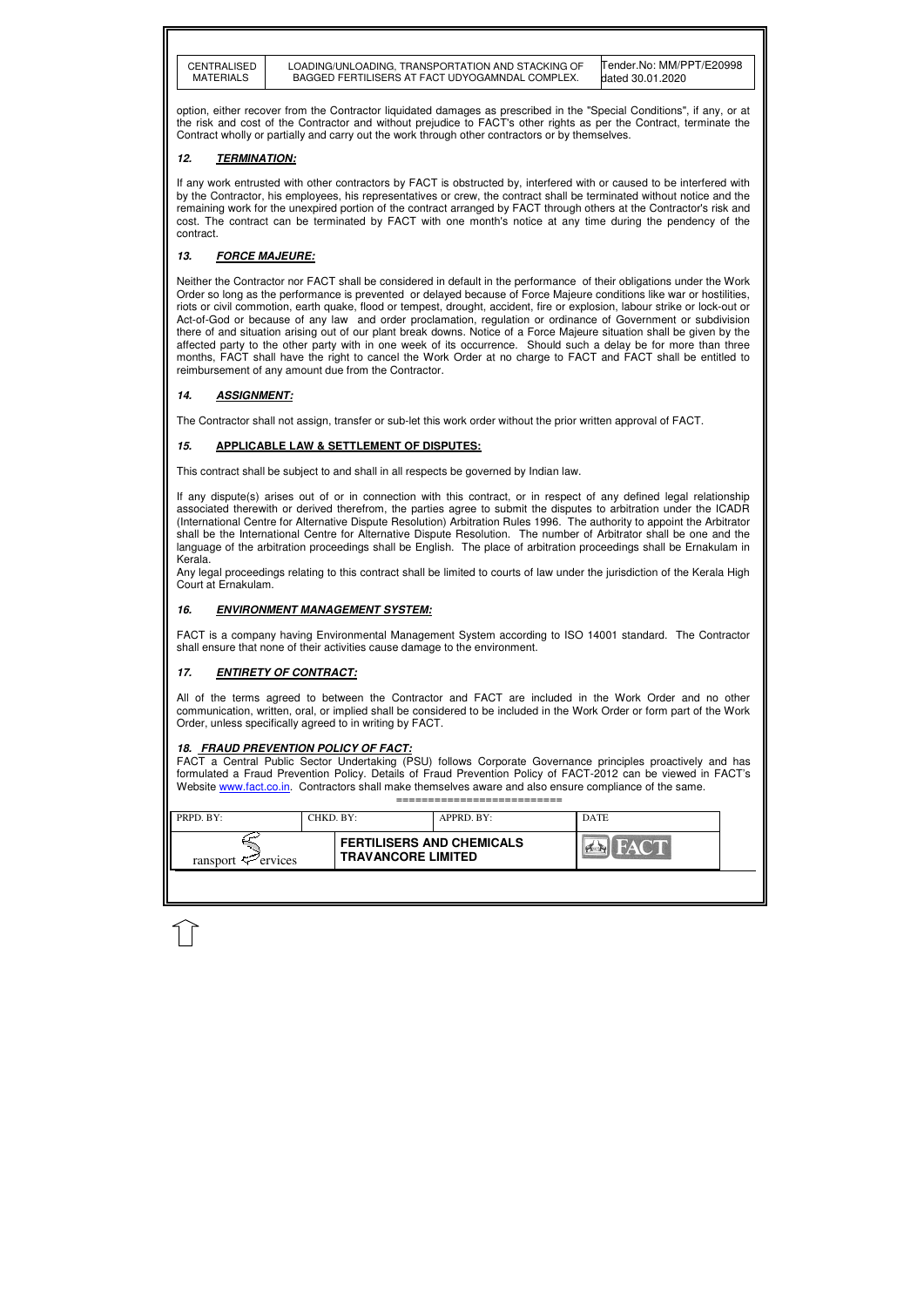| <b>CENTRALISED</b><br><b>MATERIALS</b> |                                  |                                                        | LOADING/UNLOADING, TRANSPORTATION AND STACKING OF<br>BAGGED FERTILISERS AT FACT UDYOGAMNDAL COMPLEX.                                                                                                                                                                                                                                                                                                                             |                              | lTender.No: MM/PPT/E20998                                                            |
|----------------------------------------|----------------------------------|--------------------------------------------------------|----------------------------------------------------------------------------------------------------------------------------------------------------------------------------------------------------------------------------------------------------------------------------------------------------------------------------------------------------------------------------------------------------------------------------------|------------------------------|--------------------------------------------------------------------------------------|
|                                        |                                  |                                                        |                                                                                                                                                                                                                                                                                                                                                                                                                                  | dated 30.01.2020             | <b>ANNEXURE-VII</b>                                                                  |
|                                        |                                  |                                                        | PROFORMA OF UNPRICED COPY OF PRICE BID<br>(To be submitted with Part-A Bid)                                                                                                                                                                                                                                                                                                                                                      |                              |                                                                                      |
| Sub:                                   |                                  |                                                        | LOADING/UNLOADING, TRANSPORTATION AND STACKING OF BAGGED FERTILISERS AT FACT<br>UDYOGAMANDAL DIVISION (UC) as per the enquiry No. MM/PPT/E20998 dated 30.01.2020.<br>Note 2.: Please do not fill in Rates in this format. Please fill in "Quoted" in the blank column provided against each.                                                                                                                                     |                              |                                                                                      |
|                                        |                                  |                                                        | We here by quote our competitive rate as below for all the items of work cited above in compliance with the enquiry                                                                                                                                                                                                                                                                                                              |                              |                                                                                      |
|                                        | documents without any deviation. |                                                        |                                                                                                                                                                                                                                                                                                                                                                                                                                  |                              |                                                                                      |
| SI. No.                                |                                  | <b>Schedule</b>                                        |                                                                                                                                                                                                                                                                                                                                                                                                                                  | Qty.(For 2<br>years)<br>(MT) | <b>All inclusive</b><br>Rate per day<br>excluding GST<br><b>Indicate</b><br>"Quoted" |
| 1                                      | in all the 3 shifts.             |                                                        | <b>Direct Lorry Loading from Plant: Loading of FACTAMFOS</b><br>Zinc.Factamfos / AMMONIUM SULPHATE (bagged in<br>HDPE bags, 50 Kg net weight) from the product<br>conveyors in FACTAMFOS (3rd & 4th Stage) /<br>Ammonium Sulphate plants, directly into the lorries<br>having capacity ranging from 10 MT to 40 MT<br>arranged either by FACT or by the contractor and<br>placed near the product conveyors of the above plants, | 8,00,000                     |                                                                                      |
| $\overline{2}$                         | <b>Stacking</b>                  | in Plant<br>respective plants in all the three shifts. | godowns : Collecting<br>FACTAMFOS/Zinc.Factamfos / AMMONIUM SUPLHATE<br>(bagged in HDPE bags, 50Kgs net weight) from the<br>product conveyors in the above plants and stacking to<br>minimum 12 bag height at specified areas in the                                                                                                                                                                                             | 25,000                       |                                                                                      |
| 3                                      |                                  | as per the instruction from Traffic/UC                 | Unloading and Stacking at Plants : Unloading &<br>Stacking of bagged fertilisers from Lorries to specified<br>areas in Ammonium Sulphate / FACTAMFOS Plants due<br>to quality/ weight variation or due to any other reasons                                                                                                                                                                                                      | 5,000                        |                                                                                      |
|                                        |                                  |                                                        |                                                                                                                                                                                                                                                                                                                                                                                                                                  |                              |                                                                                      |
| PRPD. BY:                              |                                  | CHKD. BY:                                              | APPRD. BY:                                                                                                                                                                                                                                                                                                                                                                                                                       | <b>DATE</b>                  |                                                                                      |
|                                        |                                  |                                                        | <b>FERTILISERS AND CHEMICALS</b>                                                                                                                                                                                                                                                                                                                                                                                                 |                              |                                                                                      |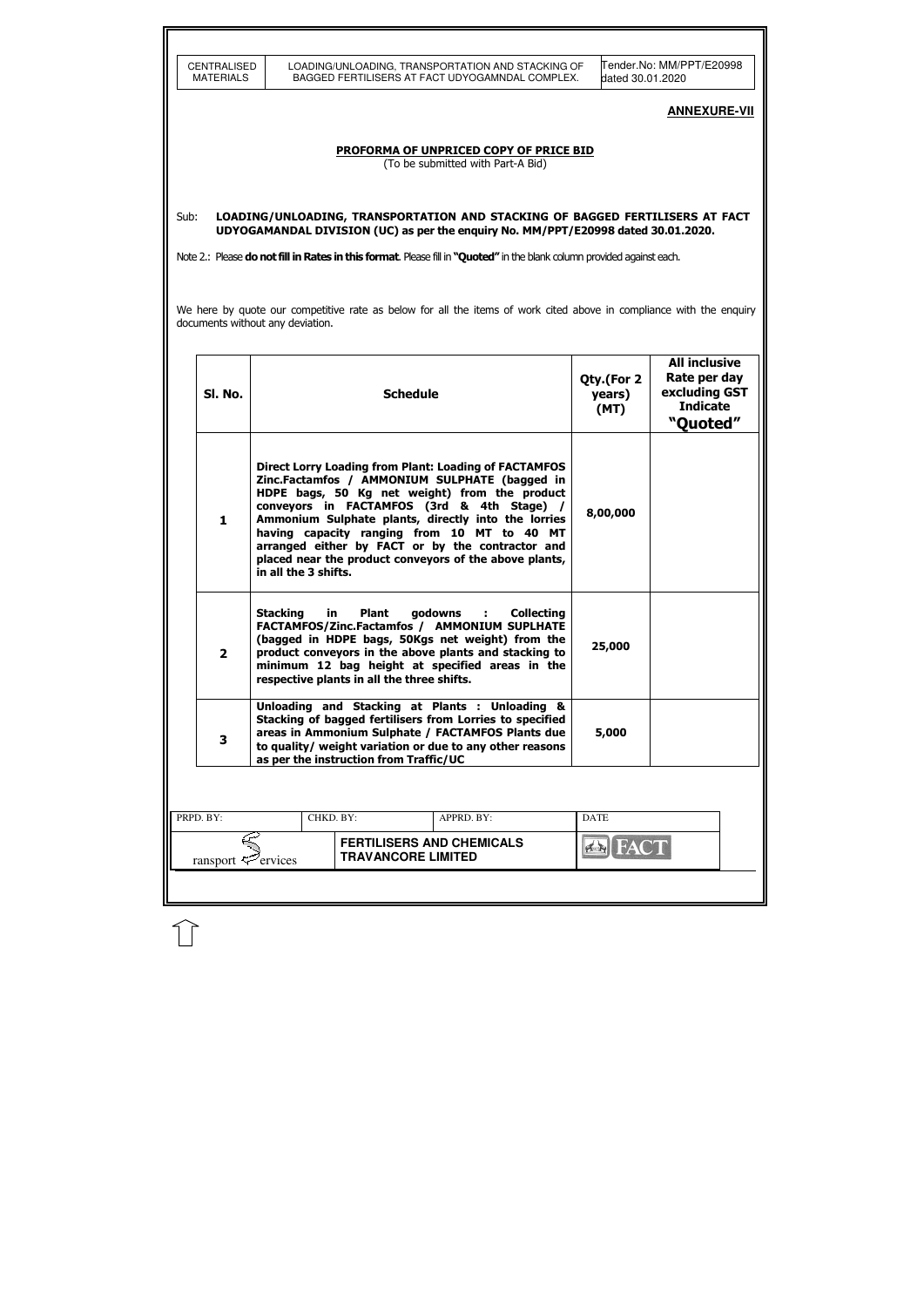| <b>MATERIALS</b> | CENTRALISED                                                        | LOADING/UNLOADING, TRANSPORTATION AND STACKING OF<br>BAGGED FERTILISERS AT FACT UDYOGAMNDAL COMPLEX.                                                                                                                                                                                                                                                                                                                                                                                                                                                                                 | dated 30.01.2020 | Tender.No: MM/PPT/E20998 |
|------------------|--------------------------------------------------------------------|--------------------------------------------------------------------------------------------------------------------------------------------------------------------------------------------------------------------------------------------------------------------------------------------------------------------------------------------------------------------------------------------------------------------------------------------------------------------------------------------------------------------------------------------------------------------------------------|------------------|--------------------------|
| 4                | Transfer<br>Transportation<br>shall be arranged by the contractor. | of products to internal godowns,<br>of<br><b>FACTAMFOS</b><br>/Amm.<br>Sulphate/Zinc.Factomfos (bagged in HDPE bags, 50 Kg<br>Net weight) from the above plants to various godowns<br>in FACT Udyogamandal Complex (Fertiliser plant and<br>Petrochemical plant) and stacking to minimum 20 bag<br>height at specified areas in these locations in all the<br>three shifts. Loading from plant to the Lorries is<br>included under item no.1 above and loading from<br>godown into Lorries is included under item no.5 below.<br>Lorries having capacity ranging from 10 MT to 40 MT | 75,000           |                          |
| 5                | MT to 40 MT in all the three shifts                                | Lorry Loading from stock (plant / other godowns)<br>Loading of the bagged fertilizers products stacked at<br>various locations mentioned in SI. Nos. 2 and 4 above,<br>onto trucks / trailers having capacities ranging from 10                                                                                                                                                                                                                                                                                                                                                      | 1,00,000         |                          |
|                  |                                                                    |                                                                                                                                                                                                                                                                                                                                                                                                                                                                                                                                                                                      |                  |                          |
|                  | Place: $\dots\dots\dots\dots\dots\dots\dots\dots\dots$             |                                                                                                                                                                                                                                                                                                                                                                                                                                                                                                                                                                                      |                  | (Stamp)                  |
|                  |                                                                    |                                                                                                                                                                                                                                                                                                                                                                                                                                                                                                                                                                                      |                  |                          |
|                  |                                                                    |                                                                                                                                                                                                                                                                                                                                                                                                                                                                                                                                                                                      |                  |                          |
|                  |                                                                    |                                                                                                                                                                                                                                                                                                                                                                                                                                                                                                                                                                                      |                  |                          |
|                  |                                                                    |                                                                                                                                                                                                                                                                                                                                                                                                                                                                                                                                                                                      |                  |                          |
|                  |                                                                    |                                                                                                                                                                                                                                                                                                                                                                                                                                                                                                                                                                                      |                  |                          |
|                  |                                                                    |                                                                                                                                                                                                                                                                                                                                                                                                                                                                                                                                                                                      |                  |                          |
|                  |                                                                    |                                                                                                                                                                                                                                                                                                                                                                                                                                                                                                                                                                                      |                  |                          |
|                  |                                                                    |                                                                                                                                                                                                                                                                                                                                                                                                                                                                                                                                                                                      |                  |                          |
| PRPD. BY:        | CHKD. BY:                                                          | APPRD. BY:                                                                                                                                                                                                                                                                                                                                                                                                                                                                                                                                                                           | <b>DATE</b>      |                          |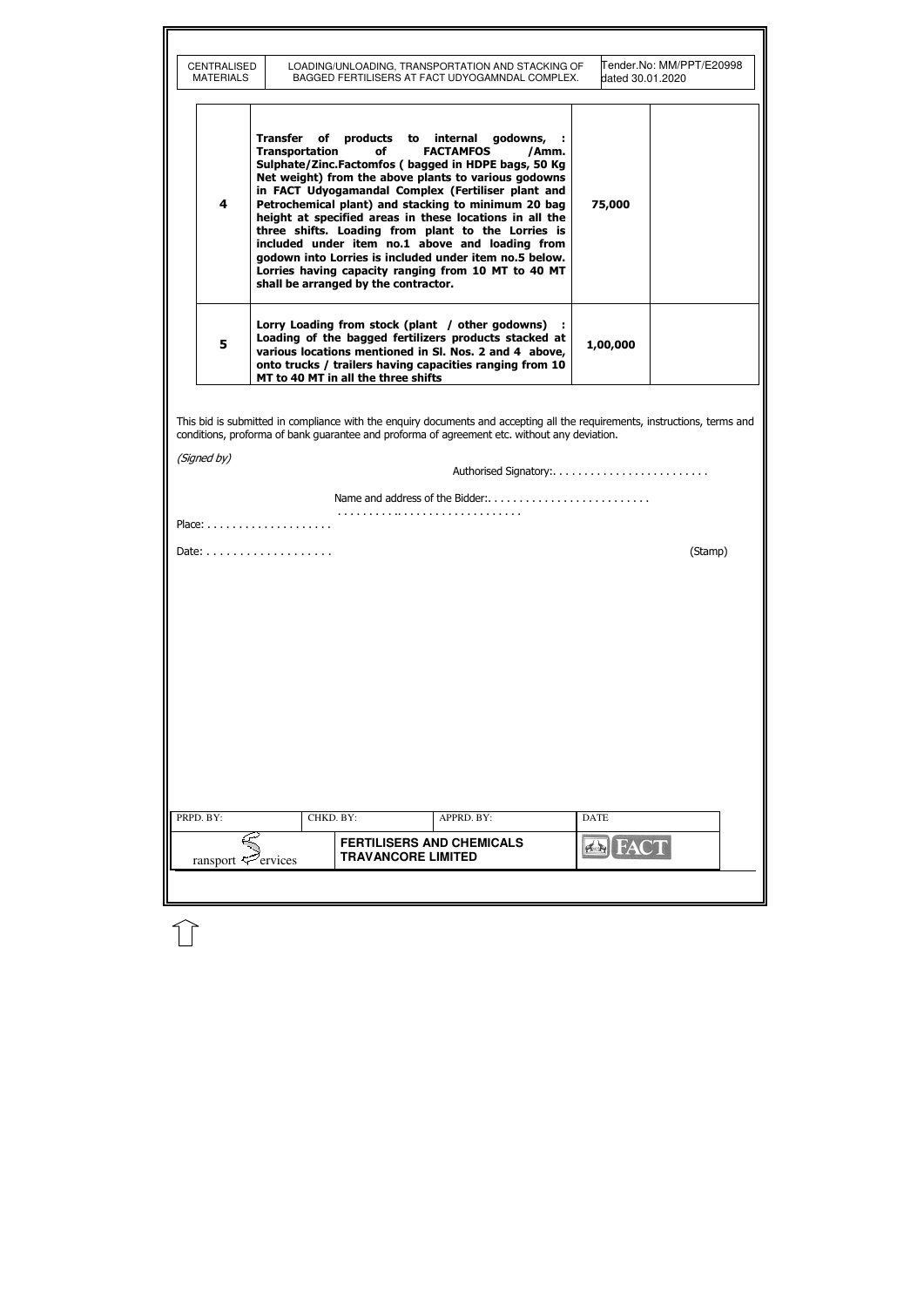| CENTRALISED<br><b>MATERIALS</b> |                           | LOADING/UNLOADING, TRANSPORTATION AND STACKING OF<br>BAGGED FERTILISERS AT FACT UDYOGAMNDAL COMPLEX. |             | Tender.No: MM/PPT/E20998<br>dated 30.01.2020                                                                   |                      |
|---------------------------------|---------------------------|------------------------------------------------------------------------------------------------------|-------------|----------------------------------------------------------------------------------------------------------------|----------------------|
|                                 |                           |                                                                                                      |             |                                                                                                                | <b>Annxxure-VIII</b> |
|                                 |                           |                                                                                                      |             |                                                                                                                |                      |
|                                 |                           | PRICE BID (PART-B)                                                                                   |             |                                                                                                                |                      |
|                                 |                           |                                                                                                      |             |                                                                                                                |                      |
|                                 |                           |                                                                                                      |             |                                                                                                                |                      |
|                                 |                           | Bid (BOQ- EXCEL SHEET).                                                                              |             | Please visit <b>https://eprocure.gov.in</b> and search using the tender ID under FACT Tenders to see the Price |                      |
|                                 |                           |                                                                                                      |             |                                                                                                                |                      |
|                                 |                           |                                                                                                      |             |                                                                                                                |                      |
|                                 |                           |                                                                                                      |             |                                                                                                                |                      |
| PRPD. BY:                       | CHKD. BY:                 | APPRD. BY:                                                                                           | <b>DATE</b> |                                                                                                                |                      |
| ransport $\mathcal{F}$ ervices  | <b>TRAVANCORE LIMITED</b> | <b>FERTILISERS AND CHEMICALS</b>                                                                     |             | <b>BIEACT</b>                                                                                                  |                      |
|                                 |                           |                                                                                                      |             |                                                                                                                |                      |

 $\widehat{\mathbb{U}}$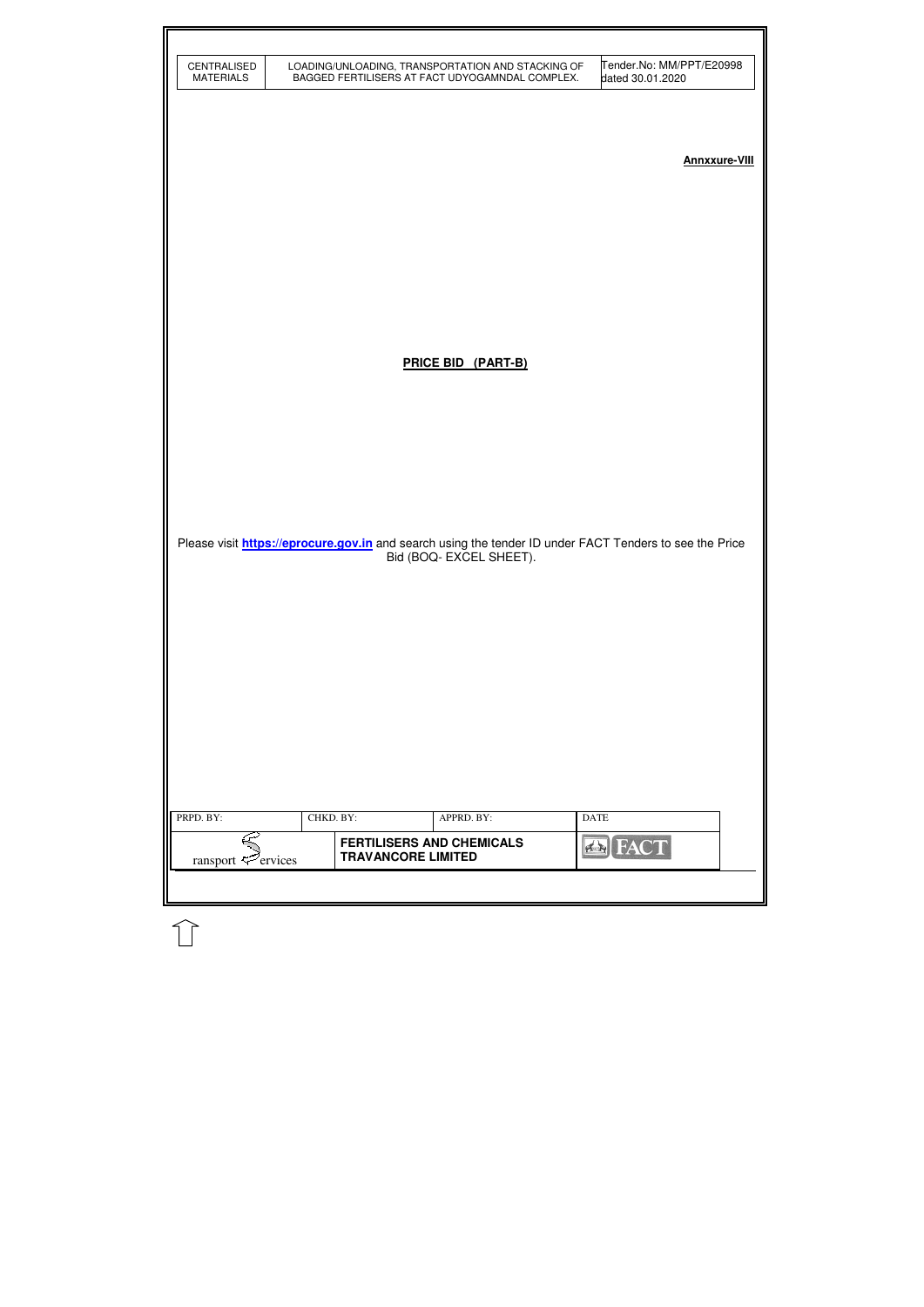| CENTRALISED<br><b>MATERIALS</b>                                                                                                                                                                                                                                                                                                                                                                                                                                                                                                                                                                                                                                                                            |                                                               | LOADING/UNLOADING, TRANSPORTATION AND STACKING OF<br>BAGGED FERTILISERS AT FACT UDYOGAMNDAL COMPLEX. | Tender.No: MM/PPT/E20998<br>dated 30.01.2020                                                                                                                                                                                                                                                                                                                                                                                        |  |  |  |  |
|------------------------------------------------------------------------------------------------------------------------------------------------------------------------------------------------------------------------------------------------------------------------------------------------------------------------------------------------------------------------------------------------------------------------------------------------------------------------------------------------------------------------------------------------------------------------------------------------------------------------------------------------------------------------------------------------------------|---------------------------------------------------------------|------------------------------------------------------------------------------------------------------|-------------------------------------------------------------------------------------------------------------------------------------------------------------------------------------------------------------------------------------------------------------------------------------------------------------------------------------------------------------------------------------------------------------------------------------|--|--|--|--|
|                                                                                                                                                                                                                                                                                                                                                                                                                                                                                                                                                                                                                                                                                                            |                                                               |                                                                                                      |                                                                                                                                                                                                                                                                                                                                                                                                                                     |  |  |  |  |
|                                                                                                                                                                                                                                                                                                                                                                                                                                                                                                                                                                                                                                                                                                            |                                                               |                                                                                                      |                                                                                                                                                                                                                                                                                                                                                                                                                                     |  |  |  |  |
|                                                                                                                                                                                                                                                                                                                                                                                                                                                                                                                                                                                                                                                                                                            |                                                               |                                                                                                      | <b>ANNEXURE-IX</b>                                                                                                                                                                                                                                                                                                                                                                                                                  |  |  |  |  |
|                                                                                                                                                                                                                                                                                                                                                                                                                                                                                                                                                                                                                                                                                                            |                                                               | PROFORMA OF BANK GUARANTEE FOR FURNISHING SECURITY DEPOSIT                                           |                                                                                                                                                                                                                                                                                                                                                                                                                                     |  |  |  |  |
|                                                                                                                                                                                                                                                                                                                                                                                                                                                                                                                                                                                                                                                                                                            |                                                               | VALUE)                                                                                               | (TO BE OBTAINED FROM A INDIAN NATIONALISED/SCHEDULED BANK ON STAMP PAPER OF APPROPRIATE                                                                                                                                                                                                                                                                                                                                             |  |  |  |  |
| The Fertilisers and Chemicals Travancore Ltd.,                                                                                                                                                                                                                                                                                                                                                                                                                                                                                                                                                                                                                                                             |                                                               |                                                                                                      |                                                                                                                                                                                                                                                                                                                                                                                                                                     |  |  |  |  |
| Udyogamandal,<br>KOCHI-683 501.                                                                                                                                                                                                                                                                                                                                                                                                                                                                                                                                                                                                                                                                            |                                                               |                                                                                                      |                                                                                                                                                                                                                                                                                                                                                                                                                                     |  |  |  |  |
| Contractor.                                                                                                                                                                                                                                                                                                                                                                                                                                                                                                                                                                                                                                                                                                |                                                               |                                                                                                      | Whereas FACT, Udyogamandal P.O., Kerala (hereinafter called referred to as the Company) has placed a work<br>order no.  dated  with M/S(hereinafter called the Contractor) for the work of<br>a sum of Rs (Rupeesonly) or furnish a Bank Guarantee for Rs<br>(Rupeesonly) as security deposit for the due fulfillment of the said work order by the said                                                                            |  |  |  |  |
| In consideration of the Company having agreed to accept a Bank Guarantee from us towards such security<br>deposit in lieu of the cash deposit in accordance with the terms and conditions of the above work order,<br>we the Bank (hereinafter referred to as the Bank) do hereby undertake to pay the Company merely on<br>demand any sum or sums from time to time demanded by the Company up to a maximum of Rs<br>(Rupeesonly) being the amount of the security deposit against any loss or damage caused to or<br>suffered by or would be caused to or suffered by the Company by reason of any breach by the said Contractor<br>of any of the terms and conditions contained in the said work order. |                                                               |                                                                                                      |                                                                                                                                                                                                                                                                                                                                                                                                                                     |  |  |  |  |
| Bank shall be conclusive as regards the amount due and payable by the Bank under this guarantee.                                                                                                                                                                                                                                                                                                                                                                                                                                                                                                                                                                                                           |                                                               |                                                                                                      | We, the said Bank, do hereby undertake to pay the amount so demanded by the Company without any demur<br>merely on a demand from the Company stating that the amount claimed is due by way of loss or damage<br>caused to or suffered or would be caused to or suffered by the Company by reason of breach by the said<br>Contractor of any of the terms and conditions contained in the said contract. Any such demand made on the |  |  |  |  |
| under this present being absolute and unequivocal.                                                                                                                                                                                                                                                                                                                                                                                                                                                                                                                                                                                                                                                         |                                                               |                                                                                                      | We undertake to pay to the Company any money so demanded not withstanding any dispute or disputes raised<br>by the said Contractor in any suit or proceeding pending before any court or Tribunal relating thereto our liability                                                                                                                                                                                                    |  |  |  |  |
| thereunder and the said Contractor shall have no claim against us for making such payment.                                                                                                                                                                                                                                                                                                                                                                                                                                                                                                                                                                                                                 |                                                               |                                                                                                      | The payment so made by us under this Guarantee shall be a valid discharge of our liability for payment                                                                                                                                                                                                                                                                                                                              |  |  |  |  |
| We further agree that the guarantee herein contained shall remain in full force and effect during<br>the period that would be take for the performance of the said contract and that it shall continue to be enforceable<br>till all the dues of the Company under or by virtue of the said contract have been fully paid and its claim satisfied<br>or discharged or till the Company certifies that the terms and conditions of the said contract have been fully and<br>properly carried out by the said contractor and accordingly discharges this guarantee.                                                                                                                                          |                                                               |                                                                                                      |                                                                                                                                                                                                                                                                                                                                                                                                                                     |  |  |  |  |
| We further agree with the said company that they shall have the fullest liberty without our<br>consent and without affecting in any manner our obligations hereunder to vary any of the terms and conditions of<br>the said contract or to extend time of performance by the said Contractor or to postpone for any time and from<br>time to time any of the powers exercisable by it against the said Contractor and either to enforce or forebear                                                                                                                                                                                                                                                        |                                                               |                                                                                                      |                                                                                                                                                                                                                                                                                                                                                                                                                                     |  |  |  |  |
| PRPD. BY:                                                                                                                                                                                                                                                                                                                                                                                                                                                                                                                                                                                                                                                                                                  | CHKD. BY:                                                     | APPRD. BY:                                                                                           | <b>DATE</b>                                                                                                                                                                                                                                                                                                                                                                                                                         |  |  |  |  |
| ransport $\leq$ ervices                                                                                                                                                                                                                                                                                                                                                                                                                                                                                                                                                                                                                                                                                    | <b>FERTILISERS AND CHEMICALS</b><br><b>TRAVANCORE LIMITED</b> |                                                                                                      |                                                                                                                                                                                                                                                                                                                                                                                                                                     |  |  |  |  |
|                                                                                                                                                                                                                                                                                                                                                                                                                                                                                                                                                                                                                                                                                                            |                                                               |                                                                                                      |                                                                                                                                                                                                                                                                                                                                                                                                                                     |  |  |  |  |
|                                                                                                                                                                                                                                                                                                                                                                                                                                                                                                                                                                                                                                                                                                            |                                                               |                                                                                                      |                                                                                                                                                                                                                                                                                                                                                                                                                                     |  |  |  |  |

 $\mathbb{\hat{U}}$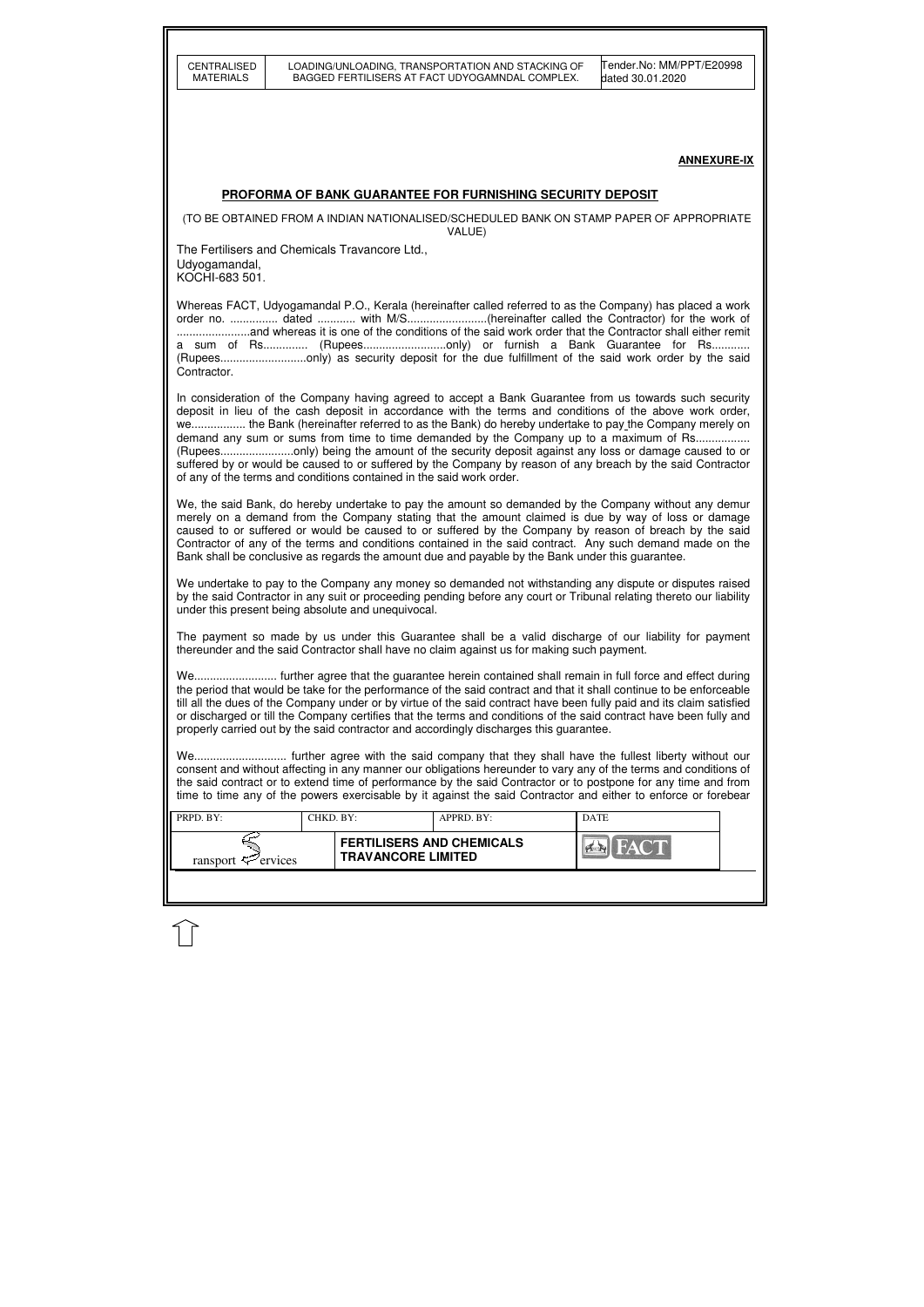| <b>CENTRALISED</b><br><b>MATERIALS</b>                                                                                                                               |                            |                           | LOADING/UNLOADING, TRANSPORTATION AND STACKING OF<br>BAGGED FERTILISERS AT FACT UDYOGAMNDAL COMPLEX. | Tender.No: MM/PPT/E20998<br>dated 30.01.2020                                                                                                                                                                                                                                                                                                                                                                                                                                                                                                                               |  |
|----------------------------------------------------------------------------------------------------------------------------------------------------------------------|----------------------------|---------------------------|------------------------------------------------------------------------------------------------------|----------------------------------------------------------------------------------------------------------------------------------------------------------------------------------------------------------------------------------------------------------------------------------------------------------------------------------------------------------------------------------------------------------------------------------------------------------------------------------------------------------------------------------------------------------------------------|--|
| but for this provision, have the effect of so relieving us.                                                                                                          |                            |                           |                                                                                                      | from enforcing any of the terms and conditions governing the said contract or securities available to the<br>Company and the said Bank shall not be released from its liability under these presents by any exercise by the<br>Company of the liberty with reference to the matters aforesaid or by reason of time being given to the said<br>Contractor or any other forbearance, act or omission on the part of the Company or any indulgence by the<br>Company to the said Contractor or any other matter of thing whatsoever which under the law relating to sureties, |  |
| enforceable by such body or corporation.                                                                                                                             |                            |                           |                                                                                                      | This guarantee shall not be affected by any change in the constitution of the Bank or the Company or the said<br>Contractor nor shall this guarantee be affected by any change in the constitution of the Company or the said<br>Contractor by absorption with any other body or corporation and this guarantee shall be available to or                                                                                                                                                                                                                                   |  |
|                                                                                                                                                                      |                            |                           |                                                                                                      | Our guarantee shall remain in force until Unless a claim or demand is made within six months after<br>the expiry of the above date, all the Company's rights under the guarantee shall be deemed as waived/forfeited<br>and we shall be relieved and discharged from all liabilities there under. Notwithstanding anything contained<br>hereinbefore, our liability under this guarantee shall be limited to an amount not exceeding Rs                                                                                                                                    |  |
| was so posted shall be conclusive.                                                                                                                                   |                            |                           |                                                                                                      | Any notice by way of request, demand or otherwise hereunder may be sent by post to the Bank addressed as<br>aforesaid and if sent by post, it shall be deemed to have been given at the time when it would be delivered in<br>due course of post and in proving such notice when given by post, it shall be sufficient to prove that the<br>envelope containing the notice was posted and certificate signed by an officer of the Company that the envelope                                                                                                                |  |
|                                                                                                                                                                      |                            |                           |                                                                                                      | Disputes/differences, if any, relating to or arising out of this Bank Guarantee, shall be settled by courts having                                                                                                                                                                                                                                                                                                                                                                                                                                                         |  |
| jurisdiction over Udyogamandal, in Kerala State, where the registered office of the company is situated and no<br>other court shall have jurisdiction in the matter. |                            |                           |                                                                                                      |                                                                                                                                                                                                                                                                                                                                                                                                                                                                                                                                                                            |  |
| We<br>the previous consent of the Company in writing.                                                                                                                |                            |                           |                                                                                                      | Bank lastly undertakes not to revoke this guarantee during its currency except with                                                                                                                                                                                                                                                                                                                                                                                                                                                                                        |  |
|                                                                                                                                                                      |                            |                           |                                                                                                      |                                                                                                                                                                                                                                                                                                                                                                                                                                                                                                                                                                            |  |
|                                                                                                                                                                      |                            | For (Name of Bank) :      |                                                                                                      |                                                                                                                                                                                                                                                                                                                                                                                                                                                                                                                                                                            |  |
|                                                                                                                                                                      | <b>Authorised Official</b> |                           |                                                                                                      |                                                                                                                                                                                                                                                                                                                                                                                                                                                                                                                                                                            |  |
|                                                                                                                                                                      | Name                       |                           |                                                                                                      |                                                                                                                                                                                                                                                                                                                                                                                                                                                                                                                                                                            |  |
|                                                                                                                                                                      | Designation                |                           |                                                                                                      |                                                                                                                                                                                                                                                                                                                                                                                                                                                                                                                                                                            |  |
| Place:                                                                                                                                                               |                            |                           |                                                                                                      |                                                                                                                                                                                                                                                                                                                                                                                                                                                                                                                                                                            |  |
|                                                                                                                                                                      |                            |                           |                                                                                                      |                                                                                                                                                                                                                                                                                                                                                                                                                                                                                                                                                                            |  |
| Full address of the Branch issuing this guarantee:                                                                                                                   |                            |                           |                                                                                                      |                                                                                                                                                                                                                                                                                                                                                                                                                                                                                                                                                                            |  |
|                                                                                                                                                                      |                            |                           |                                                                                                      |                                                                                                                                                                                                                                                                                                                                                                                                                                                                                                                                                                            |  |
|                                                                                                                                                                      |                            |                           |                                                                                                      |                                                                                                                                                                                                                                                                                                                                                                                                                                                                                                                                                                            |  |
|                                                                                                                                                                      |                            |                           |                                                                                                      |                                                                                                                                                                                                                                                                                                                                                                                                                                                                                                                                                                            |  |
| PRPD. BY:                                                                                                                                                            | CHKD. BY:                  |                           | APPRD. BY:                                                                                           | <b>DATE</b>                                                                                                                                                                                                                                                                                                                                                                                                                                                                                                                                                                |  |
| ransport $\mathcal{L}$ ervices                                                                                                                                       |                            | <b>TRAVANCORE LIMITED</b> | <b>FERTILISERS AND CHEMICALS</b>                                                                     | <b>AN FACT</b>                                                                                                                                                                                                                                                                                                                                                                                                                                                                                                                                                             |  |

 $\bigcup$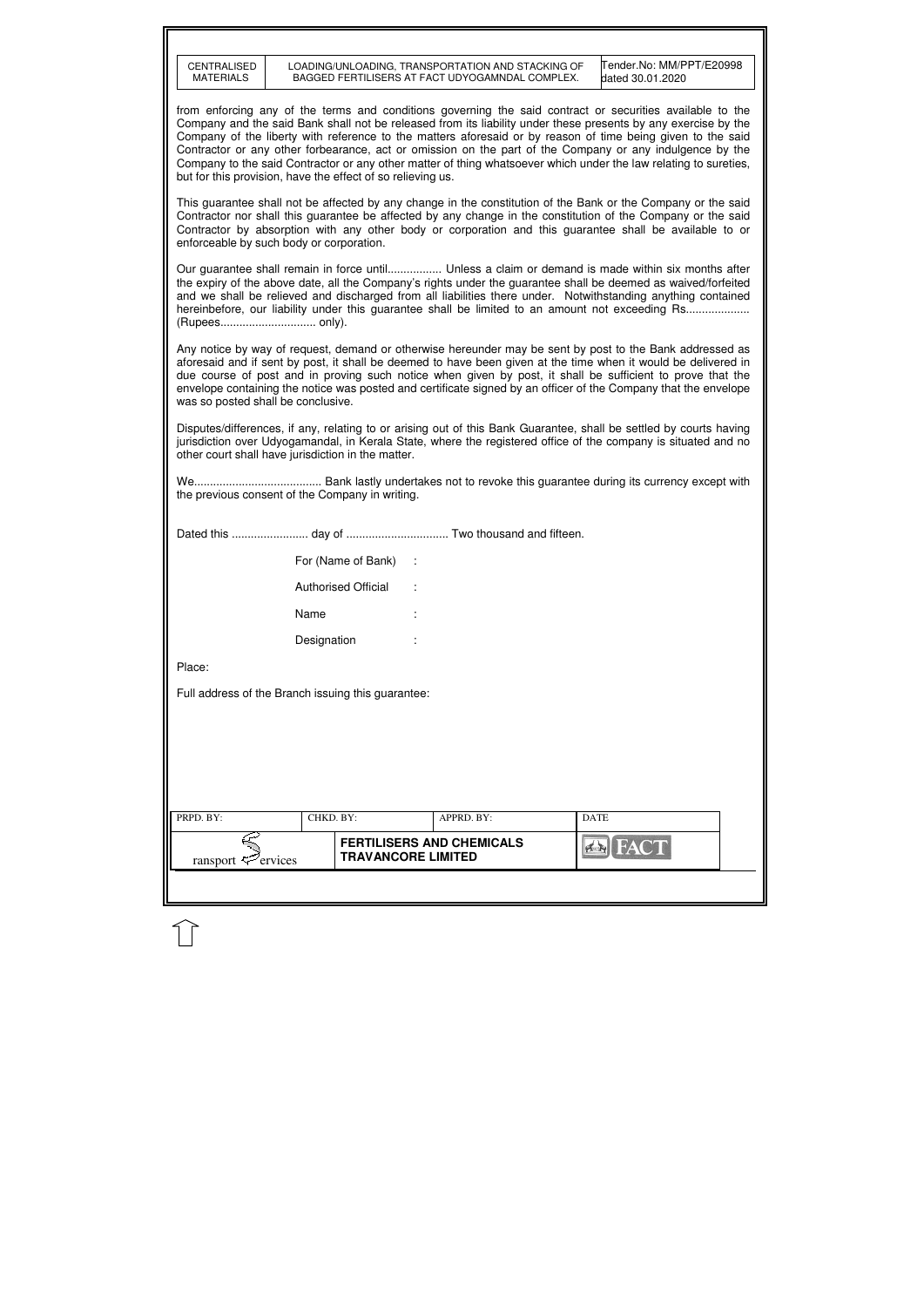| CENTRALISED<br><b>MATERIALS</b>                                                                                                                                                                                                                                                                                                                                                                                                                                                                                                                                                                                                                                                                                                                                                                                                                                        |                                                               | LOADING/UNLOADING, TRANSPORTATION AND STACKING OF<br>BAGGED FERTILISERS AT FACT UDYOGAMNDAL COMPLEX. | Tender.No: MM/PPT/E20998<br>dated 30.01.2020                                                                                                                                                                                                                                                                                                                                                                                                                                                                    |  |  |  |  |  |
|------------------------------------------------------------------------------------------------------------------------------------------------------------------------------------------------------------------------------------------------------------------------------------------------------------------------------------------------------------------------------------------------------------------------------------------------------------------------------------------------------------------------------------------------------------------------------------------------------------------------------------------------------------------------------------------------------------------------------------------------------------------------------------------------------------------------------------------------------------------------|---------------------------------------------------------------|------------------------------------------------------------------------------------------------------|-----------------------------------------------------------------------------------------------------------------------------------------------------------------------------------------------------------------------------------------------------------------------------------------------------------------------------------------------------------------------------------------------------------------------------------------------------------------------------------------------------------------|--|--|--|--|--|
| <b>ANNEXURE-X</b><br>PROFORMA FOR AGREEMENT                                                                                                                                                                                                                                                                                                                                                                                                                                                                                                                                                                                                                                                                                                                                                                                                                            |                                                               |                                                                                                      |                                                                                                                                                                                                                                                                                                                                                                                                                                                                                                                 |  |  |  |  |  |
|                                                                                                                                                                                                                                                                                                                                                                                                                                                                                                                                                                                                                                                                                                                                                                                                                                                                        |                                                               | (Proforma of Agreement to be executed in Rs.500/- Non Judicial stamp paper)                          |                                                                                                                                                                                                                                                                                                                                                                                                                                                                                                                 |  |  |  |  |  |
| well) on the other part.                                                                                                                                                                                                                                                                                                                                                                                                                                                                                                                                                                                                                                                                                                                                                                                                                                               |                                                               |                                                                                                      | ARTICLES OF AGREEMENT made this day the-----.----2020, between THE FERTILISERS AND<br>CHEMICALS TRAVANCORE LIMITED, a Company registered under the Travancore Companies ACT IV of<br>1114 (Malayalam Era) and having its registered office at Eloor, Udyogamandal P O Ernakulam District,<br>(hereinafter called the Contractor) which expression shall where the context so admits or applies be<br>deemed to include their heirs, executors, administrators, successors interest and legal representatives as |  |  |  |  |  |
|                                                                                                                                                                                                                                                                                                                                                                                                                                                                                                                                                                                                                                                                                                                                                                                                                                                                        |                                                               | conditions therein mentioned as accepted vide their endorsements in the aforesaid work order.        | WHEREAS the Contractor has agreed with M/s FACT for the due performance of work as set forth in the                                                                                                                                                                                                                                                                                                                                                                                                             |  |  |  |  |  |
| NOW THESE PRESENT WITNESS THAT in consideration of the payments to be made by M/s FACT<br>thereunto the Contractor shall duly perform the said works, fulfill and keep all conditions in the work order<br>which will be deemed and taken to be part of this contracts as if the same had been fully set-out herein and<br>FACT hereby agree that if the Contractor shall duly perform the said works in the manner aforesaid and<br>observe and keep the said terms and conditions, FACT will pay to the Contractor at the time and in the<br>manner set forth in the aforesaid work order and in the Annexure thereunto as accepted by Contractor vide<br>his endorsement in the aforesaid work order, the amount or amounts calculated at the rate mentioned and<br>as per terms stipulated therein as payment for the work. This agreement shall be in force up to |                                                               |                                                                                                      |                                                                                                                                                                                                                                                                                                                                                                                                                                                                                                                 |  |  |  |  |  |
| agreement on their parts respectively.                                                                                                                                                                                                                                                                                                                                                                                                                                                                                                                                                                                                                                                                                                                                                                                                                                 |                                                               |                                                                                                      | THE SAID CONDITIONS shall be read and construed as forming part of this Agreement and the parties<br>thereto will respectively abide by and submit themselves to the conditions and stipulations and perform the                                                                                                                                                                                                                                                                                                |  |  |  |  |  |
| the contractor.                                                                                                                                                                                                                                                                                                                                                                                                                                                                                                                                                                                                                                                                                                                                                                                                                                                        |                                                               |                                                                                                      | UPON THE TERMS AND CONDITIONS of this Agreements being fulfilled and performed to the satisfaction<br>of Officer of the Company empowered by the Company in this behalf, the Security Deposit remitted by the<br>Contractor or such position thereof as he may be entitled to under the said condition shall be returned to                                                                                                                                                                                     |  |  |  |  |  |
| IN WITNESS thereof the Contractor, M/s and The Asst.General Manager (Materials)T&S of M/s The<br>Fertilisers and Chemicals Travancore Ltd, For and on behalf of the Company have hereunto set their hands<br>this day and year first above written.<br>For                                                                                                                                                                                                                                                                                                                                                                                                                                                                                                                                                                                                             |                                                               |                                                                                                      |                                                                                                                                                                                                                                                                                                                                                                                                                                                                                                                 |  |  |  |  |  |
| In the presence of witnesses:<br>1.<br>2.                                                                                                                                                                                                                                                                                                                                                                                                                                                                                                                                                                                                                                                                                                                                                                                                                              |                                                               |                                                                                                      |                                                                                                                                                                                                                                                                                                                                                                                                                                                                                                                 |  |  |  |  |  |
| For and on behalf of the Company.<br>In the presence of witnesses:<br>1.<br>2.                                                                                                                                                                                                                                                                                                                                                                                                                                                                                                                                                                                                                                                                                                                                                                                         |                                                               |                                                                                                      |                                                                                                                                                                                                                                                                                                                                                                                                                                                                                                                 |  |  |  |  |  |
| PRPD. BY:                                                                                                                                                                                                                                                                                                                                                                                                                                                                                                                                                                                                                                                                                                                                                                                                                                                              | CHKD. BY:                                                     | APPRD. BY:                                                                                           | <b>DATE</b>                                                                                                                                                                                                                                                                                                                                                                                                                                                                                                     |  |  |  |  |  |
| ransport <sup>2</sup> ervices                                                                                                                                                                                                                                                                                                                                                                                                                                                                                                                                                                                                                                                                                                                                                                                                                                          | <b>FERTILISERS AND CHEMICALS</b><br><b>TRAVANCORE LIMITED</b> |                                                                                                      | $7 - 1$                                                                                                                                                                                                                                                                                                                                                                                                                                                                                                         |  |  |  |  |  |
|                                                                                                                                                                                                                                                                                                                                                                                                                                                                                                                                                                                                                                                                                                                                                                                                                                                                        |                                                               |                                                                                                      |                                                                                                                                                                                                                                                                                                                                                                                                                                                                                                                 |  |  |  |  |  |

 $\mathbb{\hat{U}}$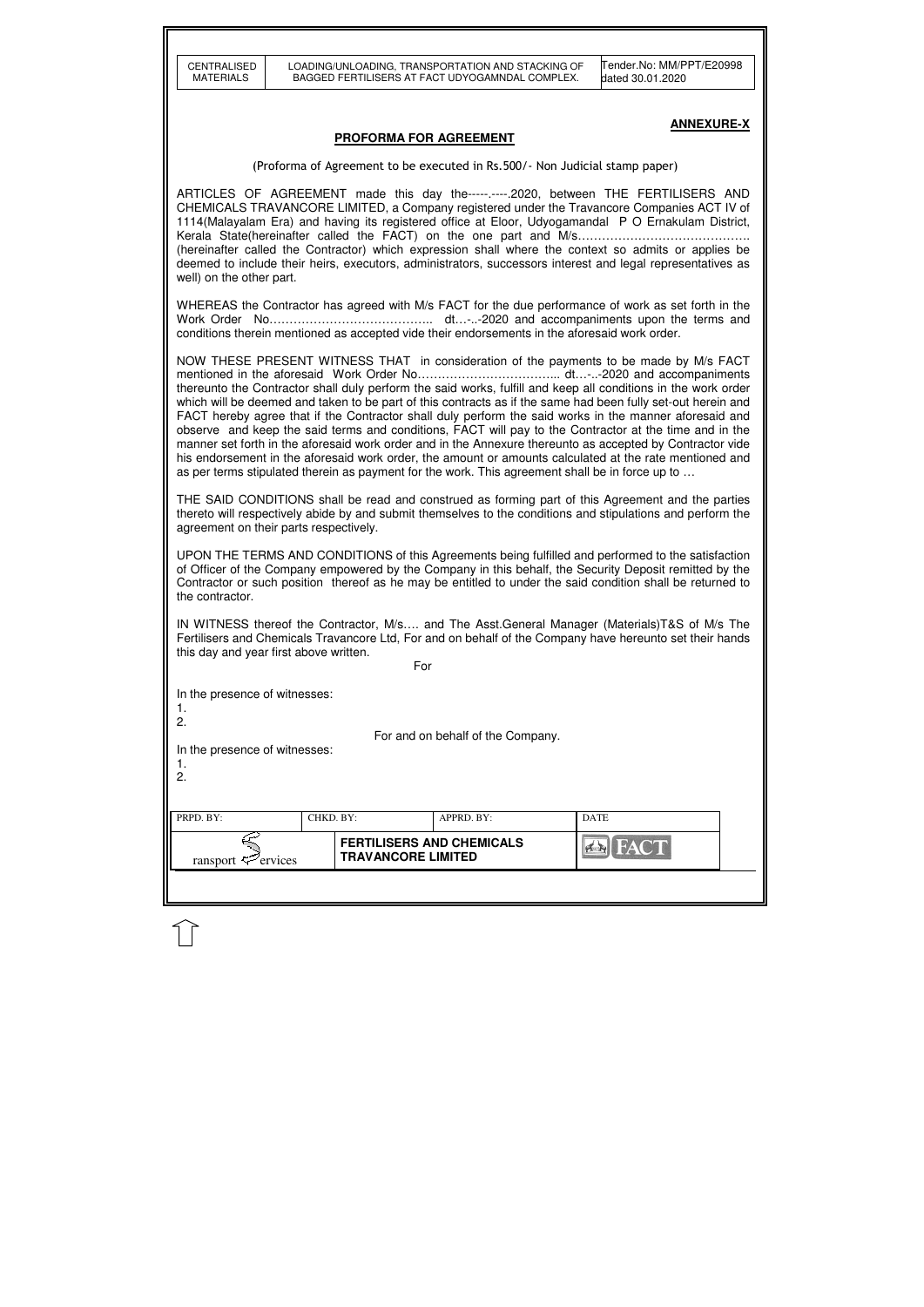| PRPD. BY:                      | CHKD. BY: |                                                               | APPRD. BY: | <b>DATE</b> |  |
|--------------------------------|-----------|---------------------------------------------------------------|------------|-------------|--|
| ransport $\mathcal{F}$ ervices |           | <b>FERTILISERS AND CHEMICALS</b><br><b>TRAVANCORE LIMITED</b> |            |             |  |
|                                |           |                                                               |            |             |  |

## **ANNEXURE-XI**

## **(To be executed on** ₹ 500**/- Non-judicial Stamp Paper)**

## **INTEGRITY PACT**

### **Between**

The Fetilizers and Chemicals Travancore Limited (FACT), a company formed and registered under the Travancore Companies Act IX to 1114 (Companies Act, 2013) and having its registered office at Eloor, Udyogamandal-683501, Kochi, Ernakulam District, Kerala, hereinafter referred to as "The Principal".

 **And**

.................................. hereinafter referred to as "The Bidder/ Contractor".

# **Preamble**

The Principal intends to award, under laid down organization procedures, contract/s for .......................... The Principal values full compliance with all relevant laws and regulations, and the principles of economic use of resources, and of fairness / transparency in its relations with its Bidder(s) and or/Contractor(s).

In order to achieve these goals, the Principal will appoint an Internal External Monitor (EIM), who will monitor the tender process and execution of the contact for compliance with the principle mentioned above.

## **Section 1 - Commitments of the Principal**

(1) The Principal commits itself to take all measures necessary to prevent corruption and to observe the following principles:

a) No employee of the Principal, personally or through family members, will in connection with the tender, or the execution of the contract, demand, take a promise for or accept, for self or third person, any material or immaterial benefit which the person is not legally entitled to.

b) The Principal will, during the tender process, treat all Bidder(s) with equity and reason. The Principal will in particular, before and during the tender process, provide to all Bidder(s) the same information and will not provide to any Bidder(s) confidential / additional information through which the Bidder(s) could obtain an advantage in relation to the tender process or the contract execution.

c) The Principal will exclude from the process all known prejudiced/interested persons.

(2) If the Principal obtains information on the conduct of any of its employees which is a criminal offence under the India Penal Code / Prevention of Corruption Act, or if there be a substantive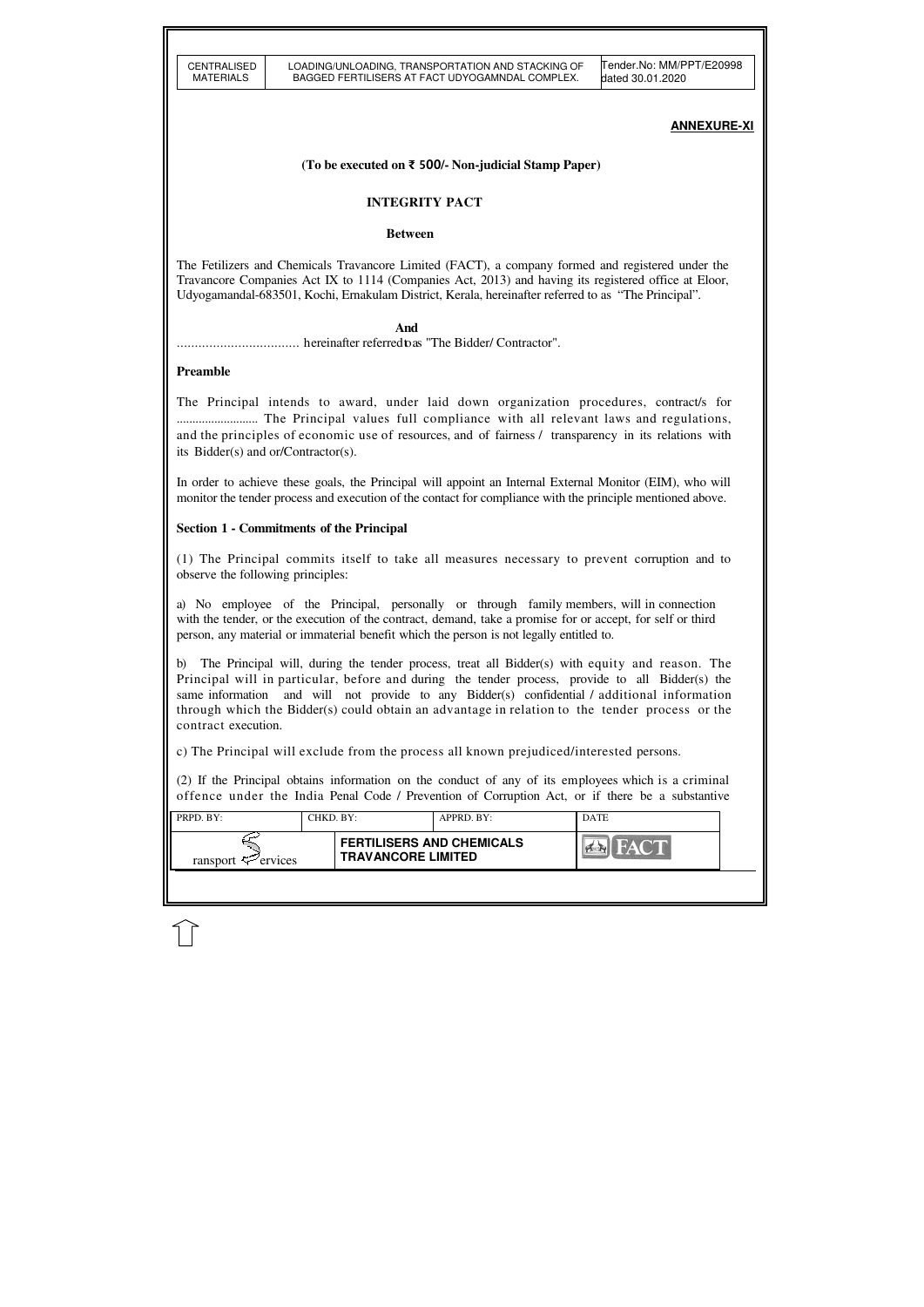| $\blacksquare$ PRPD. BY:   | CHKD. BY:                 | $APPRD$ . BY:                    | <b>DATE</b> |  |
|----------------------------|---------------------------|----------------------------------|-------------|--|
| ransport $\approx$ ervices | <b>TRAVANCORE LIMITED</b> | <b>FERTILISERS AND CHEMICALS</b> |             |  |
|                            |                           |                                  |             |  |

suspicion in this regard, the Principal will inform the Vigilance Officer and in addition can initiate disciplinary actions.

# **Section 2 - Commitments of the Bidder(s) / Contractor(s)**

a) The Bidder(s) / Contractor(s) will not, directly or through any other person or firm, offer, promise or give to any of the Principal's employees involved in the tender process or the execution of the contract or to any third person, any material or immaterial benefit which he/she is not legally entitled to, i n order to obtain in exchange, any advantage of any kind whatsoever during the tender process or during the execution of the contract.

(1)The Bidder(s) / Contractor(s) commits themselves to take all measures necessary to prevent corruption. He commits himself to observe the following principles during his participation in the tender process and during the contract execution.

b) The Bidder(s) / Contractor(s) will not enter with other Bidders into any undisclosed agreement or understanding, whether formal or informal. This applies in particular to prices, specifications, certifications, subsidiary contracts, submission or non-submission of bids or any other actions to restrict competitiveness or to introduce cartelisation in the bidding process.

c) The Bidder(s) / Contractor(s) will not commit any offence under the relevant IPC/PC Act; further the Bidder(s)/ $\text{Contractor}(s)$  will not use improperly, for purposes of competition or personal gain, or pass on to others, any information or document provided by the Principal as part of the business relationship, regarding plans, technical proposals and business details, including information contained or transmitted electronically.

d) The Bidder(s) / Contractor(s) of foreign origin shall disclose the name and address of the Agents / Representatives in India, if any. Similarly, The Bidder(s) / Contractor(s) of Indian Nationality shall furnish the name and address of the foreign principals, if any. All the payments made to the India agent/representative have to be in Indian rupees only.

e) The Bidder(s) / Contractor(s) will, when presenting his bid, disclose any and all payments he has made, is committed to, or intends to make to agents, brokers or any other intermediaries in connection with the award of the contract.

(2) The Bidder(s) / Contractor(s) will not instigate third persons to commit offences outlined above or be an accessory to such offences.

# **Section 3 - Disqualification from tender process and exclusion from future contracts**

If the Bidder(s)/Contractor(s), before award or during the execution of has committed a transgression through a violation of Section 2 above or in any other form such as to put his reliability or credibility in question, the Principal is entitled to disqualify the Bidder(s)/ Contractor(s) from the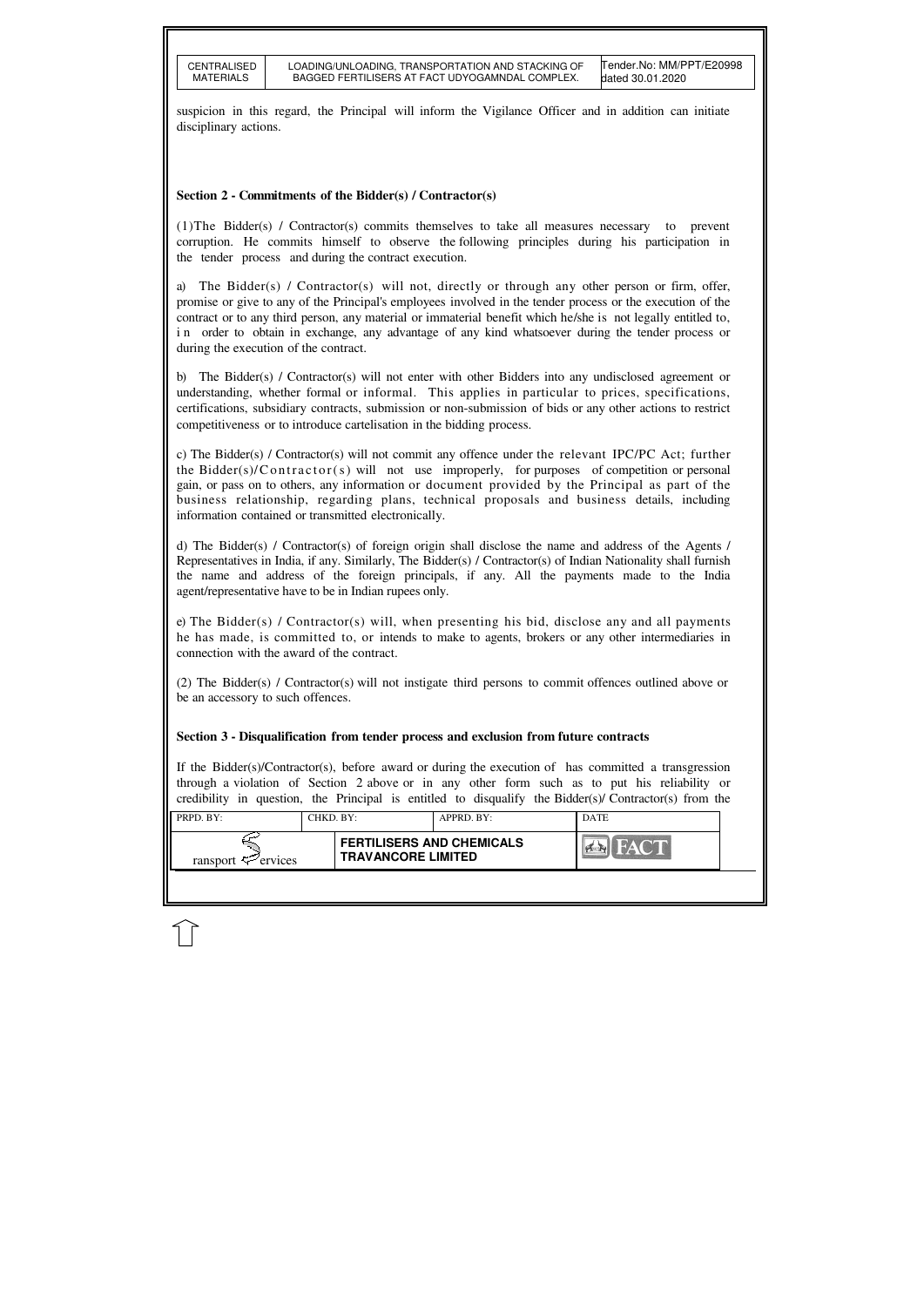| CENTRALISED<br>MATFRIAI S |  |
|---------------------------|--|

| $\blacksquare$ PRPD. BY:       | CHKD. BY: |                                                               | APPRD. BY: | <b>DATE</b> |
|--------------------------------|-----------|---------------------------------------------------------------|------------|-------------|
| ransport $\mathcal{F}$ ervices |           | <b>FERTILISERS AND CHEMICALS</b><br><b>TRAVANCORE LIMITED</b> |            |             |
|                                |           |                                                               |            |             |

tender process or to terminate the contract, if already signed, for such reason.

## **Section 4 - Compensation for Damages**

(1) If the Principal has disqualified the Bidder(s) from the tender process prior to the award according to Section 3, the Principal is entitled to demand and recover the damages equivalent to Earnest Money Deposit/Bid Security.

(2) If the Principal has terminated the contract according to Section 3, or if the Principal is entitled to terminate the contract according to Section 3, the Principal shall be entitled to demand and recover from the Contractor liquidated damages of the contract value or the amount equivalent to Performance Bank Guarantee.

# **Section 5 - Previous Transgression**

(1) The Bidder declares that no previous transgression occurred in the last 3 years with any other Company in India conforming to the anti-corruption approach including Public Sector Enterprise in India that could justify his exclusion from the tender process.

(2) If the Bidder makes incorrect statement on this subject, he can be disqualified from the tender process and appropriate action can be taken including termination of contract, if already awarded, for such reason.

## **Section 6 - Equal treatment of all Bidders / Contractors / Subcontractors**

(1)The Bidder(s)/Contractor(s) undertakes(s) to demand from all subcontractors a commitment in conformity with this Integrity Pact, and to submit it to the Principal before contract signing.

(2) The Principal will enter into agreements with identical conditions as this one with all Bidders, Contractors/Suppliers and Subcontractors.

(3) The Principal will disqualify from the tender process all Bidders who do not sign this Pact or violate its provisions.

## **Section 7 – Criminal charges against violating Bidder(s) / Contractor(s) /Subcontractor(s)**

If the Principal obtains knowledge of conduct of a Bidder, Contractor or Subcontractor, or of an employee or a representative or an associate of a Bidder, Contractor, or Subcontractor which constitutes corruption, or if the Principal has substantive suspicion in this regard, the Principal will inform the same to the Chief Vigilance Officer.

## **Section 8 - Independent External Monitor/Monitors**

(1)The Principal appoints competent and credible Independent External Monitor for this Pact. The task of the Monitor is to review independently and objectively, whether and to what extent the parties comply with the obligations under this agreement.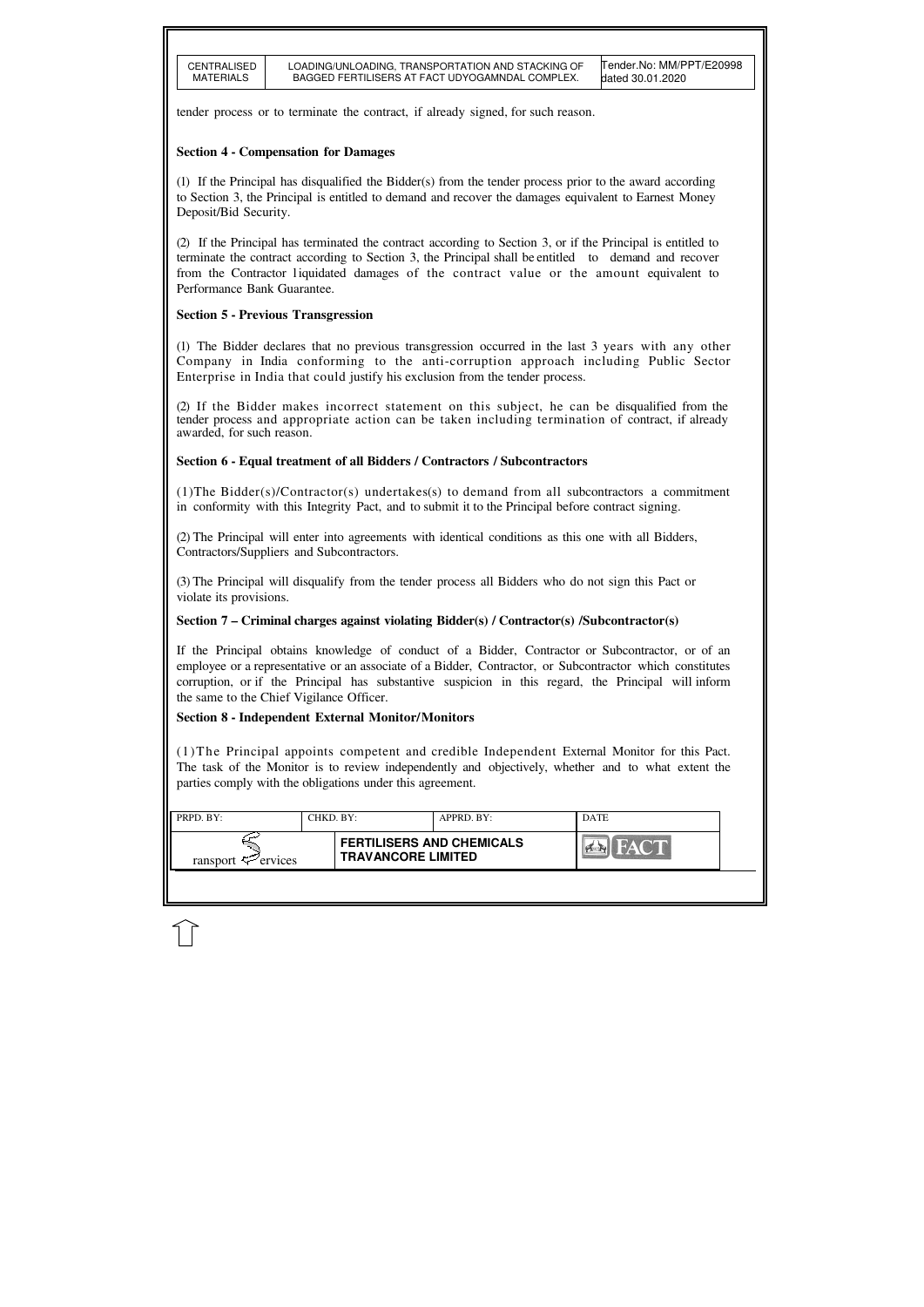| PRPD. BY:                      | CHKD. BY: |                                                               | APPRD. BY: | <b>DATE</b>        |  |
|--------------------------------|-----------|---------------------------------------------------------------|------------|--------------------|--|
| ransport $\mathcal{F}$ ervices |           | <b>FERTILISERS AND CHEMICALS</b><br><b>TRAVANCORE LIMITED</b> |            | HA( "I<br>$\alpha$ |  |
|                                |           |                                                               |            |                    |  |

(2) The Monitor is not subject to instructions by the representatives of the parties and performs his functions neutrally and independently. It will be obligatory for him to treat the obligations and document of the Bidder(s)/Contractor(s) as confidential. He reports to the Chairperson and managing Director, FACT.

(3) The Bidder(s)/Contractor(s) accepts that the Monitor has the right to access without restriction to all Project documentation of the Principal including that provided by the Contractor. The Contractor will also grant the Monitor, upon his request and demonstration of a valid interest, unrestricted and unconditional access to this project documentation. The same is applicable to Subcontractors. The Monitor is under contractual obligation to treat the information and documents of the Bidder(s)/Contractor(s)/ Subcontractor(s) with confidentially.

(4) The Principal will provide to the Monitor sufficient information about all meetings among the parties related to the Project provided such meetings could have an impact on the contractual relations between the Principal and the Contractor. The parties offer to the Monitor the option to participate in such meetings.

(5) As soon as the Monitor notices, or believes to notice, a violation of this agreement, he will so inform the Management of the Principal and request the Management to discontinue or to take corrective action, or to take other relevant action. The Monitor can in this regard submit nonbinding recommendation. Beyond this, the Monitor has no right to demand from the parties that they act in a specific manner, refrain from action or tolerate action.

(6) The Monitor will submit a written report to the Chairman and Managing Director, FACT within 8 to 10 weeks from the date of reference or intimation to him by the Principal and, should the occasion arise, submit proposals for correcting problematic situations.

(7) Monitor shall be entitled to compensation on the same terms as being extended to / provided to Independent Director on FACT Board.

(8) If the M o n i t o r has reported to the Chairman and Managing Director, FACT, a substantiated suspicion of an offence under relevant IPC/PC Act, and the Chairman and Managing Director, FACT has not, within reasonable time, taken visible action to proceed against such offence or reported it to the Chief Vigilance Officer, the Monitor may also transmit this information directly to the Central Vigilance Commissioner.

(9) The word 'Monitor' would include both singular and plural.

## **Section 9 - Pact Duration**

This Pact begins when both parties have legally signed it. It expires for the Contractor 12 months after the last payment under the contract, and for all other Bidders 6 months after the contract has been awarded.

If any claim is made / lodged during this time, the same shall be binding and continue to be valid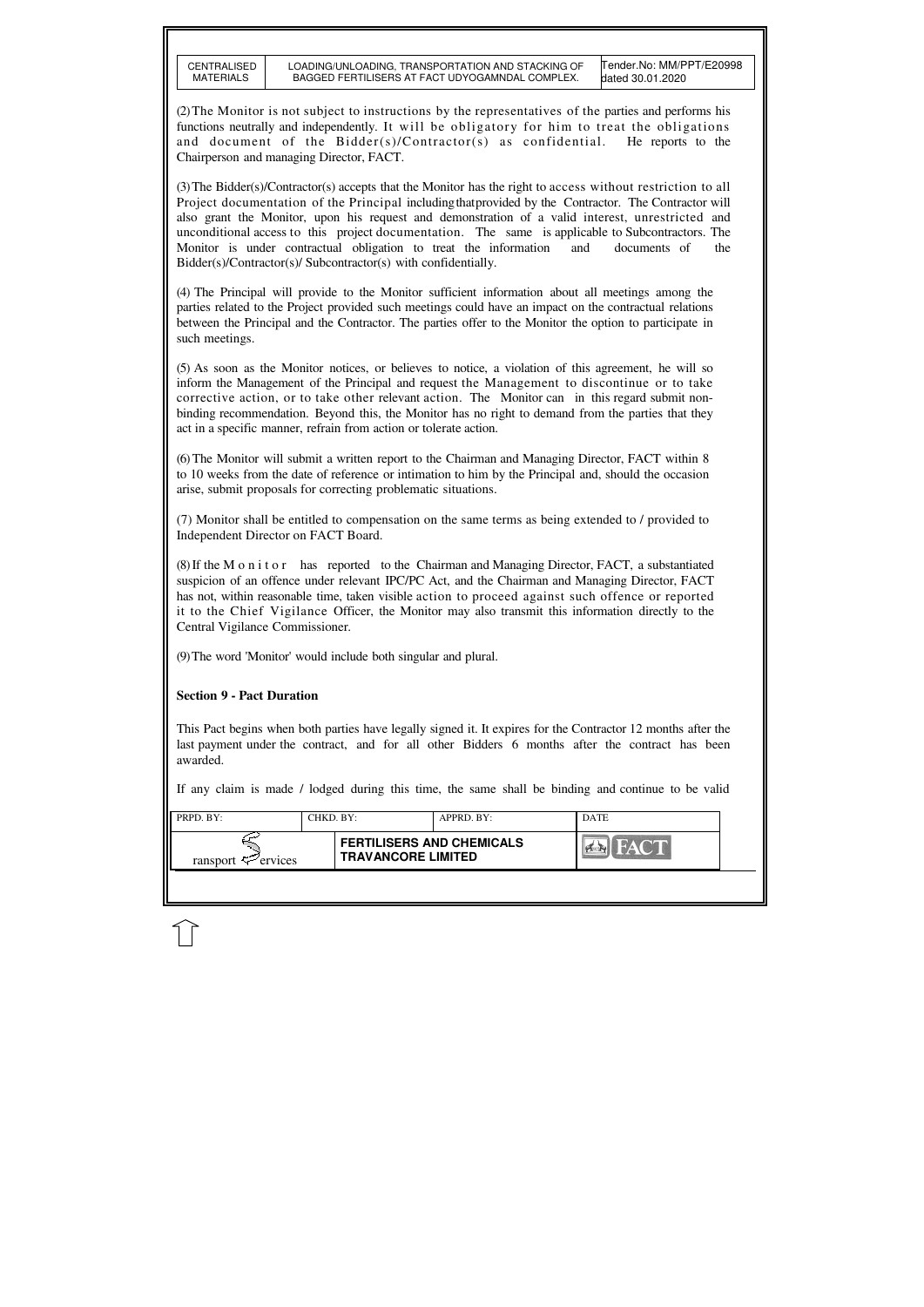| CENTRALISED<br><b>MATERIALS</b>                                                                                                                                                                                                 |                           | LOADING/UNLOADING, TRANSPORTATION AND STACKING OF<br>BAGGED FERTILISERS AT FACT UDYOGAMNDAL COMPLEX. | Tender.No: MM/PPT/E20998<br>dated 30.01.2020                                                                                                                                        |  |  |  |  |  |
|---------------------------------------------------------------------------------------------------------------------------------------------------------------------------------------------------------------------------------|---------------------------|------------------------------------------------------------------------------------------------------|-------------------------------------------------------------------------------------------------------------------------------------------------------------------------------------|--|--|--|--|--|
| despite the lapse of this pact as specified above, unless it is discharged / determined by the Chairman<br>and Managing Director, FACT                                                                                          |                           |                                                                                                      |                                                                                                                                                                                     |  |  |  |  |  |
| <b>Section 10 - Other provisions</b>                                                                                                                                                                                            |                           |                                                                                                      |                                                                                                                                                                                     |  |  |  |  |  |
| (1) This agreement is subject to Indian Law. Place of performance and jurisdiction is the<br>Registered Office of the Principal, i.e. Udyogamandal, Kerala.                                                                     |                           |                                                                                                      |                                                                                                                                                                                     |  |  |  |  |  |
| (2) Changes and supplements as well as termination notices need to be made in writing. Side<br>agreements have not been made.                                                                                                   |                           |                                                                                                      |                                                                                                                                                                                     |  |  |  |  |  |
| (3) If the Contractor is a partnership or a consortium, this agreement must be signed by all partners<br>or consortium members.                                                                                                 |                           |                                                                                                      |                                                                                                                                                                                     |  |  |  |  |  |
| (4) Should one or several provisions of this agreement turn out to be invalid, the remainder of this<br>agreement remains valid. In this case, the parties will strive to come to an agreement to their original<br>intentions. |                           |                                                                                                      |                                                                                                                                                                                     |  |  |  |  |  |
|                                                                                                                                                                                                                                 |                           |                                                                                                      | (5) The Bidder / Contractor signing this "Integrity Pact" shall not approach the court while representing the matters to IEMs and he/she shall wait their decisions in this matter. |  |  |  |  |  |
|                                                                                                                                                                                                                                 |                           |                                                                                                      |                                                                                                                                                                                     |  |  |  |  |  |
| (For & On behalf of the Principal)<br>(Office Seal)                                                                                                                                                                             |                           | For & On behalf of Bidder(s)/Contractor(s)<br>(Office Seal)                                          |                                                                                                                                                                                     |  |  |  |  |  |
| Place:<br>Date:                                                                                                                                                                                                                 |                           |                                                                                                      |                                                                                                                                                                                     |  |  |  |  |  |
| Witness 1:<br>(Name & Address)                                                                                                                                                                                                  |                           | Witness 2:<br>(Name & Address)                                                                       |                                                                                                                                                                                     |  |  |  |  |  |
|                                                                                                                                                                                                                                 |                           |                                                                                                      |                                                                                                                                                                                     |  |  |  |  |  |
|                                                                                                                                                                                                                                 |                           |                                                                                                      |                                                                                                                                                                                     |  |  |  |  |  |
|                                                                                                                                                                                                                                 |                           |                                                                                                      |                                                                                                                                                                                     |  |  |  |  |  |
|                                                                                                                                                                                                                                 |                           |                                                                                                      |                                                                                                                                                                                     |  |  |  |  |  |
|                                                                                                                                                                                                                                 |                           |                                                                                                      |                                                                                                                                                                                     |  |  |  |  |  |
|                                                                                                                                                                                                                                 |                           |                                                                                                      |                                                                                                                                                                                     |  |  |  |  |  |
|                                                                                                                                                                                                                                 |                           |                                                                                                      |                                                                                                                                                                                     |  |  |  |  |  |
|                                                                                                                                                                                                                                 |                           |                                                                                                      |                                                                                                                                                                                     |  |  |  |  |  |
| PRPD. BY:                                                                                                                                                                                                                       | CHKD. BY:                 | APPRD. BY:                                                                                           | <b>DATE</b>                                                                                                                                                                         |  |  |  |  |  |
| ransport $\mathbb{Z}^2$ ervices                                                                                                                                                                                                 | <b>TRAVANCORE LIMITED</b> | <b>FERTILISERS AND CHEMICALS</b>                                                                     | <b>AI FACT</b>                                                                                                                                                                      |  |  |  |  |  |
|                                                                                                                                                                                                                                 |                           |                                                                                                      |                                                                                                                                                                                     |  |  |  |  |  |
|                                                                                                                                                                                                                                 |                           |                                                                                                      |                                                                                                                                                                                     |  |  |  |  |  |

ו ר